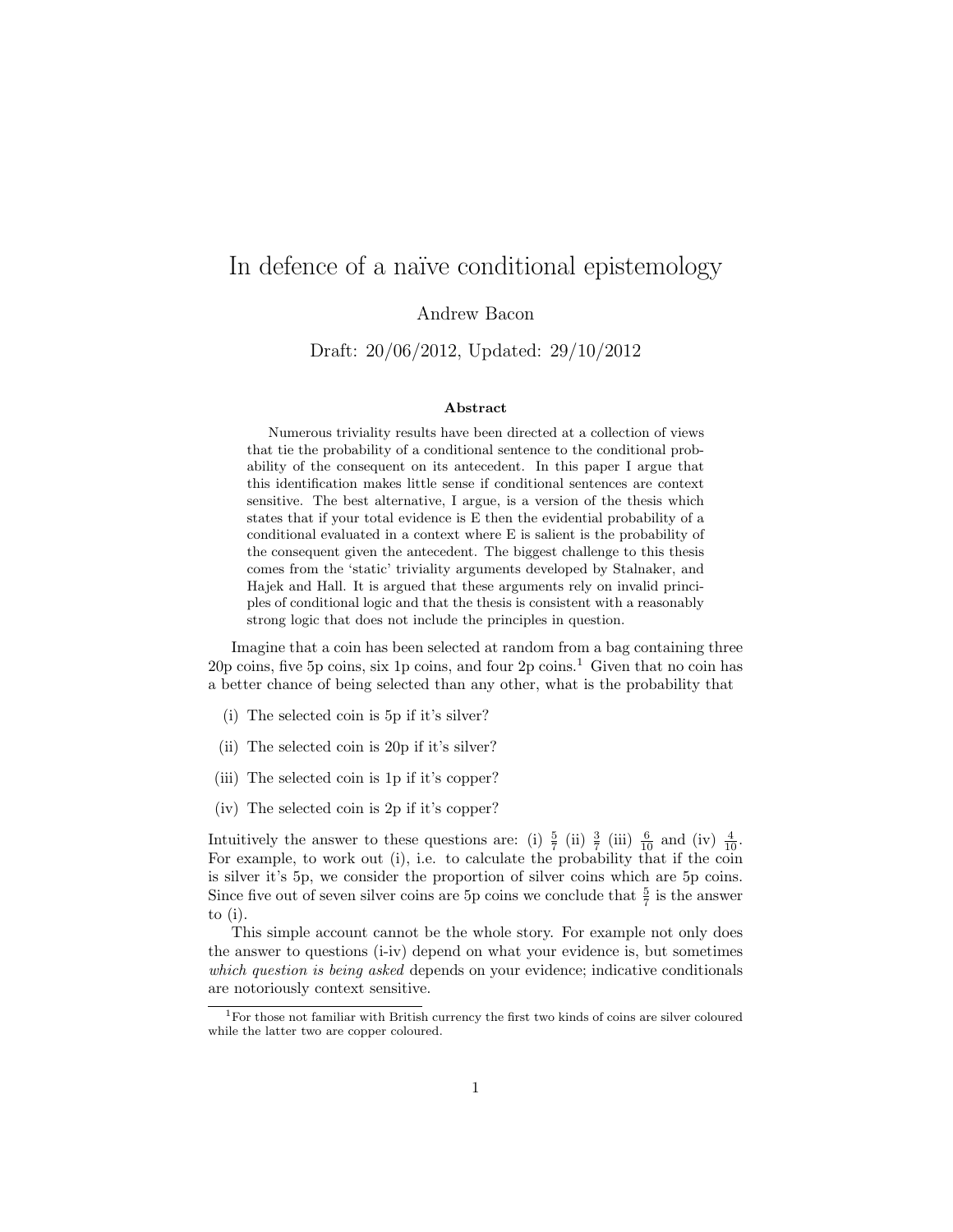To see this we might consider a variant of the 'Sly Pete' examples described by Gibbard [10]. Suppose that, unbeknownst to Alice, the coin is a 1p coin, and, furthermore, she has been told that the selected coin is not a 20p coin. Alice reasons, quite correctly, that

If it's silver then it's a 5p coin 
$$
(1)
$$

On the other hand Bob has been told only that the selected coin is not a 5p coin. Bob reasons, again quite correctly, that

If it's silver then it's a 20p coin 
$$
(2)
$$

Many theorists agree that the propositions expressed by  $(1)$  and  $(2)$  in a single context are consistent with one another only if it's not possible for the selected coin to have been silver.<sup>2</sup> Assuming that Alice's utterance of  $(1)$  and Bob's utterance of (2) both express true propositions, it follows that which proposition is expressed by an utterance of (1) or (2) is sensitive to the context of utterance. In particular, since the only relevant difference between the context of Alice's utterance and of Bob's is the total evidence they have, it follows that the proposition expressed by an utterance of  $(1)$  or  $(2)$  may depend on a contextually salient piece of evidence.<sup>3</sup>

Bearing in mind that what question you are asking in (i-iv) may depend on your current evidence, it is natural to ask: what general principle guides our answers to questions (i-iv)? If the answers listed in (i-iv) are in fact correct then, since they were calculated in a uniform manner, there surely should be some general explanation of this. My suggestion is that if ones total evidence is  $\Gamma$  then the evidential probability of a conditional that's evaluated relative to evidence Γ is identical to the conditional evidential probability of the consequent on the antecedent. The conditional probability of B given A, written  $Pr(B \mid A)$ , is determined by the ratio  $\frac{Pr(A \wedge B)}{Pr(A)}$ .<sup>4</sup>

Although a simple and appealing theory of the epistemology of conditionals, we shall see that many philosophers think that this style of explanation is incorrect, at least, if conditionals of this sort are to have truth conditions at all (see [12] for a representative example.) This position, however, raises a whole host of difficult questions. For example: if the answers just provided to (i-iv) are correct then it is hard to imagine what other general principle could possibly explain these facts. If, on the other hand, the answers I listed to (i-iv) are not correct then what are the correct answers to these particular questions? In my

<sup>&</sup>lt;sup>2</sup>The kind of possibility relevant here may depend on the kind of conditional; for indicatives it is natural to say that a conditional is vacuously true whenever its antecedent is epistemically impossible.

<sup>3</sup> I do not want to limit myself to the claim that an utterance of a conditional always depends on the utterer's evidence – it may be some amalgamation of the evidence of the participants of the conversation or some other contextually salient piece of evidence.

<sup>4</sup>We might compare this to van Fraassen's denial of 'metaphysical realism' in [38] in which the interpretation of the conditional itself depends on the probability function you are evaluating it with respect to. However, unlike van Fraassen's metaphysical claim, the contextual dependence I am positing is quite respectable.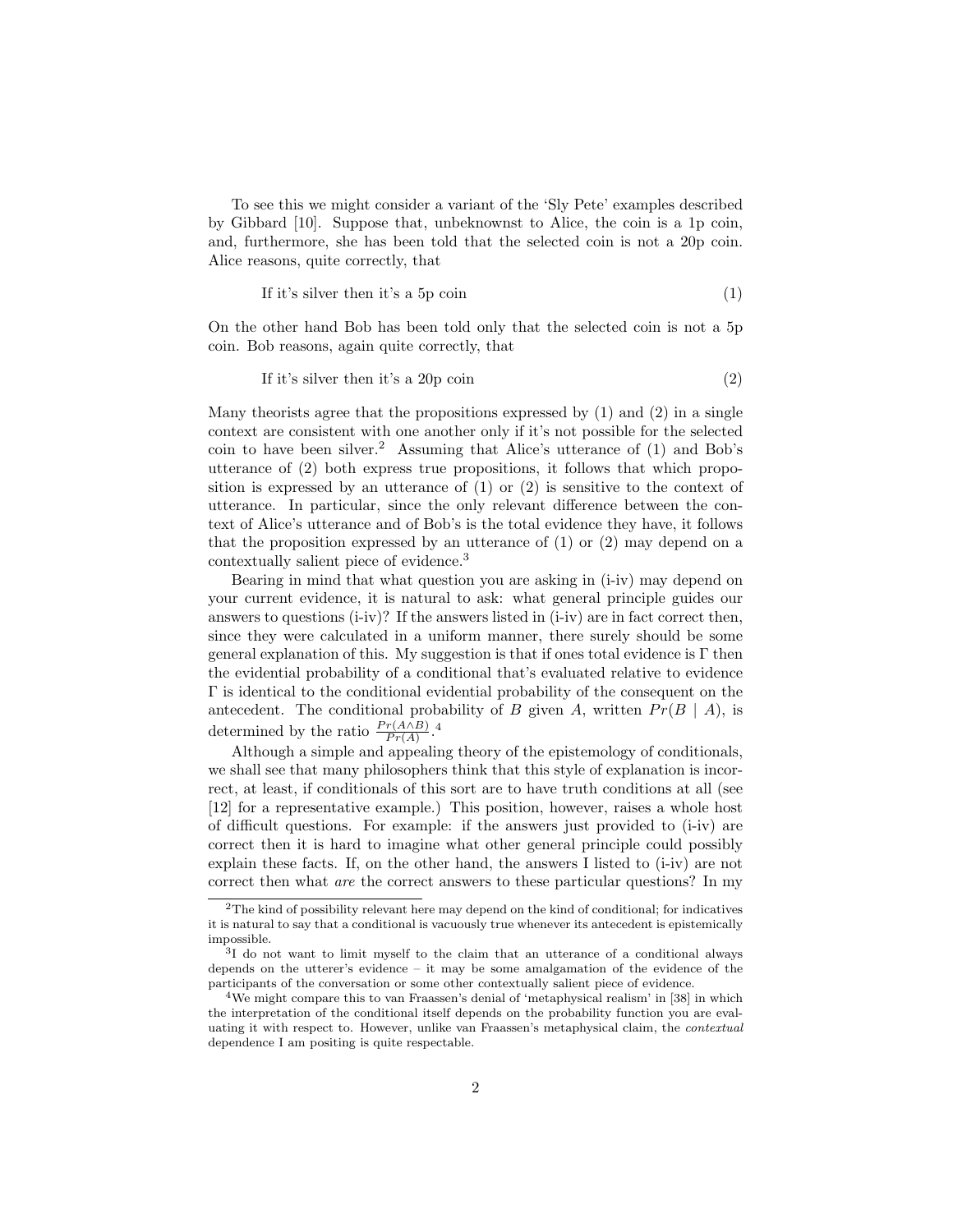opinion no-one has yet given a satisfactory answer to these questions which does not invoke the relation between conditionals and conditional probabilities.

Let us write  $A \rightarrow_{\Gamma} B$  for the proposition expressed by an utterance of a conditional relative to evidence  $\Gamma$ , whose antecedent expresses A and consequent expresses B. We may state the principle outlined above more rigorously as follows:

$$
\mathsf{CP} \ \Pr(\psi \mid \Gamma \cup \{\phi\}) = \Pr(\phi \to_{\Gamma} \psi \mid \Gamma).
$$

Here Γ ranges over sets of propositions which could, in some possible world, be some agents total evidence. For now it will not matter if we allow Γ to be any consistent set of propositions whatsoever.  $Pr$  ranges over rational initial probability functions, sometimes called 'priors' or 'ur-priors' – the rational credences of a completely uninformed agent. There is nothing particularly mysterious about ur-priors – in order to have informed rational credences at all there has to be credences it would be permissible to have if you had no evidence whatsoever. I shall make the standard assumption that ur-priors are regular in the sense that no possibility is ruled out by the function  $a priori$  – formally speaking, that the function takes value 0 only on the inconsistent proposition. The evidential probability of an agent at a given time can therefore be identified with the result of conditioning her ur-prior on her total evidence at that time,  $Pr(\cdot | \Gamma)$ . This would not make sense if the agent is able to initially rule out some of her later evidence a priori, which is the reason regularity must be assumed. CP is compatible with the thesis that there is exactly one prior, E, representing the evidential probability prior to investigation (see Williamson [39].) Nothing I say in this paper relies on there being only one rational prior, so my defence of the thesis is left at a general level. It is important to note that sometimes 'prior probability', or 'initial probability', is used to mean the credence of an informed rational agent before undergoing some episode – this use should be carefully distinguished from ours.

A special case of CP, when  $\Gamma = \emptyset$ , is the claim

 $\mathsf{CP}_{\emptyset}$   $Pr(\psi | \phi) = Pr(\phi \to \psi)$  for every rational ur-prior  $Pr$ .

Throughout this paper I shall adopt a shorthand of writing  $\rightarrow$  to mean  $\rightarrow_{\emptyset}$ . Most of the literature on probabilities of conditionals focus on principles which have the same form as  $\mathsf{CP}_{\emptyset}$ , so the primary focus of this paper is  $\mathsf{CP}_{\emptyset}$  and not the seemingly stronger  $\mathsf{CP}.5$  Once again,  $Pr$  ranges over rational initial probability functions and  $\Gamma$  over possible evidence.

A number of principles have been proposed in the literature relating probabilities of conditionals to conditional probabilities that look very much like  $\mathsf{CP}_{\emptyset}$ . In this tradition two have been widely discussed: Adams' thesis that the assertability of a conditional is the conditional probability of the consequent on the antecedent (see [1]) and Stalnaker's thesis that the probability of a conditional sentence is the conditional probability of the consequent on the antecedent (see

<sup>5</sup>However we show both principles to be consistent in the appendix.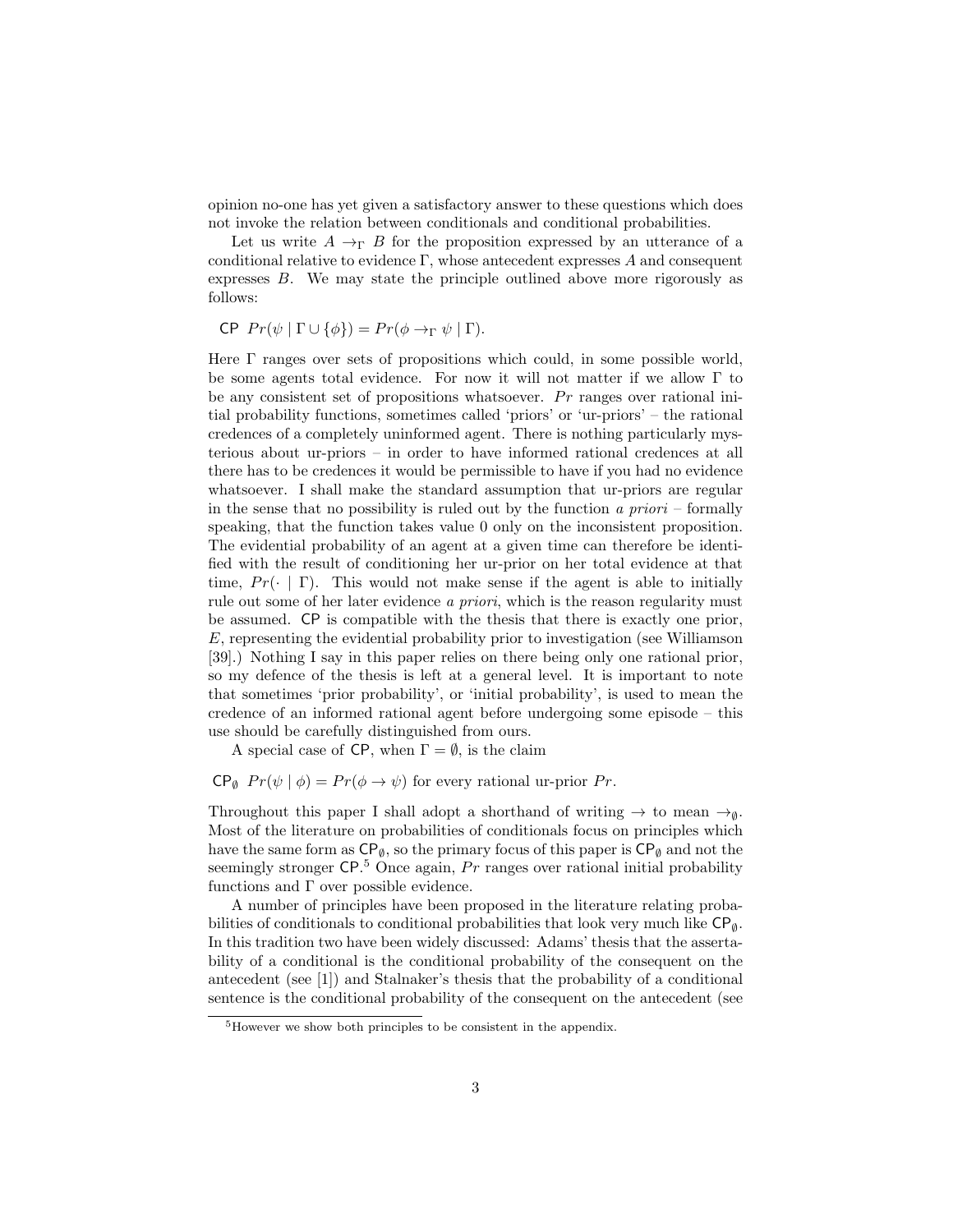Stalnaker [35].) Van Fraassen, McGee and others discuss versions of these theses with restrictions on what kinds of proposition can be substituted into the principle. These usually involve sentences in some way  $-$  a proposition obeys the relevant form of the principle only if it is expressed by a conditional that does not have conditionals embedded in it in certain ways. CP and  $\mathsf{CP}_{\emptyset}$  are closely related to some of these theses, but there are some important differences.

 $CP_{\emptyset}$ , for example, has the same form as Stalnaker's thesis except there is a restriction that Pr be an initial probability function. The restriction in  $\mathsf{CP}_{\emptyset}$ weakens Stalnaker's thesis, telling us only about the conditional opinions of a person with no evidence whatsoever. To allow  $Pr$  to be substituted for a probability function representing the evidential probability or credences of someone with evidence would lead to a number of triviality results which we shall rehearse in the next section.  $\mathsf{CP}_{\emptyset}$  on the other hand seems stronger than principles discussed by McGee and van Fraassen since there is no restrictions on iterated conditionals.

As we have already mentioned there are a great number of impossibility results aimed at principles like  $\mathsf{CP}_{\emptyset}$ . My treatment of this literature shall therefore be far from comprehensive. The triviality results are often divided into two kinds – the 'dynamic' kind, which show the identity must fail under certain ways of updating probability functions, and 'static' results, which apply to a single probability function but which make assumptions about the conditional logic. In sections 1 and 2 I will address what I take to be the main versions of these two problems: Lewis's impossibility result [18], based on the assumption that the range of probabilities to which  $\mathsf{CP}_{\emptyset}$  applies is closed under conditioning, and Stalnaker's impossibility result that appeals to his logic C2. The upshot of these sections is that there is a very natural logic and semantics for conditionals which, for all these results show, are compatible with  $\mathsf{CP}_\emptyset$  and  $\mathsf{CP}.$  In section  $3$  I prove a tenability result – I provide a model of  $\mathsf{CP}_{\emptyset}$  and  $\mathsf{CP}$  within the semantic framework motivated in the earlier sections.

Before we start let me introduce some notation. I shall always use  $Pr$  to denote a rational ur-prior, i.e. a function representing a degree of confidence it would be rational to have if you have no evidence whatsoever. I shall use  $Cr$  to denote a rational credence function, i.e. a function which represents the degree of confidence it is rational for an agent to have on her evidence. Γ will be used to denote a set of propositions (or, equivalently, the conjunction of that set) which could possibly be some agents total evidence and  $\rightarrow$  shall always mean  $\rightarrow$ <sub>0</sub>. When A is a proposition and  $\Gamma$  a set of propositions I shall write  $Pr(A | \Gamma)$ for the conditional probability of A given the conjunction of the members of  $\Gamma$ . I shall often abuse notation by omitting set brackets – for example by writing  $Pr(A | B)$  instead of  $Pr(A | {B}), Pr(A | B, C)$  instead of  $Pr(A | {B, C})$ , and so on.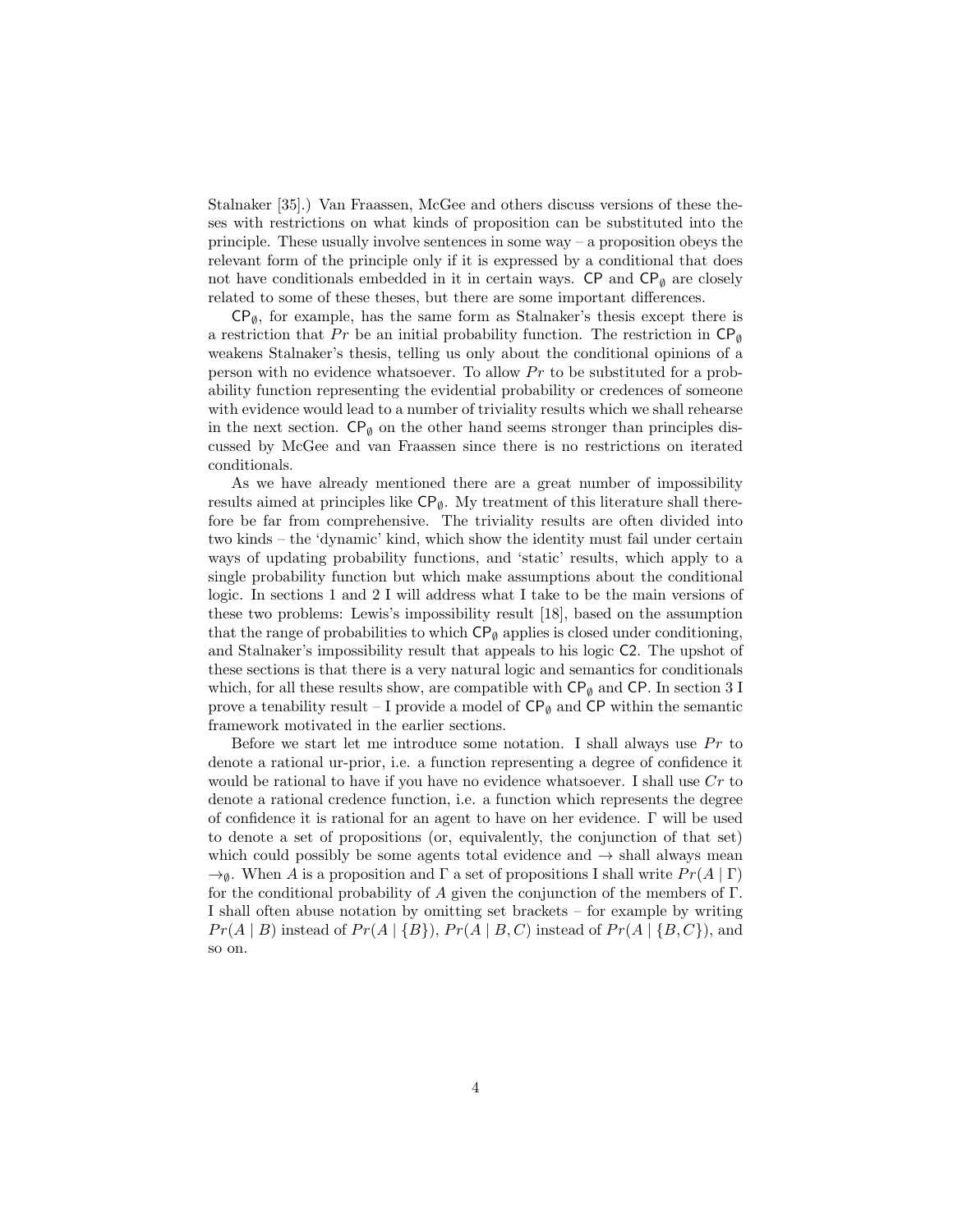## 1 Stalnaker's thesis

'Stalnaker's thesis' is often understood as the claim that the credence one should have in an indicative sentence,  $A \rightarrow B$ , is the same as the conditional credence one should have in B given A, provided the latter is defined.

STALNAKER'S THESIS: For any rational credence function,  $Cr, Cr(B)$  $A$ ) =  $Cr(A \rightarrow B)$  whenever  $Cr(A) > 0$ .

Stalnaker's thesis has been the subject a number of disproofs beginning with Lewis's [18]. But before I turn to these arguments I want to discuss another more basic problem with the thesis. Consideration of this problem should hopefully lead us to reconsider the data supposedly in support of Stalnaker's thesis, and to a better formulation of the thesis which explains the data but is not subject to disproof.

The problem is this. It is generally acknowledged among theorist's working on conditionals that if indicative conditionals are to have truth conditions which are not truth functional, they must be context sensitive (Stalnaker [32], Gibbard [10], Nolan [24].) This is demonstrated, for instance, by the 'Sly Pete' example we outlined in (1) and (2) above. Which proposition is expressed by a conditional sentence depends on the context in which it is uttered.

The probability of a conditional sentence is therefore context sensitive in the following sense: the probability of a conditional sentence varies from context to context as the proposition it expresses varies. Thus, for example, the probability of the sentence 'I will live until I'm eighty five' is context sensitive – when it is uttered by someone with a healthy lifestyle they express a proposition with a greater probability than when it is uttered by an unhealthy person.

An indicative conditional, 'if  $A$  then  $B$ ', can be context sensitive even when neither A nor B are context sensitive. In such cases neither the probability of 'A and B' nor the probability of A are context sensitive ('and' is not usually a source of context sensitivity.) So the number you get by dividing the probability of the proposition expressed by 'A and B' in a certain context by the probability of the proposition expressed by  $A$  in that context will be the same as the number obtained by performing the same calculation relative to any other context. The question 'what is the conditional probability of  $B$  given  $A$ ?' has a quite definite, context invariant answer whereas the question 'what is the probability of if A then B' does not. We cannot therefore expect an arbitrary utterance of Stalnaker's thesis to be true: the number flanking one side of the identity will change from context to context whereas the number flanking the other side won't.

This raises a serious question about what claim Stalnaker's thesis is intended to state. Perhaps it states that the relevant conditional probability is the probability of the proposition expressed by the sentence 'if  $A$  then  $B$ ' in some particular context: the context Stalnaker found himself in when he wrote [35], or at least the context we find ourselves in when we read [35]. On this interpretation we should read Stalnaker's thesis as making a very local claim about Stalnaker's own evidence when he wrote [35], namely that the probability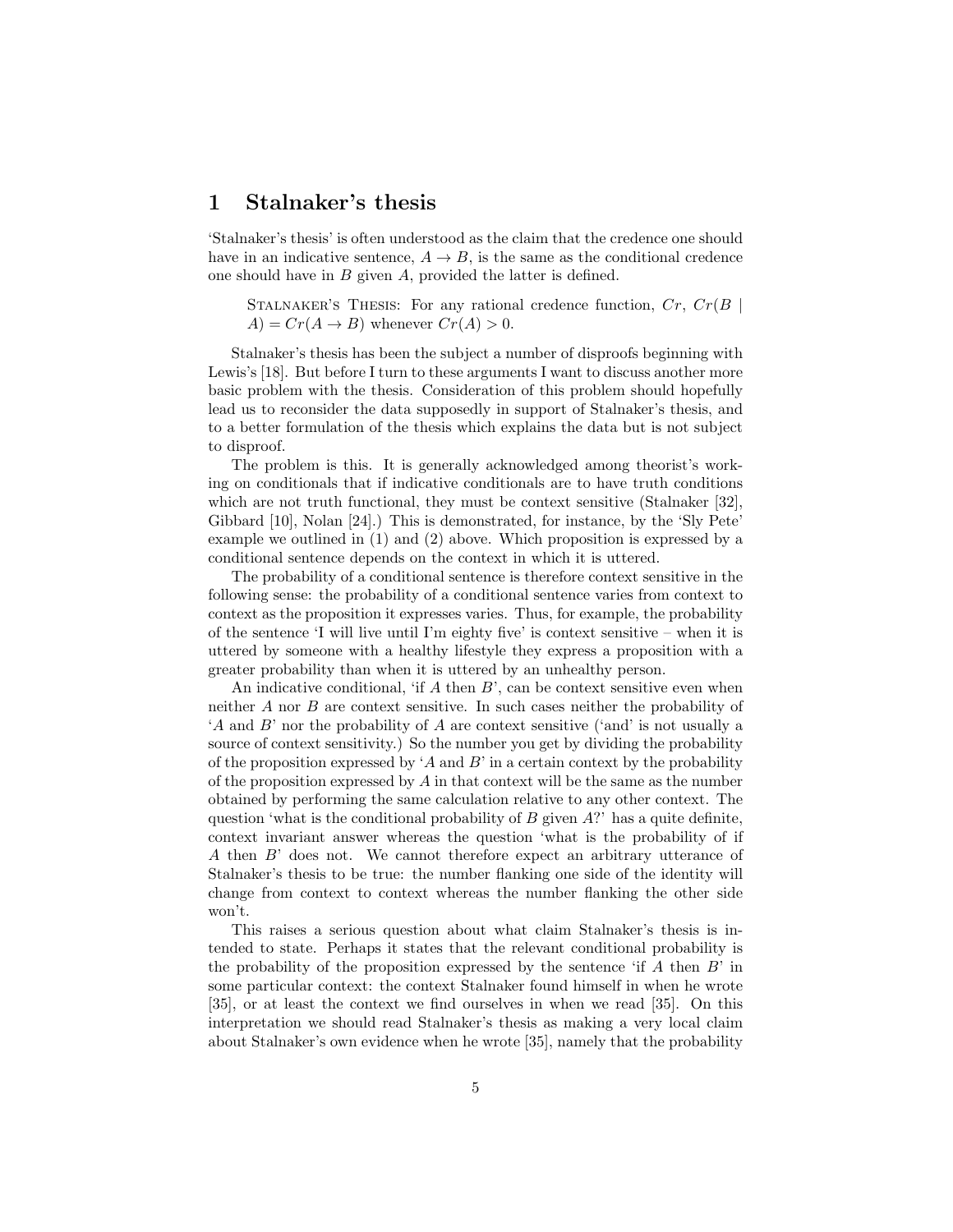of the proposition that is expressed by this use of 'if  $A$  then  $B$ ' is the same as the probability of the proposition expressed by  $B$  given the proposition expressed by A in this context. I think it is clear that Stalnaker intended to capture something much more general than an autobiographical fact about himself so it is safe, I think, to disregard this possibility in what follows.

Stalnaker's thesis is context sensitive – it states that a context sensitive probability is the same as a context insensitive conditional probability – and provides no sensible context at which to evaluate it. Considerations such as these have lead me to think that Stalnaker's thesis, at least as stated, cannot the correct theory of the probabilities of conditional sentences. However, it also seems obvious to me that our intuitions about the probabilities of conditionals in particular contexts, including those reported in (i)-(iv), are in some way connected to the corresponding conditional probability. The task, therefore, is to isolate this truth about the way we evaluate conditionals from Stalnaker's thesis.

Let me now formulate two revisions of Stalnaker's thesis in which the context sensitivity of conditional sentences is explicitly taken into account. I shall throughout assume that each context, c, provides a salient set of evidence,  $\Gamma$ , and as explained earlier I shall use  $P \rightarrow_{\Gamma} Q$  for the proposition expressed in  $c$  by a conditional whose antecedent expresses  $P$  in  $c$  and whose consequent expresses Q in c. I shall also assume, following Lewis, that it is rational for an agent to be *Bayesian*. That is, that if  $Pr$  is a rational *initial* probability, and it is possible for  $\Gamma$  to be someone's total evidence, then  $Pr(\cdot | \Gamma)$  is a rational credence function function  $-i.e.$  a credence it is rational for some possible agent to have given their evidence. When we also assume that all rational people are Bayesian we can effectively eliminate talk of rational credences and just talk of functions of the form  $Pr(\cdot | \Gamma)$  for rational ur-priors  $Pr$  and evidence  $\Gamma$ .

One principle that might do justice to the generality of Stalnaker's thesis says that Stalnaker's thesis holds of every rational credence function (i.e. every function of the form  $Pr(\cdot | \Gamma)$  in every context. That is:

ST  $Pr(\psi | \Gamma \cup \{\phi\}) = Pr(\phi \rightarrow \Sigma \psi | \Gamma)$  for every ur-prior  $Pr$ .

where  $\Sigma$  a set of propositions provided by any context you like and  $\Gamma$  any set of propositions which could be an agents total evidence. In other words the connective  $\rightarrow_{\Sigma}$  obeys the statement of Stalnaker's thesis for any rational credence,  $Pr(\cdot | \Gamma)$ .

It would of course be a miracle if Stalnaker's thesis were true in all contexts. Since the left hand side is sometimes context insensitive it could only be true if the propositions expressed by the right hand side in different contexts all happened to have the same probability for any agent. In my view the principle that best accounts for the data Stalnaker's thesis was supposed to account for says that when your total evidence is  $\Gamma$  (and, therefore, your credences are of the form  $Pr(\cdot | \Gamma)$  for some ur-prior  $Pr$ ) the probability of a conditional in a context where the evidence  $\Gamma$  is salient is the conditional probability of the consequent on the antecedent. In our formalism we get: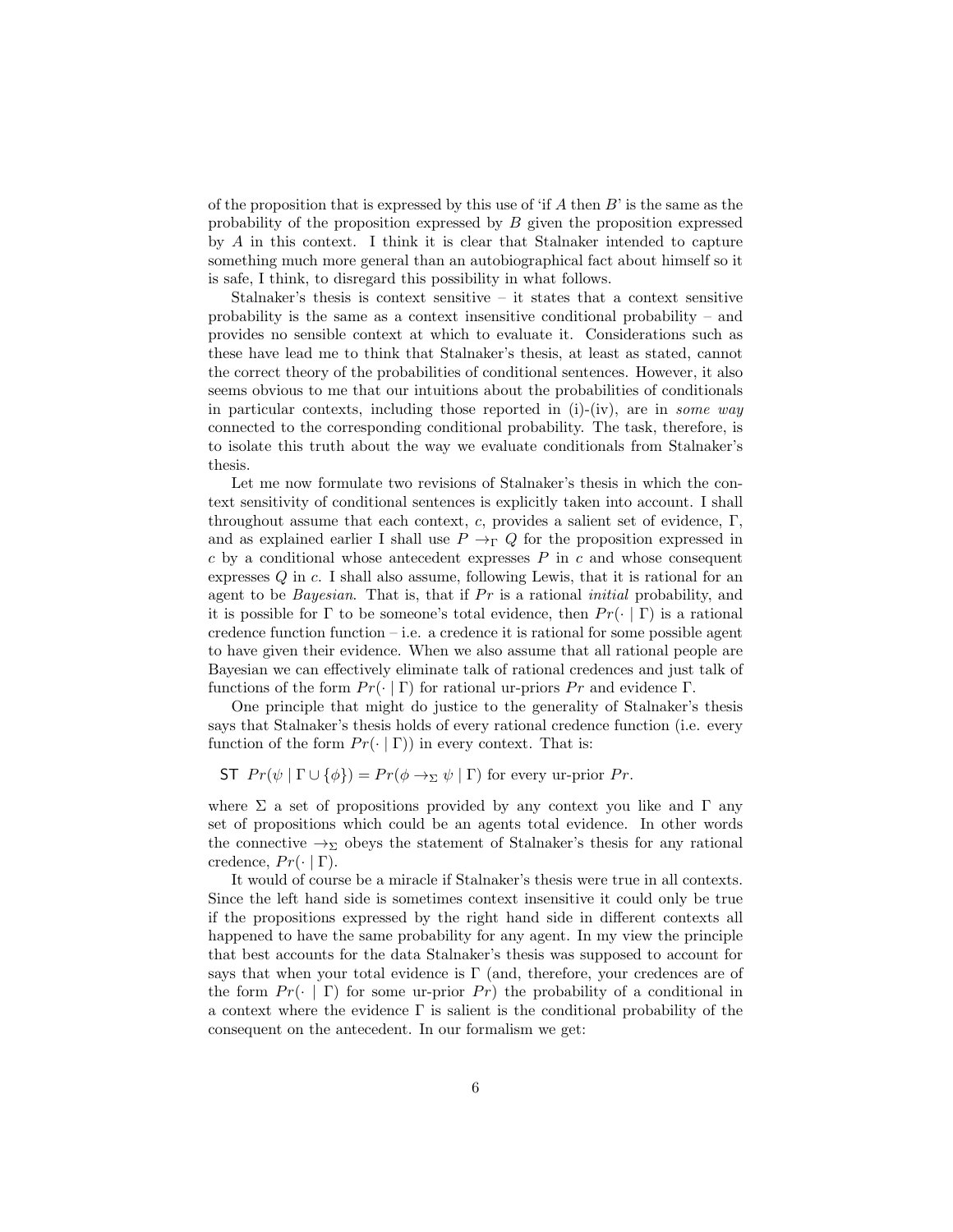CP  $Pr(\psi | \Gamma \cup \{\phi\}) = Pr(\phi \rightarrow_{\Gamma} \psi | \Gamma).$ 

Note that CP is entailed by ST (just set  $\Sigma = \Gamma$ ) but is strictly weaker.

It is important to get clear what the data is that our answers to  $(i)-(iv)$  report. In the context in which those questions are asked a single piece of evidence is salient, the evidence of the subject, and we are evaluating these conditionals by her credences, which are, given our Bayesian assumptions, a rational ur-prior conditioned on this same piece of evidence. The answers reported to  $(i)$ -(iv) therefore confirm instances of CP. CP *only* predicts a relation between conditional credences and credences in conditionals when the agents evidence and the contextually salient propositions are the same. Indeed, it is not hard to see why most of the data purportedly in support of Stalnaker's thesis are actually instances of the weaker principle CP: in most contexts the salient evidence is the utterer's evidence.

This example is also an instance of the stronger principle ST. In order to evaluate the extra strength of ST we have to consider more contrived examples where the contextual evidence and the subjects evidence are different. Indeed, when we consider dynamic examples, in which the agents evidence changes, we can actually generate counterexamples to ST.

Suppose you and I are sitting in the living room and we hear some kitchen utensil being dropped on the floor in the next room. Now we don't know what's been dropped, but we conjecture that

If the plate was dropped it broke.

I suggest that, not only is what was said in this context true, but that we are fully justified in believing it given our evidence.

Suppose that we subsequently learn that the plate is not broken, although we still remain ignorant about whether it was dropped. We now assert

If the plate was dropped it didn't break.

since we know the plate didn't break. This further utterance therefore also expresses a true proposition that we are justified in believing. The seeming inconsistency of these two beliefs is resolved once it is realised that they are beliefs in different propositions; the context has changed between the utterance of the first and second conditional. According to the standard possible worlds theory (albeit one we will ultimately want to revise slightly) my utterance of the first sentence is true only if the plate broke at the closest epistemically possible worlds at which the plate was dropped. But as my epistemic situation changes, so do the worlds which are deemed epistemically possible, and the proposition expressed by this conditional changes accordingly. Once I have learnt that the plate didn't break all the worlds where the plate broke become epistemically impossible, so the closest epistemically possible worlds where the plate was dropped are ones where it didn't break.

The way we evaluate the probability of conditional utterances as our evidence changes is predicted perfectly by CP. For example, before we find out the plate is fine we evaluate the probability of the relevant conditional ('if the plate was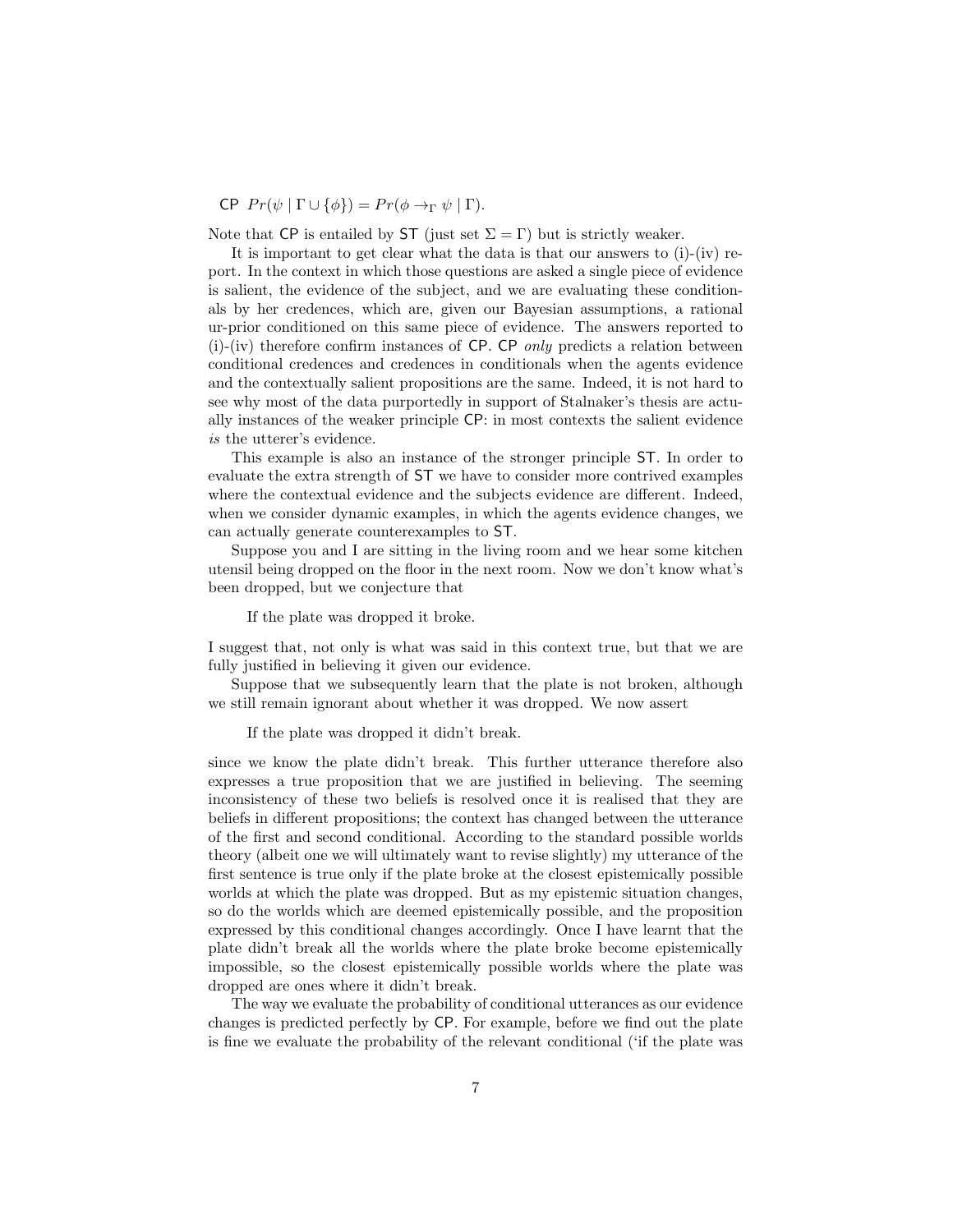dropped it broke') and the conditional probability both as 1. After the evidence is in we evaluate both the probability of the conditional and the conditional probability as 0. That is, if  $A$  and  $B$  represent the antecedent and consequent respectively and my evidence beforehand is  $\Gamma$  and my evidence afterwards is  $\Sigma (= \Gamma \cup {\{\neg B\}})$  then (a)  $Pr(A \rightarrow_{\Gamma} B | \Gamma) = Pr(B | \Gamma \cup {\{\} A\}) = 1$  and (b)  $Pr(A \rightarrow_{\Sigma} B \mid \Sigma) = Pr(B \mid \Sigma \cup \{A\}) = 0.$ 

This is all in accordance with CP but not ST. ST also forces us to accept the identities (c)  $Pr(A \to_{\Gamma} B \mid \Sigma) = Pr(B \mid \Sigma \cup \{A\})$  and (d)  $Pr(A \to_{\Sigma} B \mid \Gamma) =$  $Pr(B | \Gamma \cup \{A\})$ . But (a)+(d) and (c)+(b) are inconsistent<sup>6</sup>

### 1.1 Lewis's triviality result

In [18] Lewis famously showed that no binary connective satisfies Stalnaker's thesis throughout a class of probability functions closed under conditioning unless the probability of a conditional is always the same as the probability of its consequent in that class. We say that a class is closed under conditioning if whenever Cr is in the class and  $Cr(A) > 0$  then  $Cr(\cdot | A)$  is also in the class. The result doesn't straightforwardly apply in this context since  $A \rightarrow_{\Gamma} B$  is being treated as a ternary connective. However the result can be stated and discussed in this framework in terms of the binary connective  $\rightarrow_{\emptyset}$ , which we shorten to  $\rightarrow$ .<sup>7</sup>

Here we present Lewis's triviality result in a way that does not require anything as strong as Stalnaker's thesis. It requires only the substantially weaker thesis:

You may be conditionally certain in  $B$  given  $A$  only if you are certain that if A then B.

While this principle sounds initially intuitive it suffers from the same defect as Stalnaker's thesis: its truth is context sensitive. For example, in the the last section we argued that a principle like this can be false in a context in which all the salient evidence is tautologous (so that we may formalise 'if  $A$  then  $B$ ' with  $A \rightarrow B$ ) and where the agent in question has non-tautologous evidence. Lewis's result in effect establishes this fact directly.

Let us assume, then, that for any rational credence with  $Cr(\phi) > 0$ , if  $Cr(\psi | \phi) = 1$  then  $Cr(\phi \rightarrow \psi) = 1$ . Reformulating this explicitly in terms of ur-priors gives us

1. If  $Pr(\psi | \Gamma \cup \{\phi\}) = 1$  then  $Pr(\phi \rightarrow \psi | \Gamma) = 1$  for every rational initial probability Pr and evidence  $\Gamma$  provided  $Pr(\phi | \Gamma) > 0$ .

<sup>&</sup>lt;sup>6</sup>The former implying you can change your credence in  $A \rightarrow_{\Sigma} B$  from 1 to 0 via updating the latter implying a change of 0 to 1 in  $A \rightarrow_{\Gamma} B$ .

<sup>&</sup>lt;sup>7</sup>There is a further reason why we focus on  $\rightarrow$ <sub>Ø</sub> in what follows: in our eventual semantics  $A \to_{\{E\}} B$  is equivalent to  $A \wedge E \to B$  so we can in fact take the binary connective  $\to_{\emptyset}$  as primitive.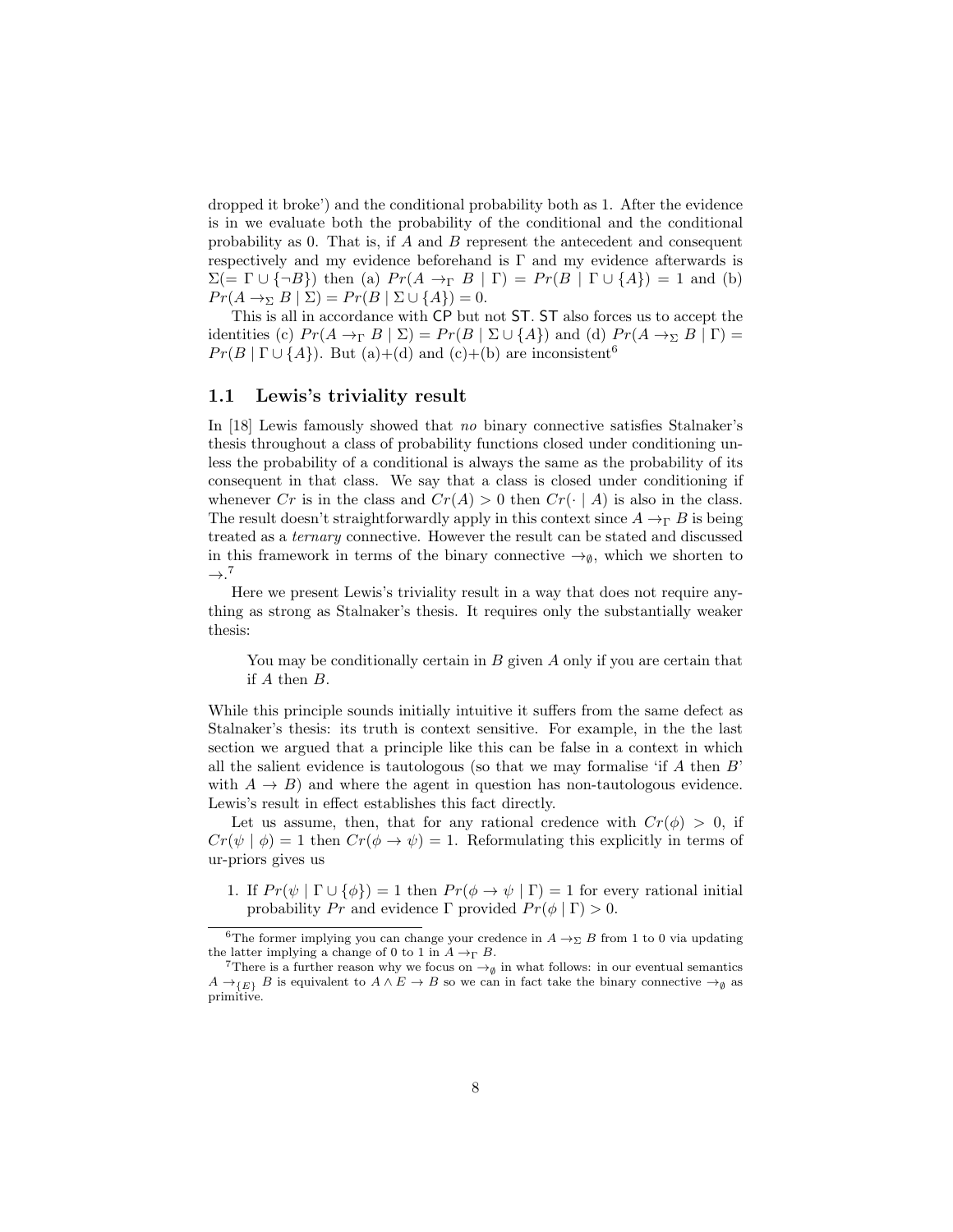Note that (1) entails the principle (\*): if  $Pr(\psi | \Gamma \cup \{\phi\}) = 0$  then  $Pr(\phi \to \psi |$  $Γ$ ) = 0 when  $Pr(\phi | Γ) > 0$ . The argument makes use of the uncontroversial inference from  $\phi \to \neg \psi$  to  $\neg (\phi \to \psi)$  when  $\phi$  is (epistemically) possible.<sup>8</sup>

Now we make two simple observations. Trivially  $Pr(B \mid A, B) = 1$  so it follows by (1) that  $Pr(A \rightarrow B | B) = 1$ . Equally trivially  $Pr(B | A, \neg B) = 0$ , so it follows that  $Pr(A \to B | \neg B) = 0$  by (\*). Therefore:

- i.  $Pr(A \rightarrow B) = Pr(A \rightarrow B | B)Pr(B) + Pr(A \rightarrow B | \neg B)Pr(\neg B)$  by probability theory.
- ii.  $Pr(A \to B | B)Pr(B) + Pr(A \to B | \neg B)Pr(\neg B) = 1.Pr(B) + 0.Pr(\neg B)$ by the two observations above.
- iii.  $1.Pr(B) + 0.Pr(\neg B) = Pr(B)$

This result is disastrous: we have shown that if 1 is true the probability of any conditional is the same as the probability of its consequent. Any theory of probabilities of conditionals that commits us to 1 has to go.

What can we conclude about our two theories, ST and CP? Both CP and ST have special consequences for the connective  $\rightarrow_{\emptyset}$ , which for ease of use I shall name  $ST_{\emptyset}$  and  $CP_{\emptyset}$ :

- $ST_{\emptyset}$   $Pr(\psi | \Gamma \cup {\emptyset}) = Pr(\phi \rightarrow \psi | \Gamma)$  for every ur-prior  $Pr$ .
- $\mathsf{CP}_{\emptyset}$   $Pr(\psi | \phi) = Pr(\phi \rightarrow \psi)$  for every ur-prior Pr.

Note the difference between  $ST_{\emptyset}$  and  $CP_{\emptyset}$ .  $ST_{\emptyset}$  applies to conditional ur-priors – to the credences of an informed agent – whereas  $\mathsf{CP}_{\emptyset}$  only applies to urpriors. This marks a crucial difference between the two theses.  $\mathsf{CP}_{\emptyset}$  places a basic constraint on the rationality of your initial credences – provided you obey this constraint you will continue to be rational no matter what you update on.  $ST_{\emptyset}$ , on the other hand, tries to constrain your credences as you update by conditioning, and turns out to be inconsistent.<sup>9</sup>

Lewis's result is a problem for  $ST_{\emptyset}$  but not for  $CP_{\emptyset}$ . It is easy to see that  $\mathsf{ST}_\emptyset$  has 1 as a consequence whereas  $\mathsf{CP}_\emptyset$  only has the weaker principle 2.

- 1. If  $Pr(\psi | \Gamma \cup \{\phi\}) = 1$  then  $Pr(\phi \rightarrow \psi | \Gamma) = 1$  for every rational initial probability  $Pr$  and evidence  $\Gamma$ .
- 2. If  $Pr(\psi | \phi) = 1$  then  $Pr(\phi \to \psi) = 1$  for every rational initial probability  $Pr.$

<sup>&</sup>lt;sup>8</sup>Suppose  $Pr(\phi | \Gamma) > 0$  (so  $\phi$  is epistemically possible). Then  $Pr(\psi | \Gamma \cup {\phi}) = 0$ , so  $Pr(\neg \psi \mid \Gamma \cup \{\phi\}) = 1$ . By 1 it follows that  $Pr(\phi \to \neg \psi \mid \Gamma) = 1$ . By the inference from  $\phi \to \neg \psi$  to  $\neg(\phi \to \psi)$ ,  $Pr(\neg(\phi \to \psi) | \Gamma) = 1$  and finally  $Pr(\phi \to \psi | \Gamma) = 0$  as required.

<sup>9</sup>Unfortunately it appears to be quite easy to mistake a principle formulated in terms of ur-priors for one formulated in terms of a rational agents current credences. For example, a common mistake regarding the Principal Principle, according to Meacham, 'replaces the reasonable initial credence function that appears in Lewis' original formulation with a subject's current credence function' ([23]) The mistake is just as disastrous in this case and leads to inconsistencies. The Principal Principle, like  $\mathsf{CP}_{\emptyset}$ , are in some sense a priori constraints and should not rule out an agents recieving this or that piece of empirical evidence.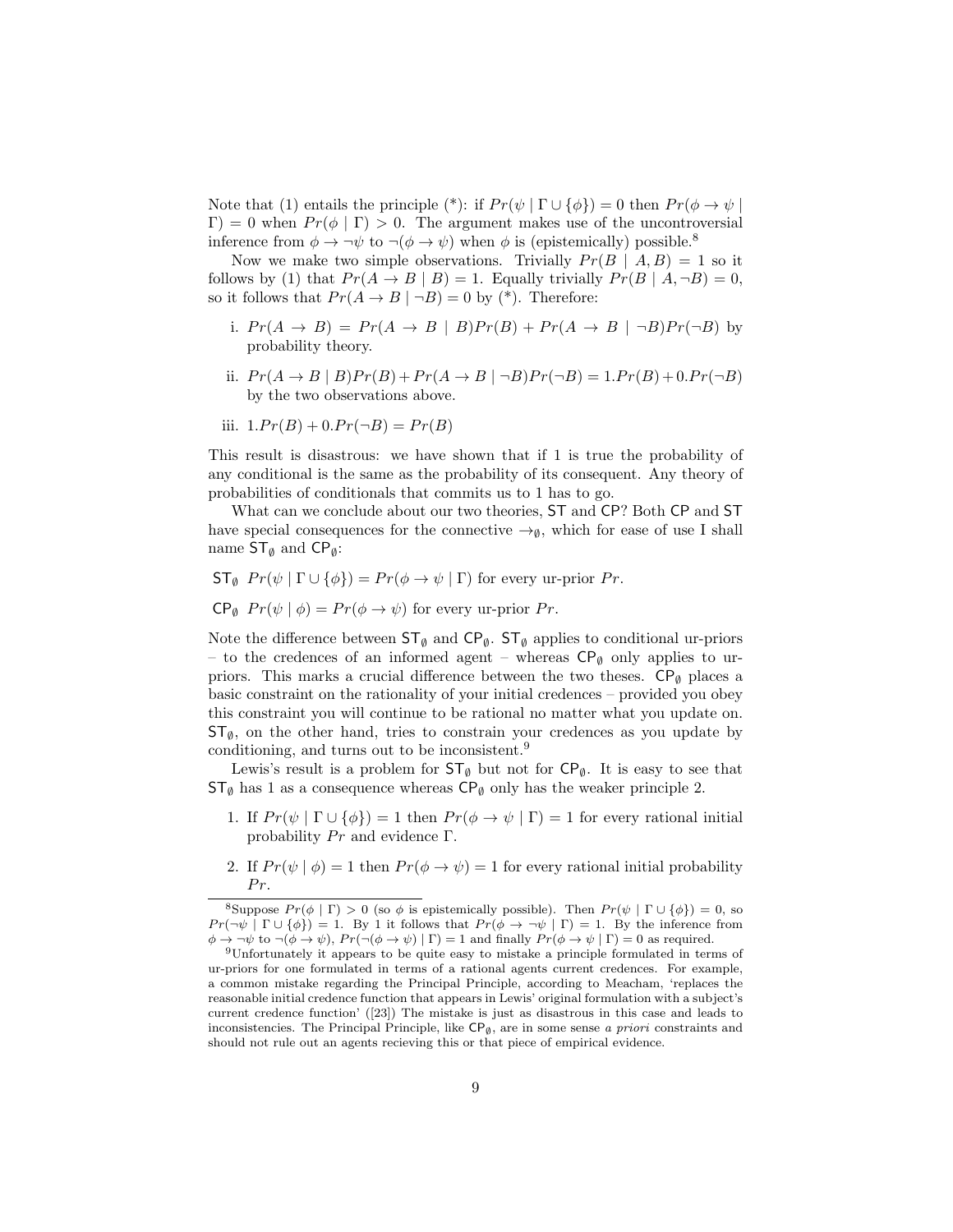To put it in Lewis's original language, the range of probabilities  $\mathsf{CP}_{\emptyset}$  and 2 apply to are not closed under conditioning. They apply only to initial evidential probability functions representing permissible evidential probabilities of agents with no evidence at all. If the initial probability distributions were not regular then they would represent the possibility of an agent who has been able to rule out some contingent or empirical hypothesis a priori without having received any evidence. To rule out an emprical hypothesis without evidence is irrational. No set of regular probability functions is closed under conditioning since the result of conditioning a probability function on a contingent proposition is never regular.

## 1.2 Conditional proof

According to the theory we endorse certain modes of inference are acceptable for people who have no evidence which are unacceptable for people who have certain evidence. This is seen, for example, from the fact that we endorse 2 but not 1 (and  $\mathsf{CP}_{\emptyset}$  but not  $\mathsf{ST}_{\emptyset}$ .) When one has no evidence at all one should evaluate the probability of  $A \to_{\emptyset} B$  as the same as the probability of B on A, but once further evidence  $E$  is in this connection may not hold (although a similar connection between the conditional probability and the probability of  $A \rightarrow_{\{E\}} B$  will hold.) Other writers have suggested that to correctly capture conditional reasoning we must keeping track of which background suppositions or which background evidence is in place (see for example McGee [22] and Humberstone [14] §7.16.) For example, conditional logics typically distinguish between conditional proof with side premises and conditional proof without, usually treating only the latter at valid. In this section I show how this phenomenon is closely connected with the conditional epistemology defended here.

Let's start by highlighting an analogy between the two probabilistic principles we have been discussing, namely:

- 1. If  $Pr(\psi | \Gamma \cup \{\phi\}) = 1$  then  $Pr(\phi \rightarrow \psi | \Gamma) = 1$  for every rational initial probability  $Pr$  and evidence  $\Gamma$ .
- 2. If  $Pr(\psi | \phi) = 1$  then  $Pr(\phi \rightarrow \psi) = 1$  for every rational initial probability  $Pr.$

and two logical principles which state versions of conditional proof, with and without side premises:

- 1'. If  $\Gamma$ ,  $\phi \vdash \psi$  then  $\Gamma \vdash \phi \rightarrow \psi$
- 2'. If  $\phi \vdash \psi$  then  $\vdash \phi \rightarrow \psi$

1' says that if you can validly infer  $\psi$  from  $\Gamma \cup {\phi}$  then you can validly infer  $\phi \rightarrow \psi$  from Γ, whereas 1 says that if you're conditionally certain in  $\psi$  given  $\phi$ against background evidence Γ, you should be certain in  $\phi \to \psi$  with background Γ. 2' says that if you can validly infer  $ψ$  from  $φ$  you can always validly infer  $\phi \rightarrow \psi$  from no assumptions whereas 2 says that if you are conditionally certain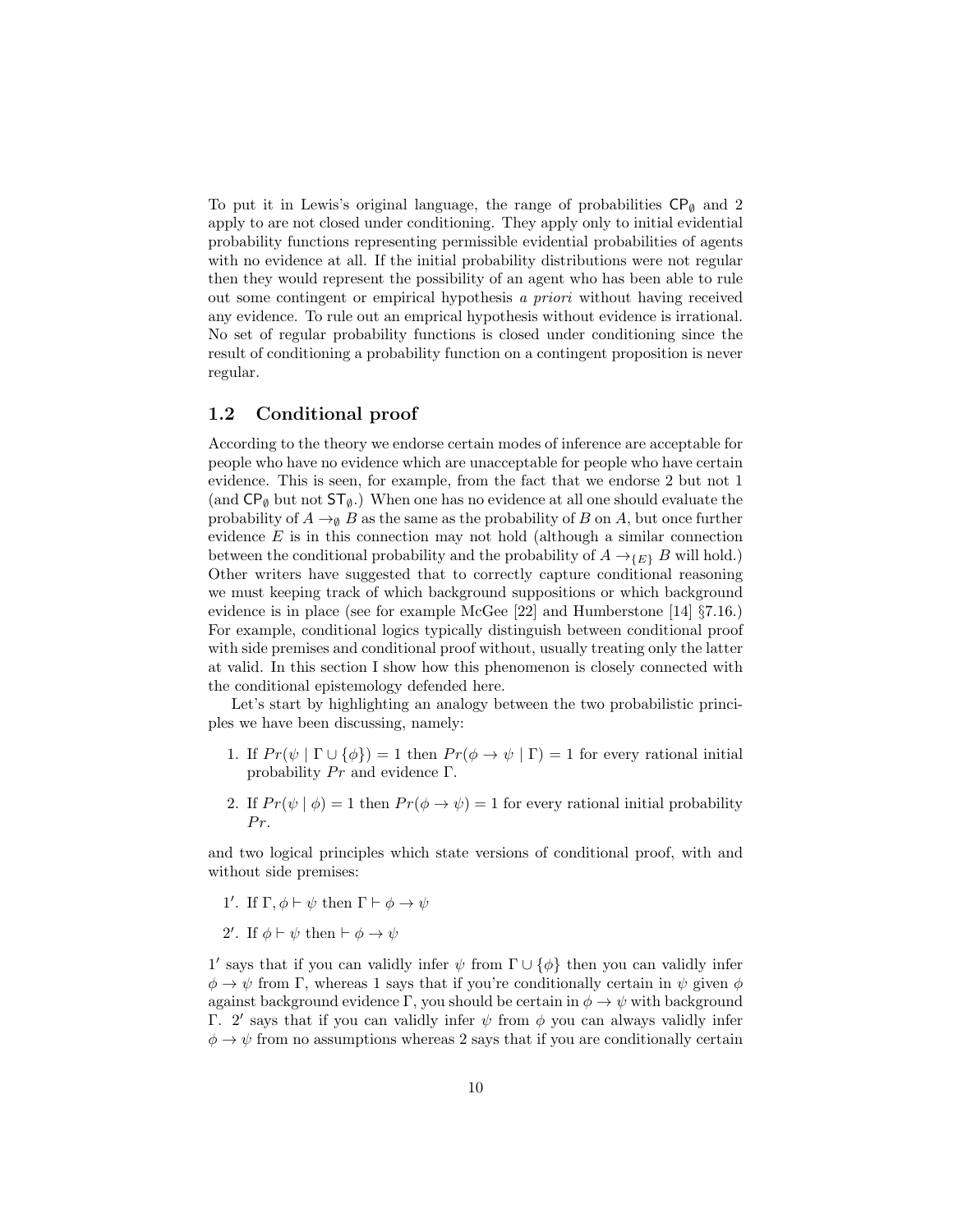in  $\psi$  given  $\phi$ , when you have no evidence, you should be certain in  $\phi \to \psi$ . 2 and 2' are special cases of 1 and 1' respectively (let  $\Gamma = \emptyset$ .) It is very natural to think that these two pairs of principles are closely related. For example, if 1 is true then 1' represents a good form of argument in the following sense: if your initial credences recommend being fully confident in  $\psi$  conditional on the premises  $\Gamma \cup {\phi}$  then they will recommend being fully confident in  $\phi \to \psi$  conditional on Γ. Similarly if 2 is true then  $2'$  also represents a good form of inference in the sense that if you're initial credences recommend being conditionally certain in  $\psi$  given  $\phi$  they will recommend being certain that  $\phi \to \psi$  simpliciter.

What about the converse connection? For example, if  $2'$  is a valid form of inference must 2 be true? The matter is less straightforward, but I think an argument can be made. Suppose that  $Pr$  is a rational initial probability and  $Pr(\psi \mid \phi) = 1$ . It follows by calculation that  $Pr(\phi \land \neg \psi) = 0$ . Since Pr is regular, in the sense that it assigns every possibility a non-zero value, it follows that  $\phi \land \neg \psi$  is not a genuine possibility, i.e.  $\phi \vdash \psi$ . By 2' it follows that  $\phi \to \psi$ is valid, so  $Pr(\phi \to \psi) = 1^{10}$  A similar argument could be made for 1 on the basis of 1'.

There is an interesting difference between  $1'$  and  $2'$ , however, which sheds some light on the difference between  $1$  and  $2$ .  $2'$  is valid and  $1'$  is not. The case for the validity of  $2'$  is both intuitive and evidenced by the fact that it is validated on all the standard possible world semantics for conditionals. Putting aside irrelevant differences between the possible world theories, they all say, give or take, that a conditional is true at a world if the consequent is true at the closest world (or worlds) to it at which the antecedent is true. So if every  $\phi$ world is a  $\psi$  world then, for any world, the closest  $\phi$  world to it is a  $\psi$  world.

1', however, is invalid. The case for this is again supported by intuition and the possible world semantics. We'll begin with the latter. Note that in any model, φ and  $\psi$  entail φ (i.e. every φ and  $\psi$  world is a φ world) so if 1 were a sound rule we should have that  $\psi$  entails  $\phi \to \psi$ . This is not so; there could be a  $\psi$  world which is not a  $\phi$  world, and where the closest  $\phi$  world is not  $\psi$  either. Intuitive counter examples to 1 abound. For example note that:

I will wake up at 7am on Saturday, I drink a bottle of vodka on Friday night; therefore I will wake up at 7am on Saturday

is a valid inference, whereas the following is patently false:

I will wake up at 7am on Saturday; therefore if I drink a bottle of vodka on Friday night I will wake up at 7am on Saturday.

I may well wake up at 7am on Saturday, but not if I drink a bottle of vodka the night before. The presence of side premises in  $1'$  therefore marks an important difference between  $1'$  and  $2'$ .

<sup>&</sup>lt;sup>10</sup>The potentially controversial step is where we inferred that  $\phi \vdash \psi$  from the fact that  $\phi \wedge \neg \psi$  is false in all possibilities. I have tacitly assumed that a rational initial probability is one which assigns every *logical* possibility a non-zero value. If this is assumed is then  $2<sup>7</sup>$ entails 2 (and similarly  $1'$  entails 1.)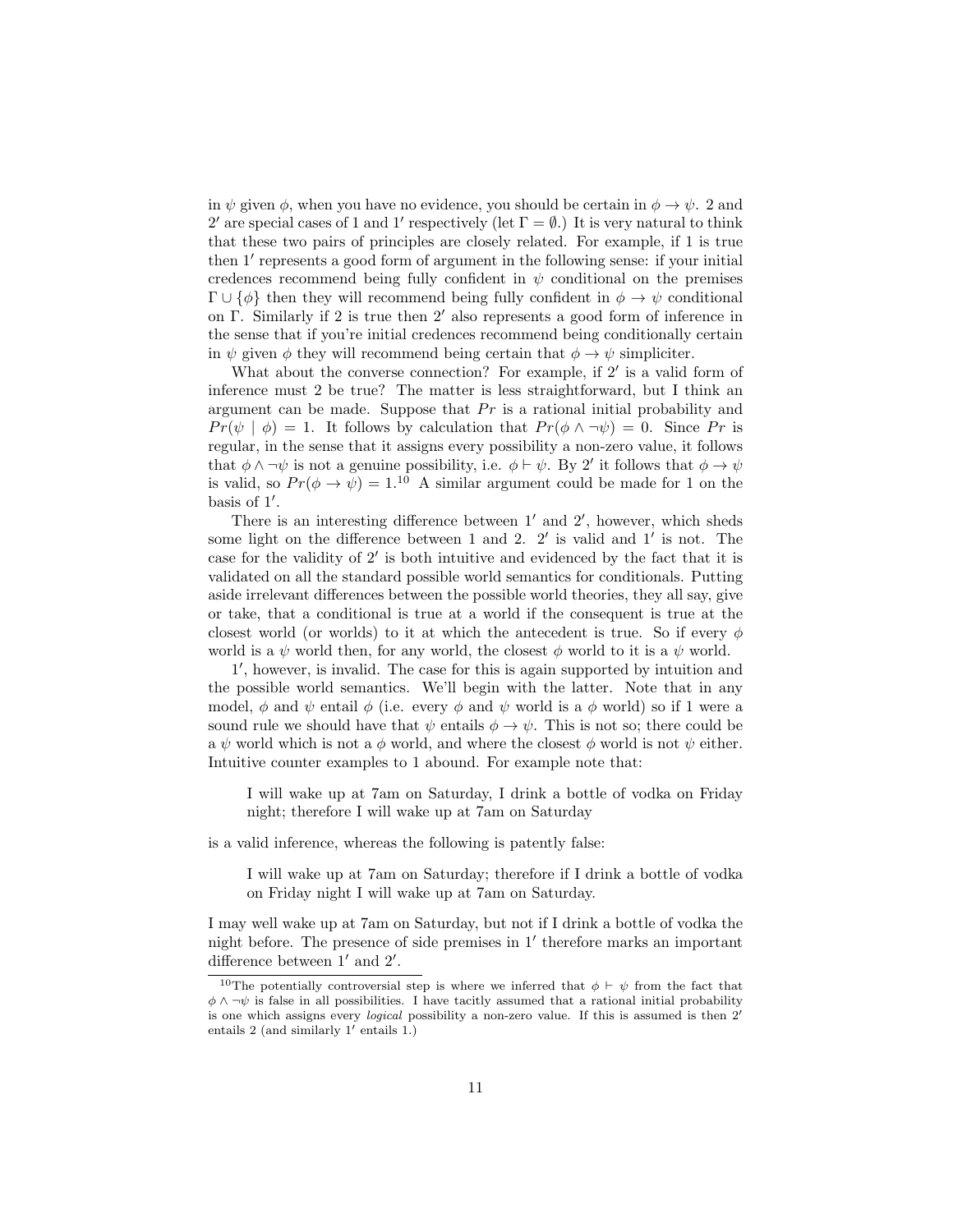There is therefore a principled reason why we should accept 2 and reject 1. 2, unlike 1, is in fact guaranteed by general norms governing the way in which our conditional confidence is regulated by validity: as we have argued  $2'$  is valid, and that if  $2'$  is valid then  $2$  is true. On the other hand 1 appears to inherit the counterexamples to  $1'$ : I should not be fully confident, even conditional on the supposition that I wake up at 7 on Saturday, that I'll wake up at 7 on Saturday if I drink a bottle of vodka the night before.<sup>11</sup> This directly contradicts 1 since my conditional confidence that I'll wake up at 7 given I'll wake up at 7 and I drink a bottle vodka is, of course, 1.

However, notice that there is a second reading of the above counterexample which is slightly harder to get, but which can be accounted for by taking the context sensitivity of conditional statements into account. Suppose, now, that the fact that I will wake up at 7am on Saturday is really part of my evidence – let's suppose some completely reliable oracle has told me that I'd wake up at 7. Now it seems OK to say 'look, the oracle told me that I'd wake up at 7. So, whatever happens tonight, even if I drink a bottle of vodka, I'll wake up at 7.' If we add the proposition that I wake up at 7 on Saturday to the evidence we evaluate the conditional with respect to we can infer that if I drink a bottle of vodka on Friday, I'll wake up at 7 tomorrow, in the contextually salient sense of 'if'. In our current notation we can capture this form of reasoning by the following version of conditional proof:

3' If  $\Gamma, \phi \vdash \psi$  then  $\Gamma \vdash \phi \rightarrow_{\Gamma} \psi$ 

This version of conditional proof is, as with  $1'$   $2'$ , closely connected to a probabilistic principle, namely

3. If  $Pr(\psi | \Gamma \cup \{\phi\}) = 1$  then  $Pr(\phi \rightarrow_{\Gamma} \psi | \Gamma) = 1$  for every rational initial probability  $Pr$ .

3 is a consequence of CP.

Conditional proof is also closely related to the infamous 'or-to-if' argument. Consider the following instance of  $3'$ 

 $\phi \vee \psi$ ,  $\neg \phi \vdash \psi$ 

Therefore  $\phi \vee \psi \vdash \neg \phi \rightarrow_{\phi \vee \psi} \psi$ 

The conclusion sequent is an instance of 'or-to-if' reasoning, and is often motivated by examples such as the following: either the butler did it or the gardener did; therefore if the butler did not do it the gardener did. Traditional formulations of the 'or-to-if' argument employ a binary connective, which, on the basis of this inference, can be shown to be equivalent to the material conditional (assuming also modus ponens.) However, if we accept that the conclusion of this

<sup>11</sup>Although I concede, and predict, that this judgment is context sensitive. In a context in which I somehow have knowledge that I'll wake up at 7 I am much less inclined to assign a low conditional probability to this sentence.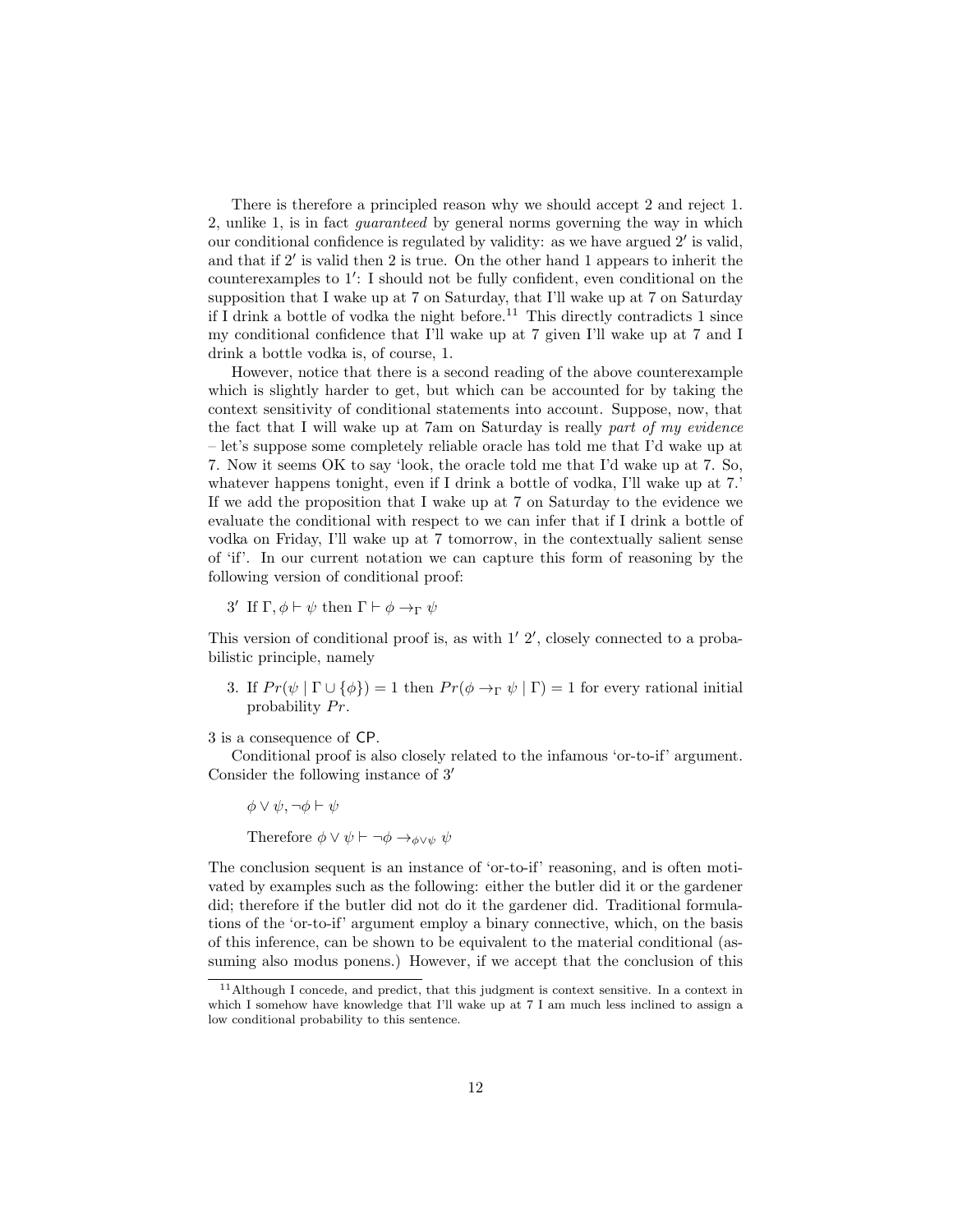argument is context sensitive in the way I have suggested, the current formulation seems to fair better, and indeed does not collapse the conditional into material implication.<sup>12</sup>

In short, then, we see that  $\mathsf{CP}_{\emptyset}$  evades Lewis's results due to its restriction to ur-priors. However, we have argued that this restriction is not ad hoc: it is part of a general theory (CP) for evaluating probabilities of context sensitive conditional statements, and is also motivated by accepted principles of conditional logic in a way in which the unrestricted version  $(ST_{\emptyset})$  isn't.

Unfortunately, however, there are other triviality results which do not rely on 1. These use the logic of conditionals to cause problems, and it is to these I now turn.

## 2 Stalnaker's impossibility result

In [33] Stalnaker, rejecting the thesis he once held, provided another triviality result which did not rely on Lewis's closure assumption. This is a 'static' triviality result: unlike Lewis's result, which required Stalnaker's thesis to continue to hold under various ways of updating probabilities, Stalnaker's argument shows that no single probability function can satisfy the thesis. Unlike Lewis's result, this kind of argument seems to be directly applicable to  $\mathsf{CP}_{\emptyset}$ . However this argument also relies on contentious principles of conditional logic.

Stalnaker's argument was later refined by Hajek and Hall in [12] who isolated principles of Stalnaker's C2 that are sufficient for the proof. One of these principles represents a weakening of transitivity,  $((\phi \to \psi) \land (\psi \to \phi) \land (\psi \to \chi)) \supset$  $(\phi \rightarrow \chi)$ , which is often referred to as CSO. Here  $\rightarrow$  represents the indicative conditional and ⊃ the material conditional.

Indeed, CSO appears to be the primary culprit for this result, which can be seen from inspecting the assumptions of Hajek and Hall's result.

**Theorem 2.1.** Suppose that  $\mathsf{CP}_{\emptyset}$  holds and that the following principles are valid

MP  $\phi, \phi \rightarrow \psi \vdash \psi$ CC  $\phi \to \psi, \phi \to \chi \vdash \phi \to (\psi \land \chi)$ CSO  $((\phi \rightarrow \psi) \land (\psi \rightarrow \phi) \land (\psi \rightarrow \chi)) \supset (\phi \rightarrow \chi)$ 

Then no more than two disjoint consistent propositions have positive probability for any rational ur-prior.

For the argument see [12]. I take it that modus ponens is non-negotiable<sup>13</sup> and that CC is equally self-evident. So the upshot of theorem 2.1 is clear: either

<sup>&</sup>lt;sup>12</sup>For the origin of this sort of response to the 'or-to-if' argument see Stalnaker [32], who endorses 'or-to-if' speech's as pragmatically justified, albeit formally invalid. Here we give 'or-to-if' its due, as a formally valid inference by explicitly treating the conditional as a three place relation.

<sup>13</sup>Although for scepticism about modus ponens see McGee [21].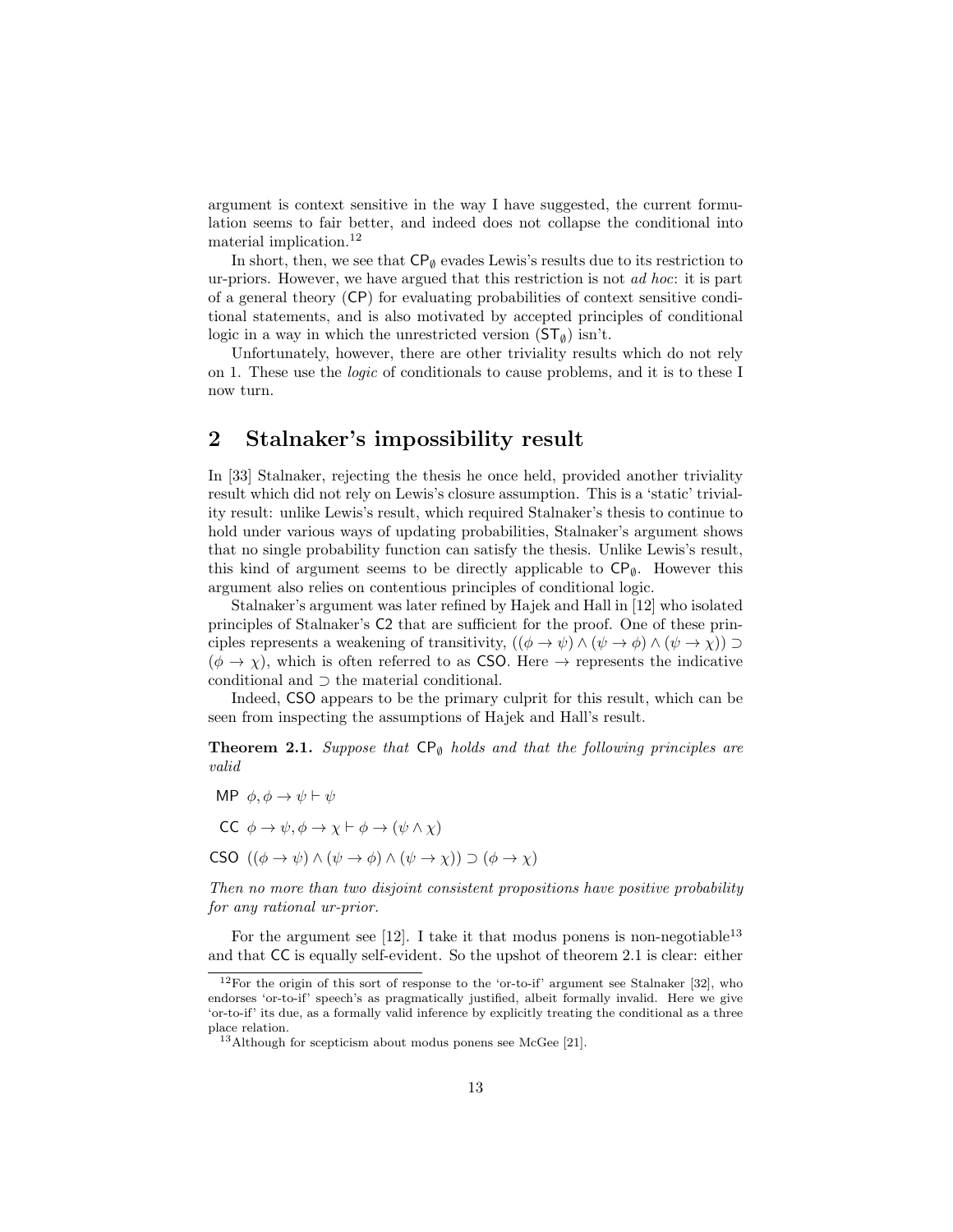$CP_{\emptyset}$  goes or CSO goes. The case against  $CP_{\emptyset}$  is therefore only as good as the case for weakened transitivity.

What does weakened transitivity have to recommend itself? It is a bit hard to say what its intuitive rationale is without appealing to the transitivity of  $\rightarrow$ . (That CSO is a weakening of the transitivity of  $\rightarrow$  can be seen by deleting  $\psi \rightarrow \phi$ from the antecedent.) This would be a bad basis on which to justify weakened transitivity since transitivity is itself considered to be invalid by many, including Stalnaker himself (see [31].) For example, suppose we know that an experiment involving a match has taken place, although we do not know whether the match was struck. We agree that if the match was struck then it lit. Furthermore, we clearly agree that if the match was soaked in water and struck, it was struck, since the antecedent entails the consequent. But transitivity would allow us to infer that if the match was soaked in water and struck then it lit. In other words transitivity allows us to commit the error of strengthening the antecedent.<sup>14</sup>

Weakened transitivity does not allow us to prove antecedent strengthening (henceforth AS) although it does allow us to infer the following weakened version of antecedent strengthening, VLAS ('very limited antecedent strengthening')<sup>15</sup>

AS  $(\phi \to \chi) \supset ((\phi \land \psi) \to \chi)$ 

VLAS  $((\phi \rightarrow \psi) \land (\phi \rightarrow \chi)) \supset ((\phi \land \psi) \rightarrow \chi)$ 

indeed under certain assumptions CSO and VLAS are equivalent.<sup>16</sup> However, in the logic we ultimately endorse VLAS is strictly weaker than CSO. With this in mind it is worth noting that Hajek and Hall's theorem still goes through if we substitute VLAS for CSO (see theorem 3.5 in section 3.2 below.)

However one might think that VLAS has intuitive appeal of its own, appeal that does not derive from antecedent strengthening, and it is on this basis that we can run a triviality result. In the following subsections I shall make a case for the view that neither VLAS nor CSO are valid on the basis of independent, nonprobabilistic considerations. We shall also show that, while CSO and VLAS are validated in many standard possible world semantics (see Lewis [17], Stalnaker [31], Pollock [26]), which appeal to what happens at the closest antecedentworlds to the world of evaluation, simple variants of these these proposals seem to be able to accommodate the counterexamples without detracting much from the general theory.

We should think of the following counterexamples as *prima facie* cases against CSO and related principles. The purpose of this paper, however, is

<sup>14</sup>Stalnaker also provides direct counterexamples to transitivity which do not involve antecedent strengthening.

<sup>&</sup>lt;sup>15</sup>VLAS is equivalent, given some uncontroversial conditional logic, to  $((\phi \rightarrow (\psi \land \chi))$  $((\phi \land \psi) \to \chi)$  which is sometimes easier to evaluate in practice.

<sup>&</sup>lt;sup>16</sup>Thanks both to Cian Dorr and Lee Walters for pointing out the connection between VLAS and CSO to me. The inference from CSO to VLAS is provable in the weak conditional logic CK+ID, outlined in section 2.4. To get from VLAS to CSO we also need the logic L1 (also presented in §2.4) and the principle C2,  $(A \to \bot) \supset (AB \to \bot)$ , for dealing with vacuously true conditionals.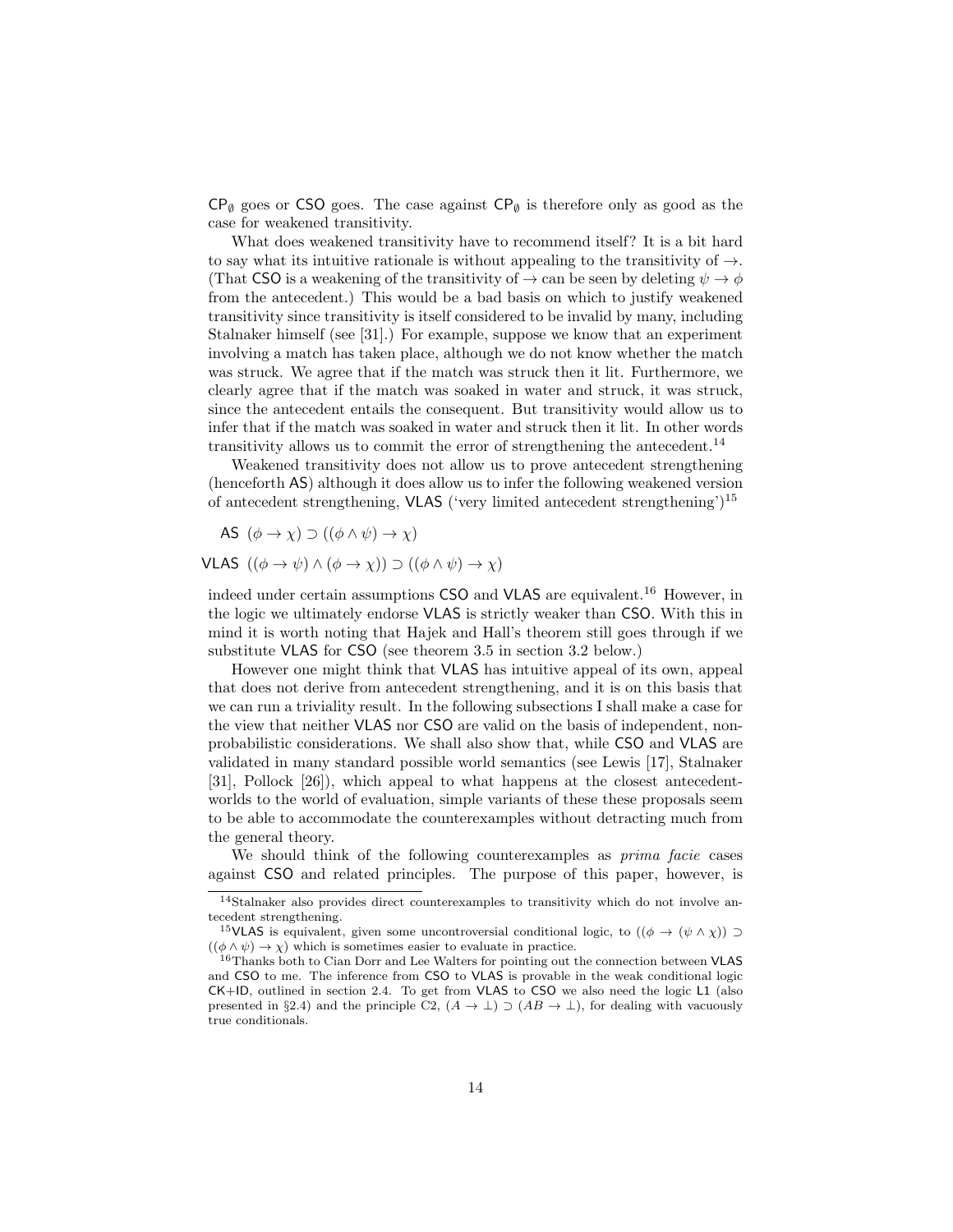to defend the tenability of CP, not to conclusively refute CSO, and I shall accordingly not spend much time considering potential responses one could make to these counterexamples. My purpose is to rather motivate alternatives to Stalnaker's semantics.

#### 2.1 Counterexamples in the literature

Counterexamples to CSO are often formulated in terms of subjunctive conditionals as opposed to indicatives. While I am content to conclude that CSO is invalid if invalid in either mood, indicative or subjunctive, this move is needlessly contentious. Fortunately the examples I consider are often just as compelling when suitable changes to the tenses are made (although I shall leave these modifications to the reader and discuss the original subjunctive counterexamples.)

The earliest counterexample to CSO I know of is due to Pavel Tichy (see [36].) Tichý's original example took the form of a circuit involving three relays A, B and C, set up in such a way that if A is on at some point, B will be on at some point, if  $B$  is on at some point or other  $A$  will be on at some point, if A is on at some point C will be on at some point, but, in contrast to  $\mathsf{CSO}, C$ will not necessarily be on if  $A$  is on at some point. In discussing this example Stalnaker presents the following variant of Tichý's counterexample:

The crown jewels are on an open display platform surrounded by electric eye sensors. A cat is sleeping on the platform, near the jewels but outside the circle of electric eyes. If anyone, human or cat, were to reach into the dispay area an alarm would sound. If the alarm were to sound, it would wake up the cat. If the cat were to wake up, he would cross into the display area, setting off the alarm. That is, the following three counterfactuals are all true: if the alarm had sounded the cat would have woken up; if the cat had woken up, the alarm would have sounded; if the cat had woken up, he would have set off the alarm. According to the first of the two inference patterns described above, it follows from these premises that if the alarm had sounded it would have been the cat who set it off. But this shouldn't follow. It seems compatible with the story that if the alarm had sounded, it would have been a burglar, rather than the cat, who was responsible.

Similar examples can be formulated using indicative conditionals.

Around this time there was also disatisfaction with certain aspects of the Stalnaker-Lewis theory centering around variants of VLAS. For example Pollock ([27] p254.) provides a counterexample to the seemingly stronger principle  $A \to B$ ,  $\neg(A \to \neg C) \vdash (A \land C) \to B$ ; however, in the presence of conditional excluded middle it is equivalent to VLAS. Thus, under this assumption, Pollock's counterexample provide reasons to reject VLAS and the stronger CSO.

More recently counterexamples to CSO and VLAS have been proposed by Maartensson [20], Tooley [37] and Ahmed [2]. The examples are of a slightly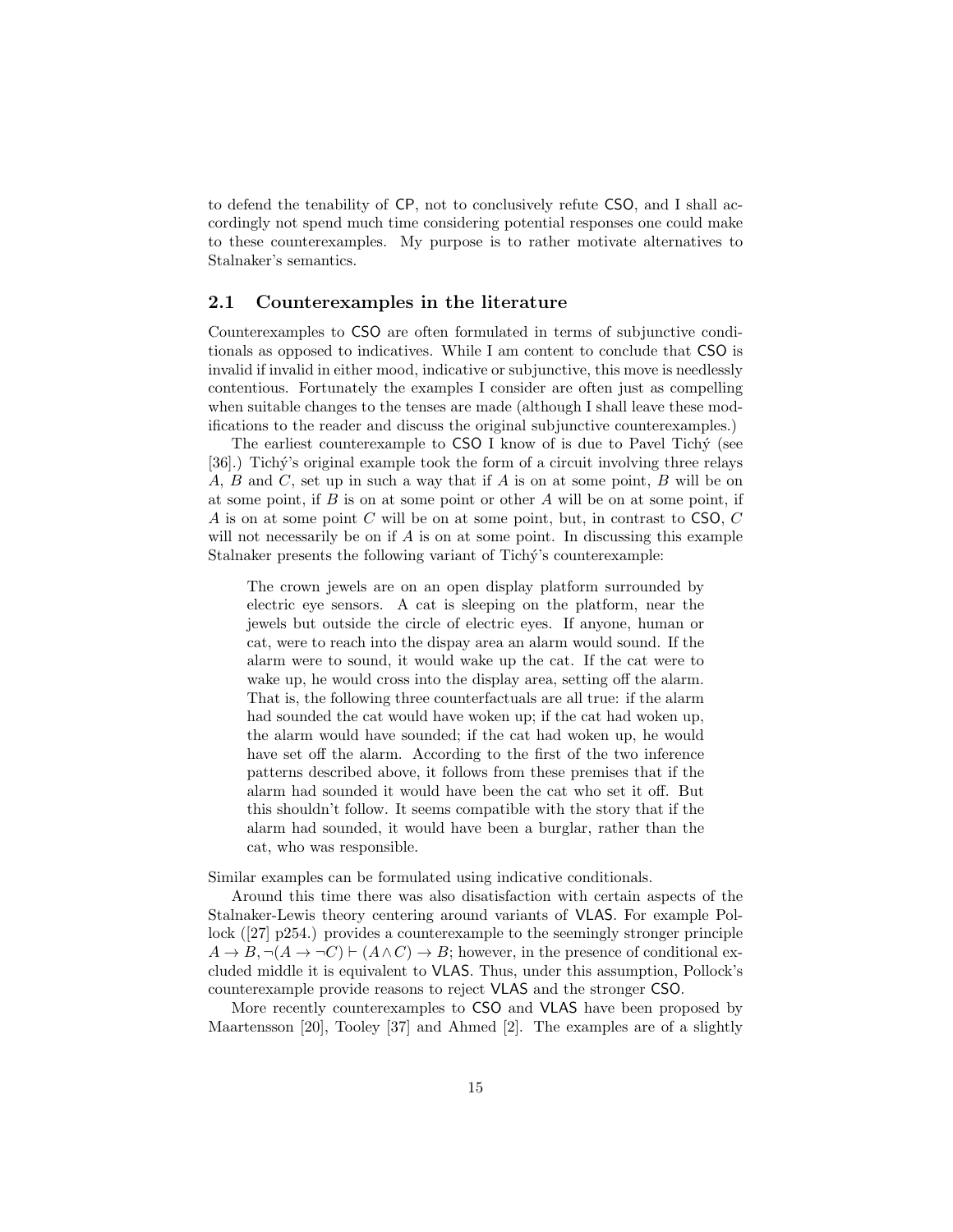different nature, although I shall limit my discussion to Ahmed's counterexample:

A and B are assassins;  $C, D$  and E are prominent statesmen of the northern Republic (formerly Kingdom) of Zembla. A has orders to shoot C and D. She is an excellent shot and very determined. So unless the police catch her before she reaches C nothing will stop her from shooting C; once she has shot C nothing will stop her from shooting  $D$  unless somebody else has got to him first.  $B$  has orders to shoot  $D$  and  $E$ . He too is an excellent shot and very determined. So unless the police catch him before he reaches D nothing will stop him from shooting  $D$ ; once he has shot  $D$  nothing will stop him from shooting  $E$ . As it happens neither  $A$  nor  $B$  gets to shoot anyone because independent policemen catch them: A is caught trying to enter Zembla from the east and  $B$  is caught trying to enter from the west. There is no other threat to the life of C, D or  $E$ . – Ahmed, [2]

To keep track of things Ahmed uses  $C, D$  and  $E$  (now understood as propositional letters) to stand for the proposition that somebody shot  $C, D$  or  $E$ respectively, and he uses A and B to stand for the proposition that  $A(B)$ evaded capture. He then claims that  $C \to (C \wedge D)$ , i.e. that if somebody shot  $C$  then somebody shot  $C$  and somebody shot  $D$ . We know that only  $A$  could have shot C and that if A shot C nothing could prevent him from going on to shoot D.

Ahmed then continues to argue that  $C \to \neg E$  and  $(C \wedge D) \to C$ . These two claims are true for fairly uninteresting reasons. The former because the consequent is true, nobody shot  $E$ , and whether or not  $C$  get's shot is completely irrelevant in the current set up as to whether  $E$  gets shot. The latter claim should be a logical truth in any sensible theory of conditionals. So by CSO we should be able to infer  $(C \wedge D) \rightarrow \neg E$ ; that is, if C and D got shot then E didn't. But this is not true, it seems, since although presumably  $A$  shot  $C$  in this counterfactual scenario it is not determined, given the set up, whether, if  $C$  and  $D$  had been shot,  $A$  or  $B$  would do the shooting of  $D$ . If it had been  $B$ then E would have been shot too.

## 2.2 Further counterexamples: subjunctives

Before we move on let me outline two more counterexamples to CSO and VLAS which, I hope, will demonstrate how Stalnaker's semantics fails and how it can be modified. In order to state his formal semantics (which we shall describe shortly) Stalnaker introduces a selection function,  $f(A, x)$ , mapping a proposition, A, and a world, x, to another world. Neutrally speaking,  $f(A, x)$  represents the world that would have obtained (instead of  $x$ ) had  $A$  obtained. Somewhat less neutrally, Stalnaker identifies  $f(A, x)$  with the closest world to x at which A obtains, on a certain technical understanding of 'close'. On this second interpretation it follows that if  $f(A, x)$  is a B-world (a world in which B obtains)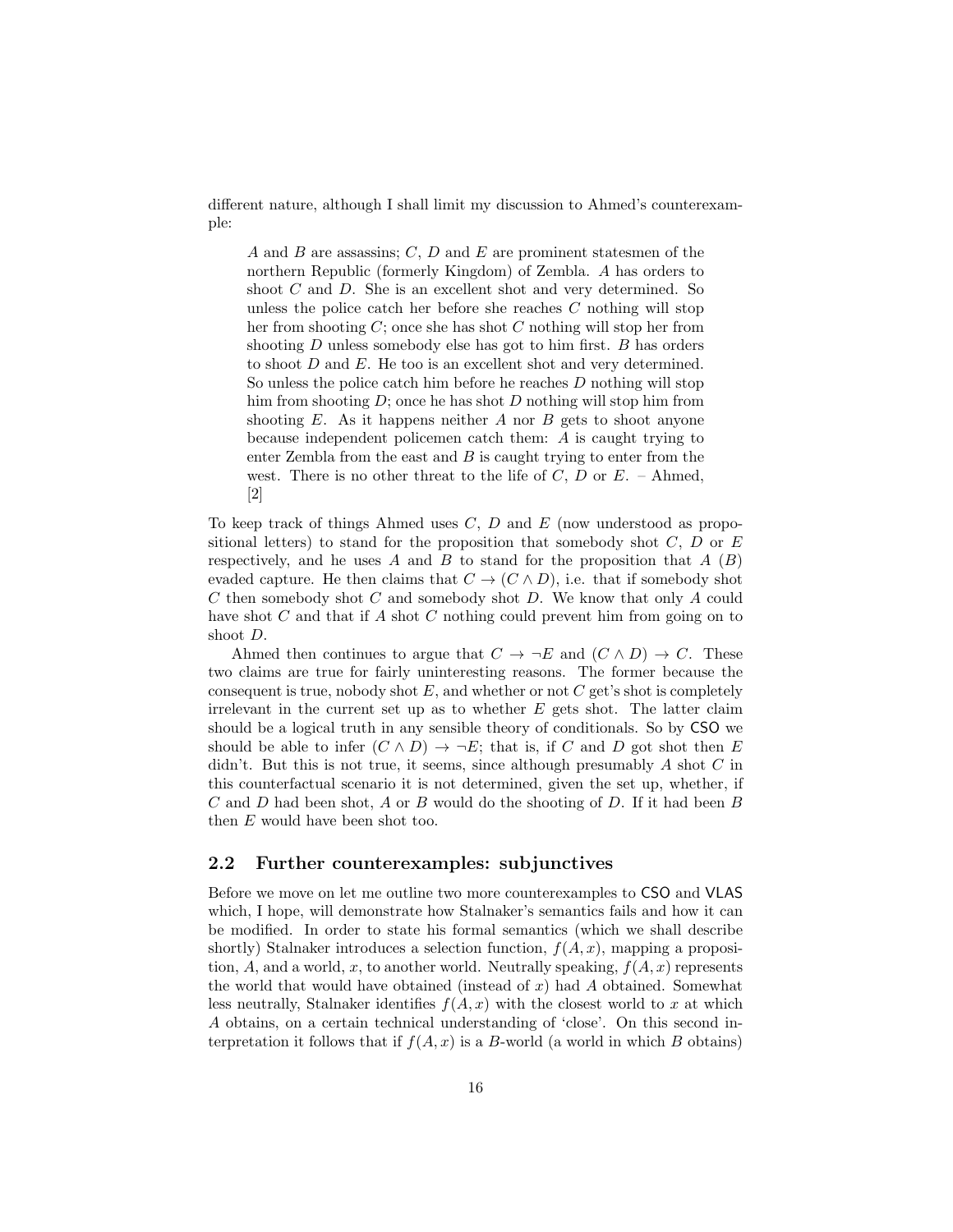

Figure 1: Two balls A and B balanced on opposing slopes.

and  $f(B, x)$  is an A-world then  $f(A, x) = f(B, x)$  – if the closest A-world is a B-world and the closest B-world is an A-world then the closest A-world is the closest B-world. It is exactly this property of Stalnaker's selection function that ensures the validity of CSO in the formal semantics.

But now consider the set up in figure 1. Here is how things would have gone if A had toppled: A would have rolled down the slope, up the opposite slope toppling  $B$  from its perch. Here is how things would have gone if  $B$  had toppled: B would have rolled down the slope, up the opposite slope toppling A from its perch. These are clearly two different scenarios. In actual fact neither A nor B topple. If  $\mathcal Q$  is the actual world and  $f(X, \mathcal Q)$  the way things would have gone had X obtained then, although the world that would have obtained had A toppled is a world where B topples, and *vice versa*, the way things would have gone had A toppled is clearly not the same as the way things would have gone had B toppled.

We can turn this into a counterexample to CSO as follows. Suppose that A and  $B$  are positioned on two pressure plates. If the pressure is released on  $A$ 's plate then the mechanism on B's plate will be immediately deactivated and a green light will come on and remain on. If the pressure on B's plate is released then the mechanism on  $A$ 's plate will immediately deactivated and a red light will come on and remain on. It is impossible for both the green and red light to be on at once since one of the two mechanisms will be deactivated before the other, depending on which ball topples first. Now suppose we can see that neither ball has toppled. It seems to me that it would be perfectly felicitous to go on and assert the following:

- 1. If A were to topple, B would topple.
- 2. If B were to topple, A would topple.
- 3. If A were to topple the green light would come on.
- 4. If B were to topple the red light would come on.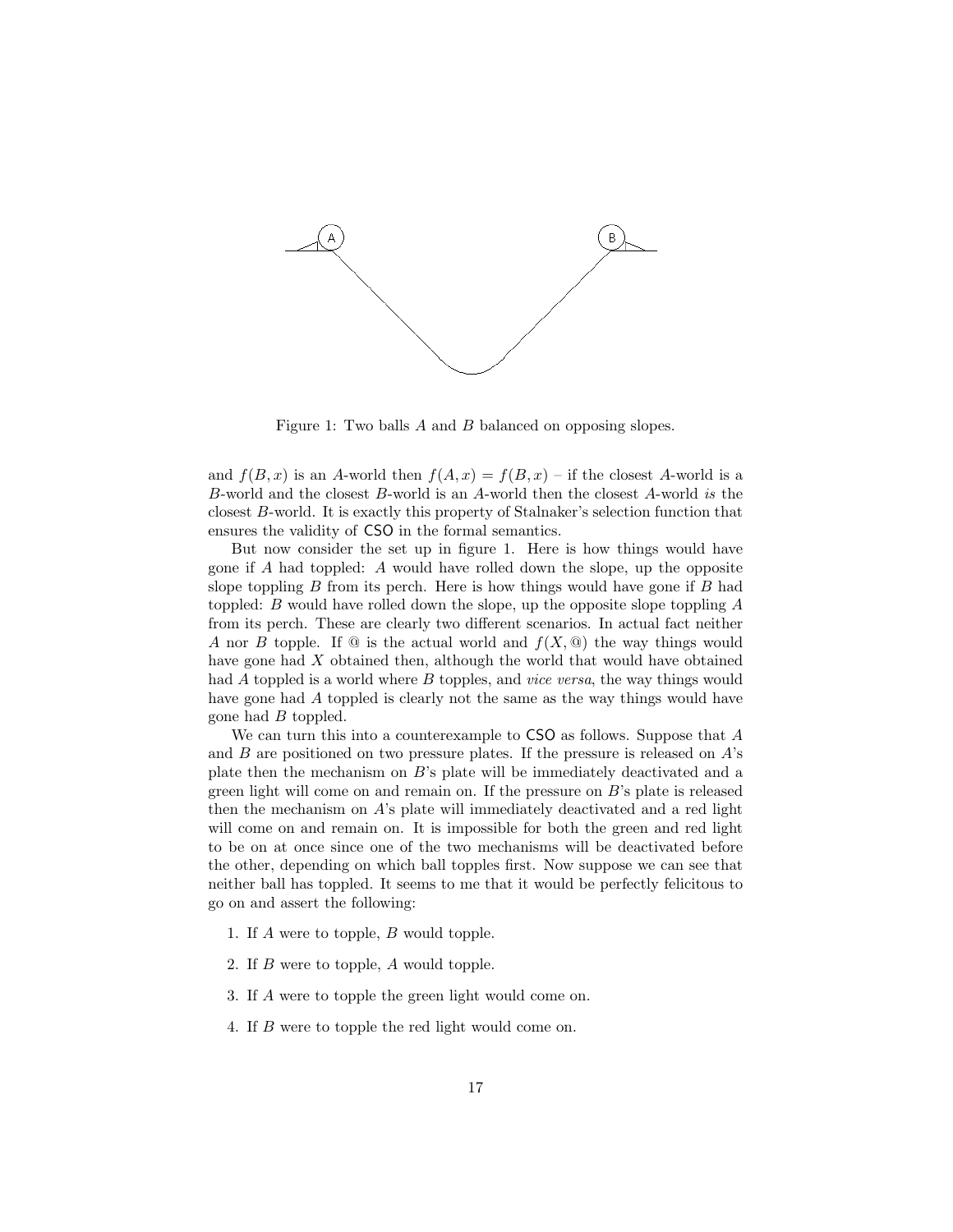Yet according to CSO  $(1-4)$  are inconsistent. From 1-3 we can infer that if B were to topple the green, and not the red, light would come on, contradicting 4.<sup>17</sup>

Let me first concede that it is possible to prime the audience to read 3 (or, indeed, 4) in a way that makes it less acceptable. I might say to you: 'look, when  $A$  topples because it's hit by  $B$  the green light will not come on because its mechanism has been deactivated. So if A were to topple, the green light might not come on (because  $B$  toppled first) so we should not accept 3.' This argument relies on a controversial connection between 'might' and 'would' counterfactuals, but an assumption I am willing to grant for the sake of argument.

The kind of reasoning described above is sometimes called 'backtracking'. I am inclined to agree with Lewis [19], and many after him, that the contexts in which backtracking is legitimate are somewhat special contexts. As Lewis puts it: 'A counterfactual saying that the past would be different if the present were somehow different may come out true under the special resolution of its vagueness, but false under the standard resolution.' The same distinction applies to the 'might' counterfactual we used in the above argument.<sup>18</sup>

It must be stressed, however, that our case against CSO does not depend on the possibility of contexts in which backtracking is legitimate. We only need 1-4 to be simultaneously true in one context to complete our case against CSO, which deems them jointly inconsistent. It does not matter if there are also contexts in which some or all of 1-4 are false.

What of VLAS? Here we consider a slightly different set up. The balls in figures 2 and 3 are positioned as follows.  $X$  is balanced extremely delicately so that any movement would cause it to fall down the slope. In the first set up (fig. 2) X would just hit the barrier at A and in the second it would roll back up the hill and hit Y knocking it down the right side of the hill.

In both examples  $X$  and  $Y$  are perfectly well balanced and will remain stationary unless there is external disturbance of the system. Nonetheless, one can consider questions about what would have happened if X or Y moves, or what *will* happen (since we are also interested in indicatives) if  $X$  or  $Y$  moves. I am going to focus on the questions of what will happen

- (a) If  $X$  topples?
- (b) If  $X$  and  $Y$  topples?

In figure 2 question (a) and (b) are completely different questions with different answers. However once the barrier is removed, according to VLAS, what would

<sup>&</sup>lt;sup>17</sup>There is a question, which I cannot fully address here, as to what role tense is playing in these examples. This issue could be circumvented altogether if one could replace 1 with 'if A were to topple at some point,  $B$  would topple at some point', and make similar substitutions in 2-4, without disturbing the truth values of 1-4. It is unclear to me whether the resulting fours sentences would all be true.

<sup>&</sup>lt;sup>18</sup>Indeed, according to the logics containing conditional excluded middle there is little difference between 'would' and 'might' counterfactuals assuming, as we did above, that they are duals of one another.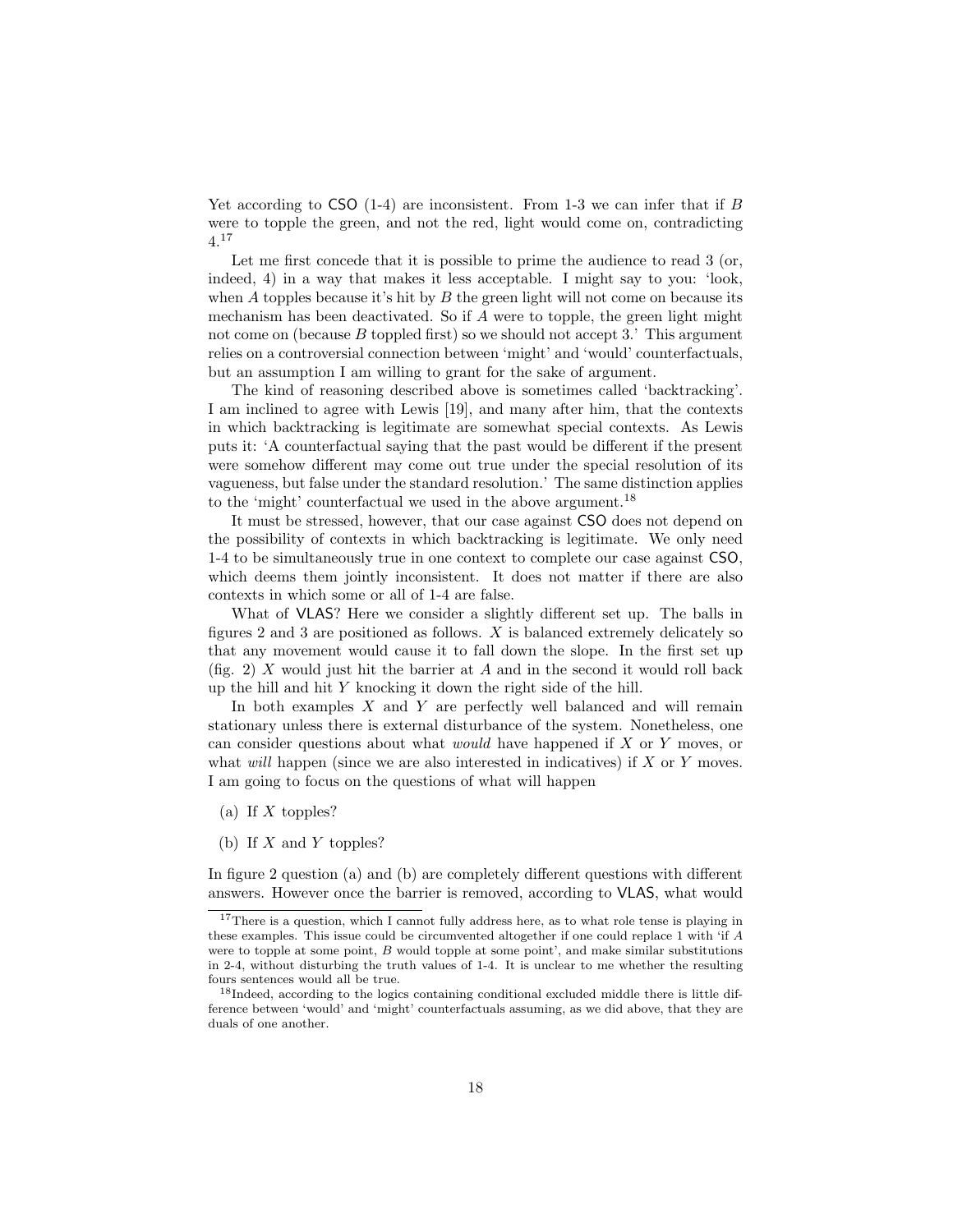

Figure 2: X and Y are balanced with barrier at A.



Figure 3:  $X$  and  $Y$  are balanced, but if  $X$  moves  $Y$  will fall right.

have happened if X and Y had moved is the same as what would have happened if  $X$  had toppled. I shall argue that this is intuitively wrong.

In the first example, whether either ball moves is independent of whether the other does. This manifests itself in the failure of the following conditional:

1. If  $X$  were to topple,  $Y$  would topple.

In the second example, however, the barrier is not in place. So, unlike in figure 1, Y will topple if X topples, but only, it seems, because X topples. The conditional 1 can be split up into two cases:

2. If X were to topple, Y would topple and fall right.

3. If  $X$  were to topple,  $Y$  would topple and fall left.

Concerning the second example we should assert 2 and deny 3. (In logics containing CEM 1 is just the disjunction of 2 and 3.)

The upshot is that in the first example we should deny both 2 and 3. But, the intuition goes, removing the barrier should change our judgement about 2, we should assert it, but not about 3 which we should continue to deny.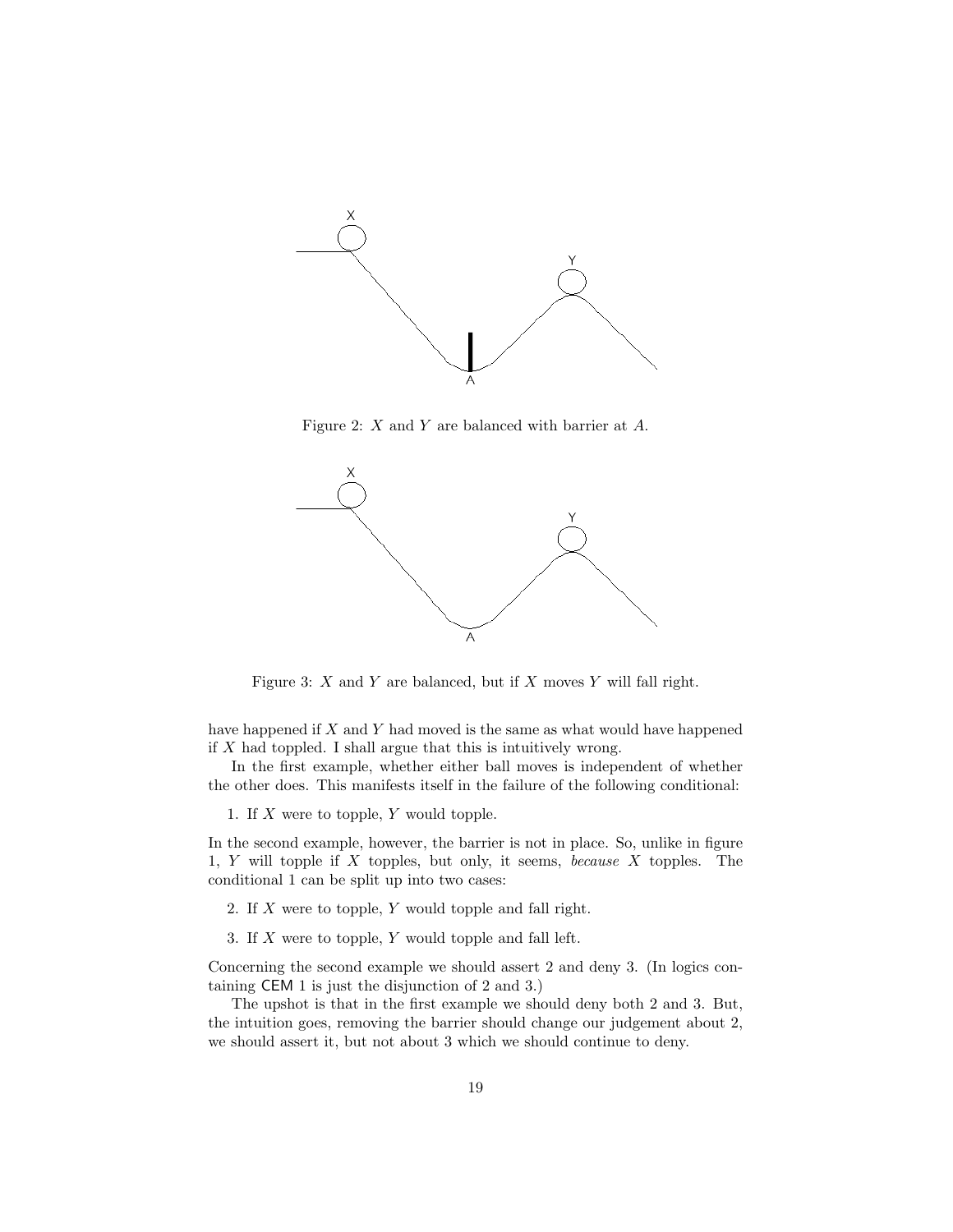Now let us turn to question (b): what happens if  $X$  and  $Y$  topple? In figure 1 there are two possibilities: X has to fall right, but Y could fall either left or right. Thus we shouldn't assert either 4 or  $5^{19}$ :

4. If X and Y were to topple, Y would fall right.

5. If X and Y were to topple, Y would fall left.

What happens to 4 and 5 if we remove the barrier? As far as I can see, removing the barrier makes no difference as to whether the two possibilities described above exist. So if  $X$  and  $Y$  both topple, then as before,  $Y$  could fall either left or right and we should not assert either 4 or 5.

This is problematic for VLAS. In the world represented by figure 3 we should adopt the following pattern of responses.

Assert: if X were to topple, Y would topple.

Assert: if X were to topple, Y would fall right.

Do not assert: if  $X$  and  $Y$  were to topple,  $Y$  would fall right.

### 2.3 Further counterexamples: indicatives

To what extent do these counterexamples generalise to indicative conditionals? There is one straightforward sense in which they they do. People have often noted that if I say now 'if  $A$  topples,  $B$  will topple' you can later report my speech by saying ' $[XXXX]$  said that if A had toppled, B would have toppled' (see Dudman [8].) Thus subjunctive conditionals often express in the past tense what a 'forward looking' indicative conditional (i.e. a conditional containing the future modal 'will' in the consequent) can be used to express at an earlier time. Thus if in figure 1 what I say now with the sentences 1-4 can be said at an earlier time by uttering appropriate indicative conditionals then the counterexample clearly generalises to the indicative case.

Another question that is worth investigating is whether these counterexamples generalise to bare indicatives – indicatives with no visible modal in the consequent. Suppose that we know that a system was set up as in figure 1 an hour ago, but we don't know how the state of the system has changed since. Then it seems that the following four conditionals may, for all I know, be all true:

- 1. If A toppled, B toppled.
- 2. If B toppled, A toppled.
- 3. If A toppled the green light came on.

 $^{19}\mathrm{The}$  reason that we should not assert either 4 or 5 here differs depending on whether you accept CEM or not. For Lewis, a paradigm CEM denier, both 4 and 5 would be false. For propenents of CEM exactly one of 4 and 5 is true, but we typically cannot know which; in this case we should not assert 4 or 5 because do not know which is true.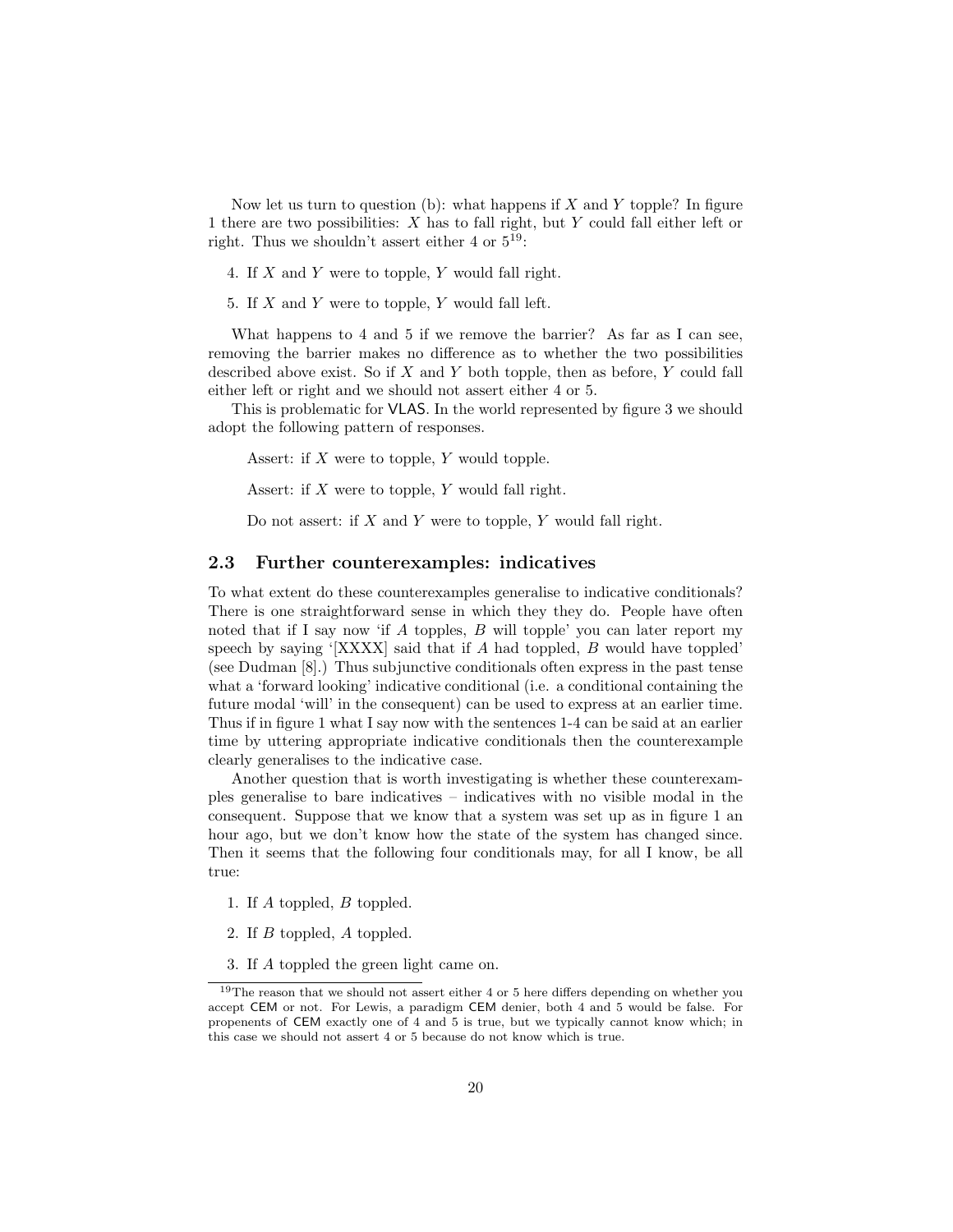#### 4. If B toppled the red light came on.

However, according to CSO, these are inconsistent and therefore cannot, for all I know, be simultaneously true. A similar modification can be made to the counterexample to the subjunctive variant of VLAS.

The consistency of 1-4 is one thing, whether they are ever jointly assertable is another. Here is an argument that 1-4 are jointly assertable only if you know their antecedents to be false:

I cannot assert 3 unless I can rule out the possibility that A toppled and the green light didn't come on.<sup>20</sup> But I know that any world where  $B$  toppled initially, later colliding with  $A$ , is a world where  $A$ toppled and the green light doesn't come on, so I can rule out that B toppled first. By symmetrical reasoning I know that I can assert 4 only if I can rule out the possibility that A toppled first. So I may assert 3 and 4 only if I know that neither A nor B toppled.

However if the antecedents of 1-4 are known to be false this ruins the example as indicatives whose antecedents are known to be false are not usually assertable.<sup>21</sup>

This problem does not generalise to subjunctives: it is perfectly fine to assert, for example, that if  $A$  had toppled  $B$  would have toppled, even when you know that A hasn't toppled. The most this proves is that the pragmatics of indicative and subjunctive conditionals are different. Indeed I want to go further and suggest that although the indicative forms of CSO and VLAS are not semantically valid the latter (and possibly the former) state important constraints on the kind of inferences that are pragmatically appropriate. Say that an inference from sentences  $A_1 \ldots A_n$  to the sentence B is pragmatically appropriate iff, whatever the context of utterance, the conjunction of  $A_1 \ldots A_n$  is less probable for the agent of that context than  $B$  is in that context. It follows that if the inference from  $A_1 \ldots A_n$  to B is pragmatically appropriate then  $A_1 \ldots A_n$ ,  $\neg B$ cannot all have probability 1 in a context of utterance.

Why is VLAS a pragmatically appropriate inference? Well, suppose that in the current context my total evidence is Γ. If, in this context, the salient evidence is simply my total evidence then the premisses of VLAS can be represented in our notation by  $(A \to_{\Gamma} B) \wedge (A \to_{\Gamma} C)$ . By a fairly uncontroversial piece of conditional logic this is equiprobable with  $(A \rightarrow_{\Gamma} BC)$ . If my ur-prior is Pr we can represent my present credence with  $Pr(A \to_{\Gamma} BC | \Gamma)$ , which is  $Pr(BC | \Gamma \cup \{A\})$  by CP, provided  $Pr(A | \Gamma) > 0$ . This is less than or equal to  $Pr(C | \Gamma \cup \{A, B\})$  by calculation which is just  $Pr(AB \rightarrow_{\Gamma} C | \Gamma)$  by CP again.<sup>22</sup>

<sup>&</sup>lt;sup>20</sup>I cannot assert that if A toppled then B toppled unless I know it. So every epistemically possible world is a world where  $B$  toppled if  $A$  did, and thus, there are no epistemically possible worlds where  $A$  toppled and  $B$  didn't.

 $^{21}\rm {Sometimes}$  it is possible to read conditionals whose antecedents are known to be false as vacuously true. For example, if I know that  $A$  won't topple I can assert: if  $A$  topples then I'm a monkey's uncle. In contexts where the conditionals are vacuously true, however, we cannot infer 'it's not the case that if  $B$  toppled the green light came on' from 'if  $B$  toppled the red light came on' so the counterexample to CSO fails.

 $22$ One can similarly show that CSO is appropriate.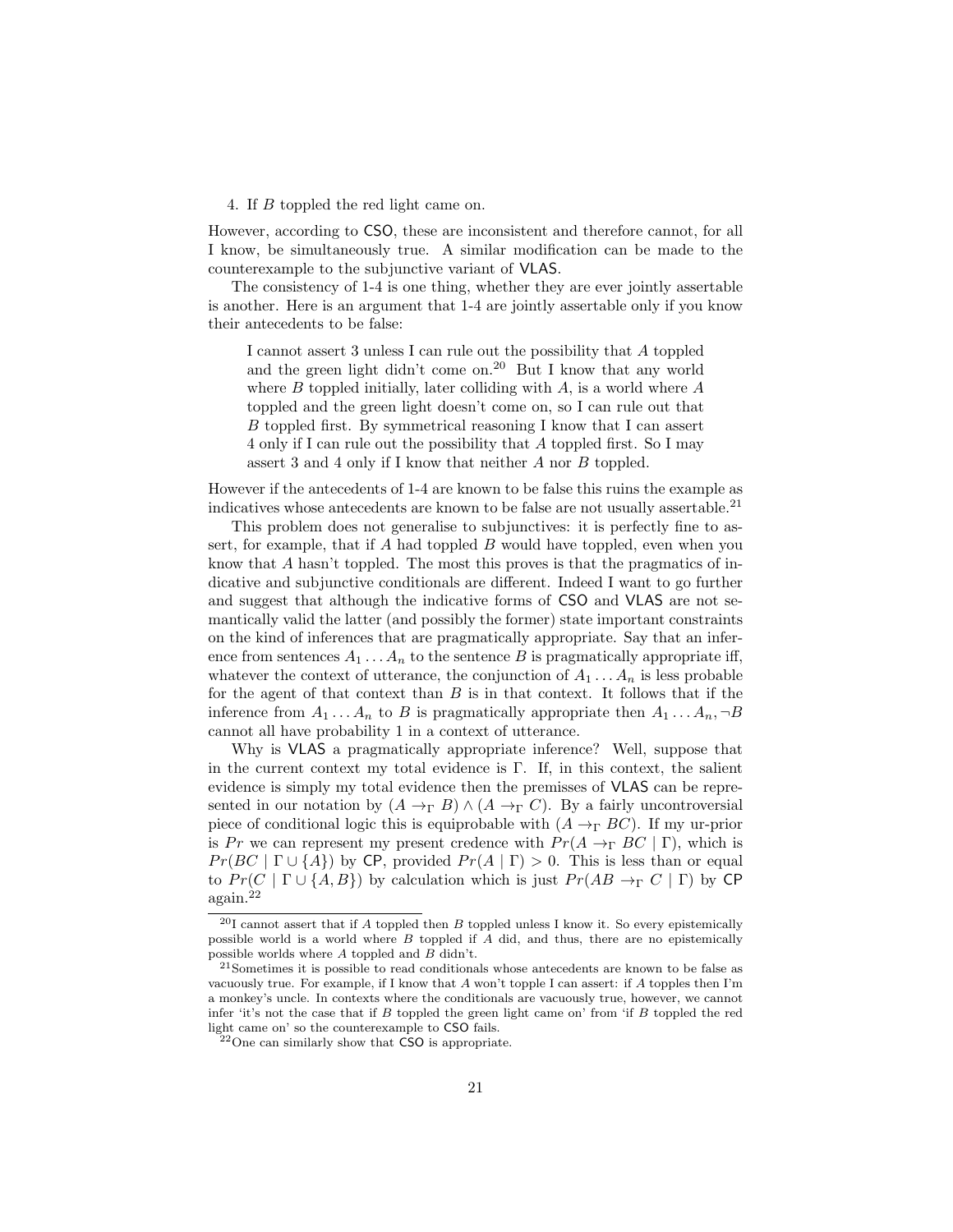## 2.4 Conditional Logic and Semantics

I do not want to claim that these examples spell the end for Stalnaker's theory; there is still room for manoeuvre and considerations to be made in its favour. My aim, more modestly, is to dislodge the idea that CSO and VLAS are incontrovertible principles of conditional logic.

I would conjecture that CSO and VLAS are not accorded this status on the basis of direct intuitions about their validity, but rather on the basis of more holistic theoretical considerations. One point in favour of both principles is that they are validated by a well known semantics that promises to give a general theory of conditionals. If we are to reject this theory we had better offer an alternative. In the following sections I'll suggest a couple of ways be to develop a possible world semantics, whose motivation is in much the same spirit as Stalnaker's, which does not validate the problematic principles.

We shall work with a toy modal propositional language,  $\mathcal{L}$ , consisting of the usual truth functional connectives,  $\neg$  and  $\supset$  from which the other truth functional connectives are definable, and a special binary modal connective representing the conditional,  $\rightarrow$ . A *frame* for  $\mathcal L$  is a pair  $\langle W, f \rangle$  where W is a set of worlds and  $f : \mathcal{P}(W) \times W \to \mathcal{P}(W) - f$  is called the 'selection function'.<sup>23</sup> A model is a pair  $\langle \mathcal{F}, \llbracket \cdot \rrbracket \rangle$  where  $\mathcal F$  is a frame and  $\llbracket \cdot \rrbracket$  maps propositional letters to subsets of W.  $\llbracket \cdot \rrbracket$  extends to a function from the rest of  $\mathcal L$  to  $\mathcal P(W)$  as follows:

- $\lbrack \neg \phi \rbrack \rbrack = W \setminus \lbrack \lbrack \phi \rbrack \rbrack$
- $\phi \supset \psi$  =  $(W \setminus \phi)$   $\cup$   $\psi$
- $\llbracket \phi \rightarrow \psi \rrbracket = \{ w \mid f(\llbracket \phi \rrbracket, w) \subseteq \llbracket \psi \rrbracket \}$

Logics based on this semantics can described quite neatly. Here are some principles which we shall be focusing on.

RCN if  $\vdash \psi$  then  $\vdash \phi \rightarrow \psi$ RCEA if  $\vdash \phi \equiv \psi$  then  $\vdash (\phi \rightarrow \chi) \equiv (\psi \rightarrow \chi)$ CK  $(\phi \rightarrow (\psi \supset \chi)) \supset ((\phi \rightarrow \psi) \supset (\phi \rightarrow \chi))$ ID  $\phi \rightarrow \phi$ MP  $(\phi \rightarrow \psi) \supset (\phi \supset \psi)$ C1  $(\phi \rightarrow \psi) \supset ((\psi \rightarrow \bot) \supset (\phi \rightarrow \bot))$ CEM  $(\phi \to \psi) \lor (\phi \to \neg \psi)$ CA  $((\phi \rightarrow \chi) \land (\psi \rightarrow \chi)) \supset (\phi \lor \psi \rightarrow \chi)$ RCA  $(\phi \lor \psi \to \chi) \supset ((\phi \to \chi) \lor (\psi \to \chi))$ VLAS  $(\phi \to \psi) \supset ((\phi \to \chi) \supset (\phi \land \psi \to \chi))$  $23$ See Chellas [6].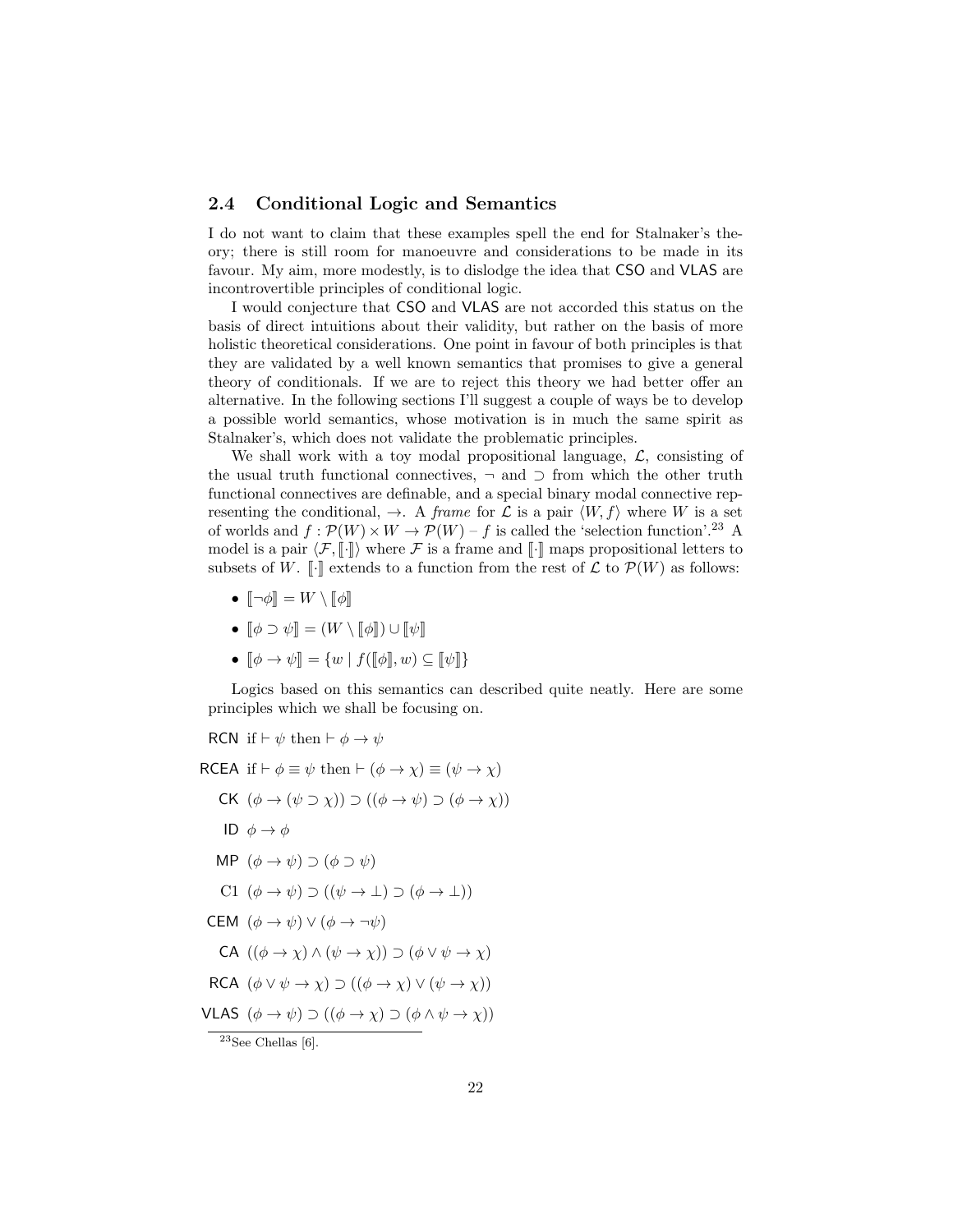LT  $(\phi \to \psi) \supset ((\phi \land \psi \to \chi) \supset (\phi \to \chi))$ CSO  $((\phi \rightarrow \psi) \land (\psi \rightarrow \phi) \land (\phi \rightarrow \chi)) \supset (\psi \rightarrow \chi)$ 

The logic CK denotes the logic consisting of the rules RCN, RCEA and the axiom CK. CK is validated in every frame, and is analagous to the smallest normal modal logic K.<sup>24</sup> Indeed, we can consider it as a multi-modal logic in which  $\phi \rightarrow$ is a normal modal operator for each substitution of  $\phi$ .

Stalnaker's logic C2 includes all of the above principles, and Lewis all except for CEM. Stalnaker guarantees this by placing further constraints on the function  $f$ , namely:

- F1.  $w \in f(A, w)$  whenever  $w \in A$
- F2.  $f(A, w) \subseteq A$
- F3.  $f(A, w) \subseteq \{x\}$  for some x
- F4. if  $f(A, w) \subseteq B$  and  $f(B, x) \subseteq A$  then  $f(A, w) = f(B, w)$

F1 ensures the validity of MP, F2 ensures ID, F3 ensures CEM and F4 ensures the weakened transitivity axiom, CSO. F4 also guarantees that the weaker principles CA, RCA, LT and VLAS are valid.<sup>25</sup> In the presence of F3 we can modify the semantics in to Stalnaker's original form so that  $f$  maps us from a world,  $w$ , and a set of worlds, A, to a single possible world (namely x if  $f(A, w) = \{x\}$  in the general semantics) or the unique impossible world  $\lambda$  (if  $f(A, w) = \emptyset$ ) in the general semantics) at which every sentence is stipulated to be true.

In the next sections we shall focus on two problems with Stalnaker's semantics. Both, I argue, require relaxing the constraint F4 and giving up CSO. The first problem is that the relevant aspects of similarity rarely ever pick out a unique world maximally similar to the actual world. While Lewis and others have given up constraint F3 in order to accommodate this, this strategy has recently been shown to give the wrong predictions in non-deterministic worlds. I shall argue that the best way to accommodate these issues is to keep F3 and relax F4 instead. The second problem is that Stalnaker's semantics validates CSO and therefore cannot accommodate the putative counterexamples we have described for subjunctives and indicatives.

#### 2.4.1 Non-determinism

For us it is the last restriction, F4, that is responsible for the problematic principles we have been considering. On Stalnaker's preferred reading  $f(A, x)$ denotes the closest world to x at which A is true:  $f(A, x)$  is a a world in which

 $^{24}$ As with K we use the same name for the logic and its characteristic axiom.

<sup>&</sup>lt;sup>25</sup>Stalnaker also stipulates that  $f(A, w) = \emptyset$  only if  $A = \emptyset$ . This is there for a technical reason: it ensures that the notion of epistemic possibility can be modelled by a universal accessibility relation. However, since any reasonable notion of epistemic necessity will not iterate in an S5 fashion this constraint does not seem to be particularly motivated and I shall ignore it in what follows.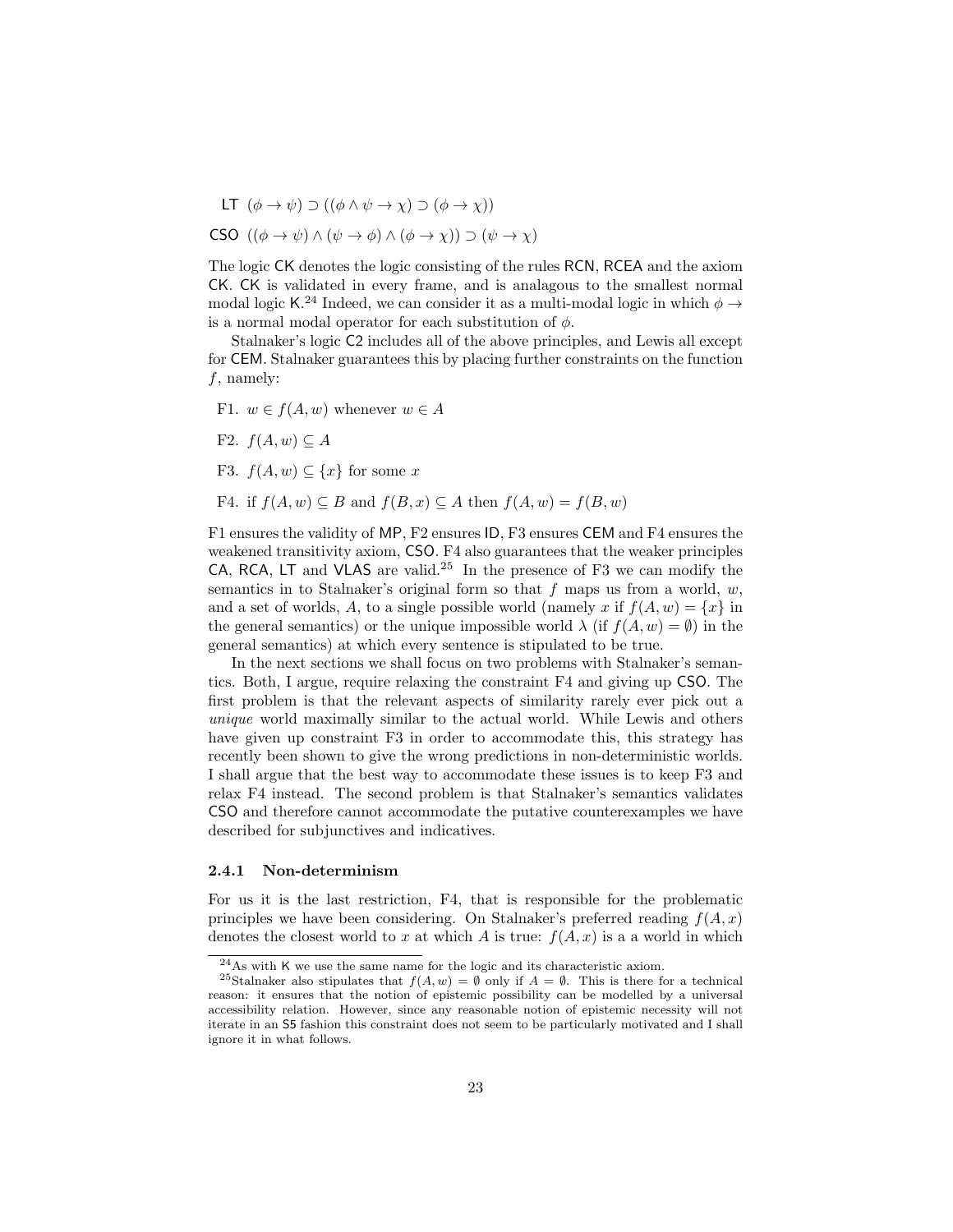A is true but which differs minimally from  $x$  in respects of law and particular fact. F4 states that if the closest  $A$  world is a  $B$  world and if the closest  $B$  world is an A world then the closest A world is the closest B world. This principle ought to be obviously true if we are thinking of  $f(A, x)$  as denoting the closest A world to x, where 'closeness' here denotes an independent ordering that does not depend on the proposition A being evaluated.

However, there is a well known objection to Stalnaker's semantics. Why should there be a unique closest world at which A is true? Surely there could be multiple worlds equally close with respect to the relevant factors? For this reason Lewis drops condition F3 in the general semantics and allows  $f(A, x)$  to sometimes denote a set with two or more members.<sup>26</sup> I shall focus on the case of counterfactuals in what follows, since that is how the debate has been framed (although, as before, the discussion generalises to indicatives.)

Lewis's response involves relinquishing the principle CEM, a principle I take to be highly desirable (although this is not the place to defend it.) This is problematic for those moved by the kinds of epistemological considerations outlined here since CEM is probabilistically valid given  $\mathsf{CP}_{\emptyset}.^{27}$ 

There are, however, more pressing problems with Lewis's response. According to Lewis, a conditional is false if any of the closest antecedent worlds is not a consequent world. However a number of authors (Hawthorne [13], Hajek [11]) have noted that if the laws are chancy, as predicted by quantum mechanics say, there will be, among the closest worlds, all kinds of wild possibilities. For example, worlds where a plate is dropped and, instead of hitting the floor, floats upwards, represent no more of a departure from actual laws than a world in which it falls and hits the ground. The claim that the plate would break if dropped seems to be highly probable, even granting the laws are this way, because although not impossible it is very improbable that the plate would float upwards. The claim that the plate would break if dropped seems to be at least as probable as the claim that the plate will break, asserted after the plate is dropped and before it breaks (or floats upwards!) Lewis's analysis, however, predicts that this conditional is outright false: if the plate floats upward in any of the closest worlds then the counterfactual is false. If I am certain that among the closest worlds there are worlds where the plate floats upwards, as I should be if I believe quantum mechanics, I should reject the claim that the plate would break if dropped – I should be certain it is false.

There is, however, another way to respond to the problem for Stalnaker's theory: instead of giving up the constraint F3 relinquish F4.<sup>28</sup> We agree with

<sup>26</sup>This modification does not address the problem of there being no closest world due to there being an infinite succession of closer and closer worlds. Lewis addresses this in other papers.

<sup>&</sup>lt;sup>27</sup>For example, if  $\phi$  is consistent,  $Pr((\phi \to \psi) \lor (\phi \to \neg \psi)) = Pr(\phi \to \psi) + Pr(\phi \to \psi)$  $\neg \psi$ ) –  $Pr((\phi \rightarrow \psi) \land (\phi \rightarrow \neg \psi)) = Pr(\psi | \phi) + Pr(\neg \psi | \phi) - 0 = 1$  for every rational initial prior Pr, and therefore = 1 for every informed prior with  $Cr(\phi) > 0$  too.

<sup>28</sup>This thought is inspired by a suggestion due to Moritz Schulz which I heard in a talk he gave in 2007 ([29].) Schulz's theory places a lot of emphasis on the theory of arbitrary reference and epsilon terms which I am not following closely here. However, the basic idea – that  $f(A, x)$  represents a randomly selected world from the closest A worlds to  $x$  – is the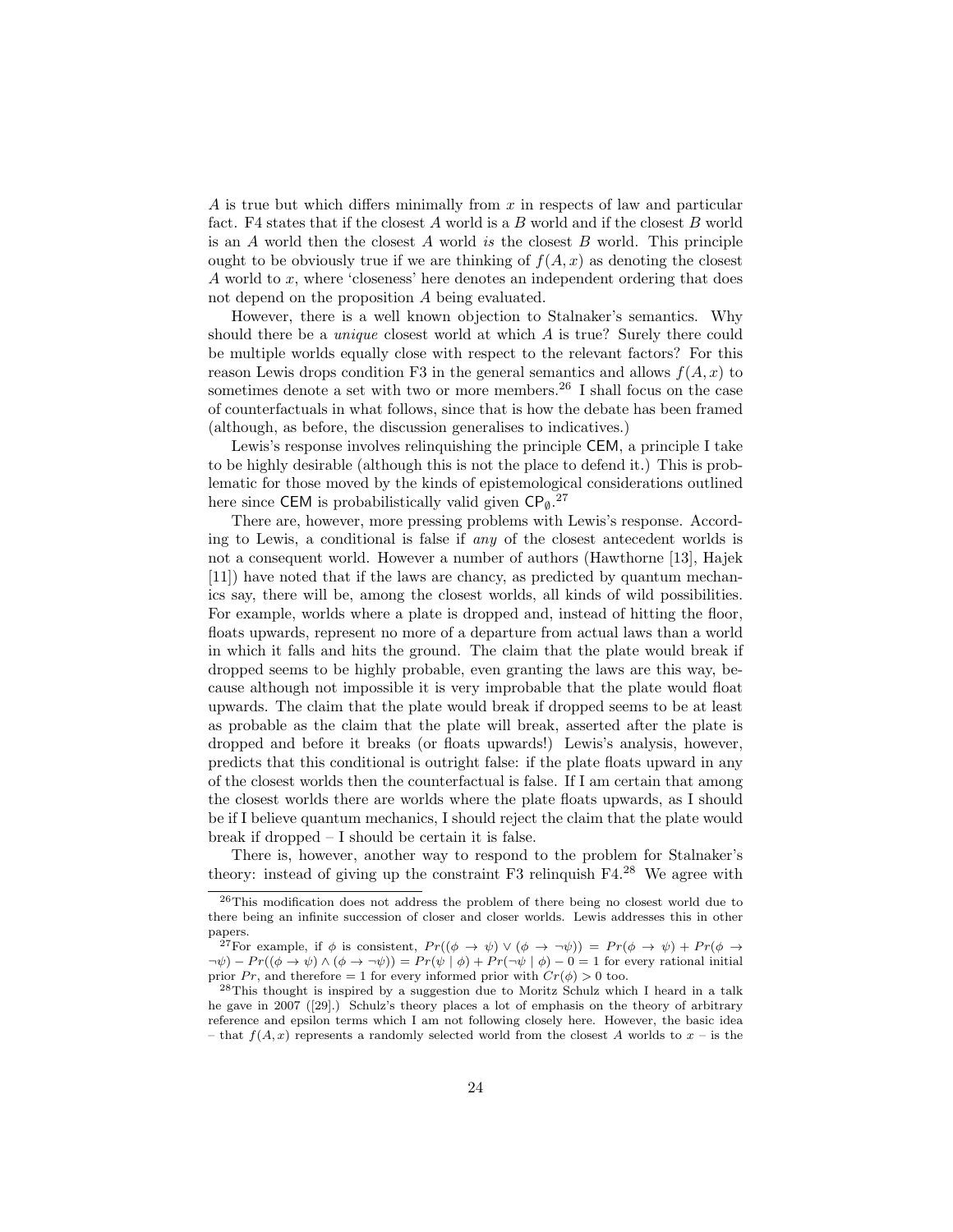Lewis that, in the relevant sense of closeness (keeping in accordance with particular matter of fact, respecting natural laws, and so on) there will typically be multiple closest worlds to the actual world at which a proposition is true. However, we agree with Stalnaker that there's a particular way things would have turned out if A had obtained. (Lewis's position that there is no particular way things would have gone had A obtained seems to me to be quite incredible  $-$  after all, just look what happens when  $A$  does happen: things go a particular way!) In order to evaluate a conditional,  $A \rightarrow B$ , in such a case, we look to the world that would have obtained if A had obtained, and this will be a single member of this set.

On this proposal we therefore sever the straightforward connection between the function  $f(A, x)$ , which is used in the formal semantics, and counterfactual similarity.  $f(A, x)$  represents the world that would have obtained instead of x if A had obtained. If there is exactly one closest world,  $w$ , then the way things would have gone had  $\tilde{A}$  obtained is just w. However, when there are multiple worlds that are equally close in the relevant respects (for example, if the laws are chancy) then the way things would have gone had A obtained is not determined by the closeness facts. If, for example,  $x$  is a chancy world, then there will be an element of randomness – the way things would have gone will certainly be one of the closest worlds, but due to the element of chance this cannot be deterministically calculated from non-counterfactual facts about what's happened at  $x$  and closeness facts. Thus, according to this alternative, the world  $f(A, x)$  which is selected is not determined by the closeness facts – it is primitively counterfactual and it is an irreducibly chancy matter which, among the closest worlds, this world is.

It is clear why this does better than Lewis's theory. On this semantics the claim that the plate would break if dropped is highly probable, and is as assertable as anything is in a quantum world, whereas for Lewis it is false with probability 1. Even for Stalnaker, it seems, the conditional is indeterminate with probability one, thus also unassertable.

Finally, this semantics also allows us to see why F4 is refuted and why CSO is invalid. Suppose that the closest  $A$  worlds are  $B$  worlds and that the closest B worlds are A worlds. It follows by simple facts about closesness that the closest  $A$  worlds are the closest  $B$  worlds (this is what motivates principle  $F4$ in the Lewis/Stalnaker semantics.) Call the set of closest  $A/B$  worlds X. Now note that the member of X that would have obtained if A had obtained is non-deterministically selected from X and thus might not be the same as the member of X that would have obtained had B obtained. Thus  $f(A, x)$  need not be the same as  $f(B, x)$  in cases like this, even though the world that would have obtained if A had obtained,  $f(A, x)$ , is a B world, since by hypothesis all the closest A worlds are B worlds, and also the world that would have obtained if B had obtained,  $f(B, x)$ , is an A world, since we know the closest B worlds are A worlds. In other words,  $f(A, x) \in B$  and  $f(B, x) \in A$  even though  $f(A, x)$ 

same. Schulz, however, prefers to add the constraint F4 by brute force, even though it does not appear to be motivated by his semantics.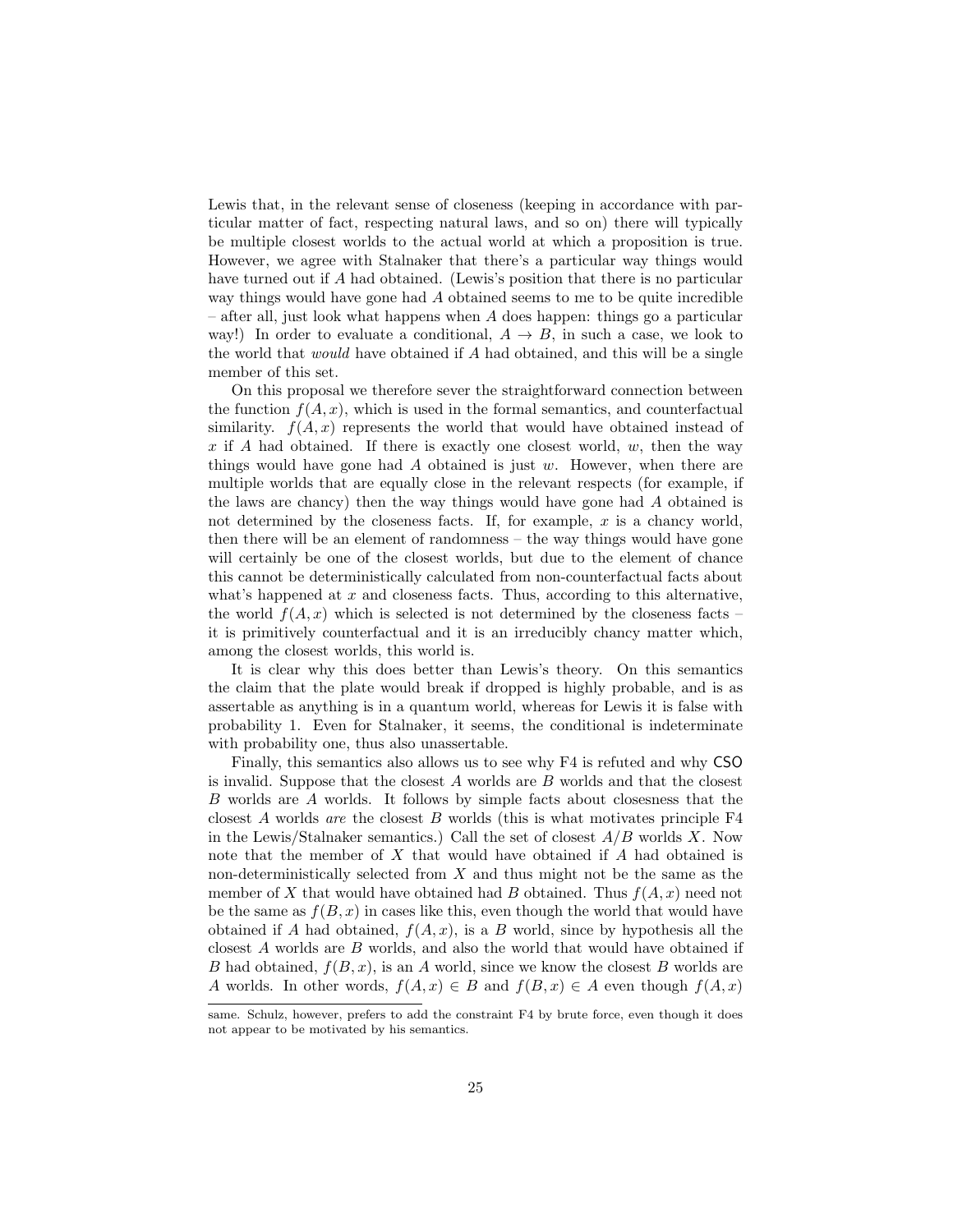may not be identical to  $f(B, x)$ .

The proposal extends to indicatives in a similar way.  $f(A, x)$  represents the way the world will turn out if A happens. Even on an epistemic interpretation of 'closeness' there will be cases where there are multiple equally close worlds. In these cases the world that will obtain if A obtains is one of these worlds, but not any particular one with evidential probability 1.

#### 2.4.2 Determinism

The counterexamples by Tich´y, Pollock, Martensson, Tooley and Ahmed all appear to be compatible with determinism so it is unclear whether the suggestion above is the best way to accommodate these examples. A number of people have suggested that we instead relativise the notion of closeness to the antecedent of the conditional (see Ahmed [2] and Noordhof [25].) According to this proposal a conditional  $A \rightarrow B$  is true only if B is true at the A-worlds which are closest according to an ordering determined in part by A.

As an example of an antecedent relative theory Ahmed [2] points us to the theory of Edgington [9] which is tied to a tradition of taking causation as primitive in the analysis of counterfactuals (see also Kvart [16], Martensson [20], Schaffer [28], [9] all of whom seem to endorse antecedent relativity of some sort or other.) In listing what counts for closeness Schaffer, who is quite up front about the invalidity of CSO, writes that among other things we should try to "maximize the region of perfect match, from those regions causally independent of whether or not the antecedent obtains."<sup>29</sup>

In fact the thought that the similarity relation depends on the antecedent is quite pervasive in the literature on counterfactuals for the reason that on most accounts similarity depends on the time of the antecedent. On such accounts a subjunctive conditional  $A \to C$  is true when and only when C is true at the A-worlds that are like the actual world in matters of particular fact up to the antecedent time and continue according to the causal laws after the antecedent time. According to Bennett this 'general idea has been accepted by all analysts of subjunctive conditionals in the 'worlds' tradition, and by most others as well.' [4] p198.<sup>30</sup>

The consensus seems to be that differences of particular fact after the antecedent time count for very little compared to differences before the antecedent time, when it comes to counterfactual similarity. This fact is nicely demonstrated by Fine's example:

If Nixon had pressed the button, then there would have been a nuclear holocaust.

Worlds where there has been a nuclear holocaust are dramatically different from our own, although the difference manifests itself only after the antecedent time.

<sup>29</sup>See also Cross [7] for a discussion of the formal semantics (albeit from an unsympathetic perspective.)

<sup>30</sup>Whether this idea makes its way into the semantics endorsed by these theorists is another matter. For Lewis, for example, the dependence on an antecedent time is provided by the pragmatics. See Bennett [4] §118 for discussion.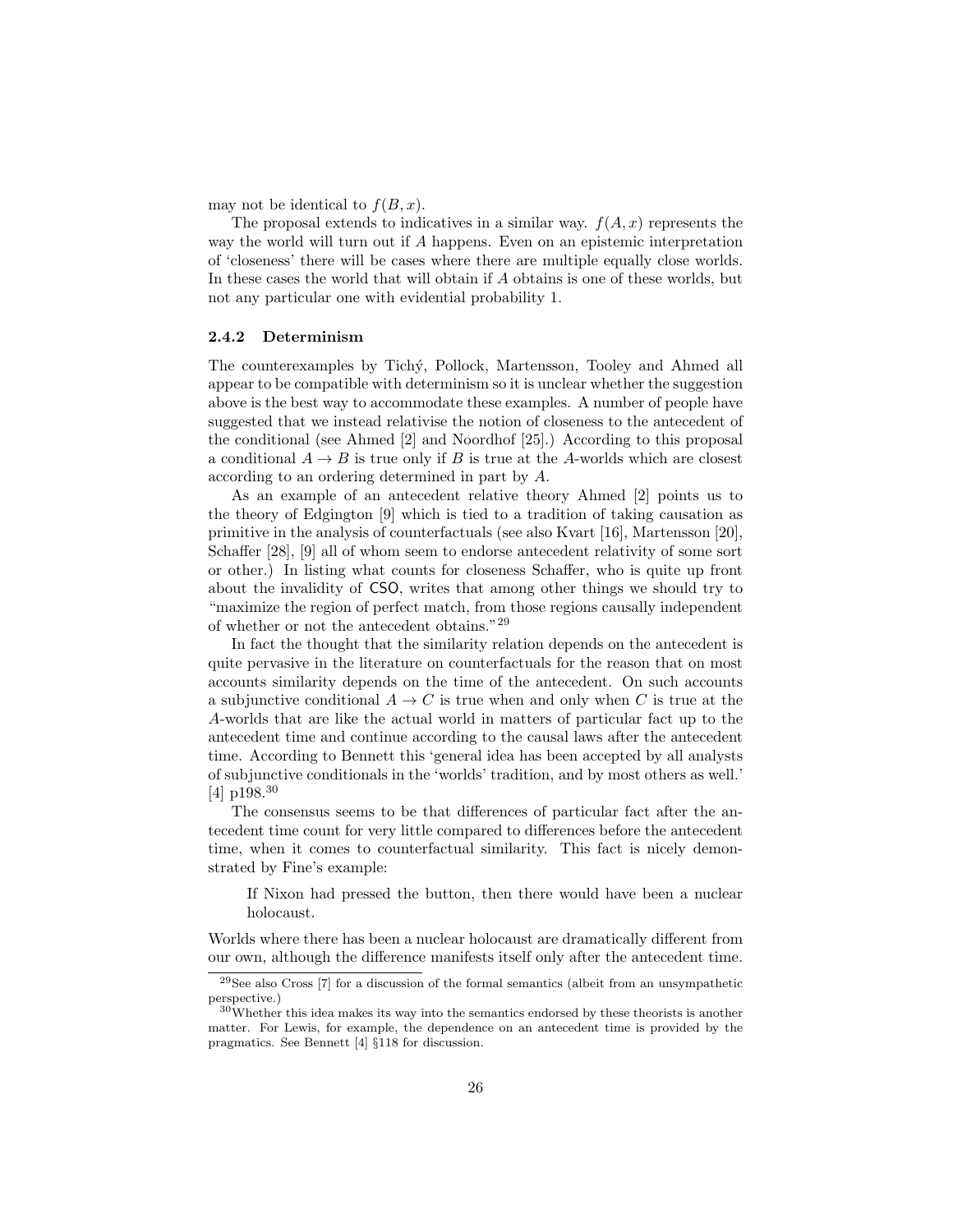Nonetheless, in the relevant sense the closest worlds where Nixon pressed the button are worlds where there is a nuclear holocaust – this is possible because the relevant notion of closeness is one which places little weight to differences of particular fact after the antecedent time. This notion of closeness is one that varies from antecedent to antecedent.

The upshot is that if we interpret  $f(A, x)$  in the formal semantics as 'the A-closest A-world', where 'A-closesness' may depend on A, constraints F1-F3 remain intact while the problematic constraint F4 is no longer forced on us and CSO is not validated.

Stalnaker considers this response to Tichy's counterexample to CSO, writing: 'call a selection function which is based on some antecedent-independent ordering of possible worlds a regular selection function. The issue is whether one should describe the situation in terms of a single irregular selection function, or in terms of a contextual shifts from one regular selection function to another.' Stalnaker concedes, however, that the issue may be in part a matter of preference, not substance, regarding how best to distribute the burden of explanation between pragmatics and semantics. If this is so then, far from being the core of the Stalnakerian theory of conditionals, the principle CSO is more of a side issue. If CSO is a casualty of adopting a systematic epistemology of conditional statements then perhaps this is not so bad after all.

#### 2.4.3 Conditional Logic without Stalnaker's constraint

What happens if we remove F4? Call the class of frames in which the selection function satisfies F1-F3  $\mathcal{C}$ . Then  $\mathcal{C}$  is sound and complete with respect to the logic CK with the addition of the principles ID, MP and CEM.<sup>31</sup> If we additionally stipulate that the frames satisfy

F5. If 
$$
f(A, x) \subseteq B
$$
 and  $f(B, x) = \emptyset$ ,  $f(A, x) = \emptyset$ .

then we also validate  $C1<sup>32</sup>$  Note, however, that one can satisfy F5 without satisfying F4, and indeed one can have all the principles listed except for CSO in a semantics of the kind described.

The logic CK consists of the principles CK, RCN and RCEA. Call the result of adding ID, MP and CEM to the logic CK, L1 and let L2 be the logic resulting from adding C1 to L1. There is a sense in which L1 is simply the logic you get when you drop  $\mathsf{CSO}\xspace$  from Stalnaker's logic since  $\mathsf{L1}+\mathsf{CSO}\xspace$  has exactly the same theorem's as Stalnaker's logic C2. 33

 $\frac{31}{10}$  This is a simple application of the canonical model style of argument outlined in Chellas [6].

 $32^3$ C1 is a principle governing the conditions under which conditionals are vacuously. F5 is roughly equivalent to saying that  $f(A, x) = \emptyset$  just in case A is true in none of the worlds accessible to x (where y is accessible to x iff  $f({y}, x) \neq \emptyset$ .)

<sup>&</sup>lt;sup>33</sup>Lewis's axiomatisation of C2 consists of L1, CSO and the complicated principle  $(A \lor B \to$ A)  $\vee$   $(A \vee B \rightarrow B) \vee ((A \vee B \rightarrow C) \equiv (A \rightarrow C) \wedge (B \rightarrow C))$ . The last principle is actually redundant (i.e. is provable in L1+CSO) but does not appear to be a theorem of L1 (although it is a theorem of L2.)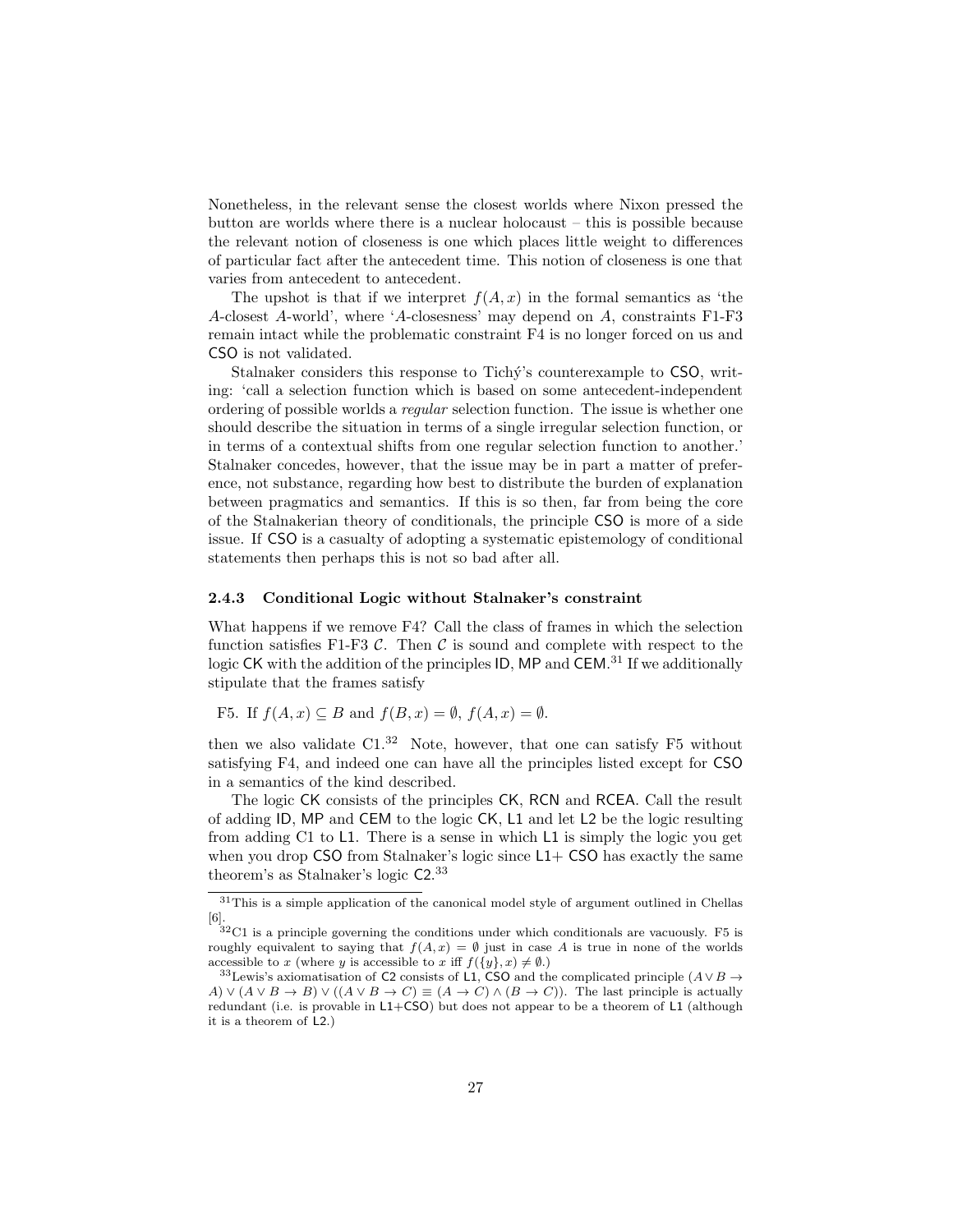In order to compare L2 to other systems of conditional logic note that, for example, L2 is the result of replacing VLAS with CEM in Pollock's logic of conditionals SS. Removing CEM from L2 and adding CSO, the principle (( $\phi \rightarrow$  $\psi$ ) $\land \neg(\phi \to \neg \chi)$ )  $\to (\phi \land \chi \to \psi)$  (a strengthening of **VLAS**) and  $\phi \land \psi \to (\phi \to \psi)$ (which is already theorem of L2) results in Lewis's VC (see [3].)

It is worth pointing out that adding any of CSO, CA, RCA, VLAS or LT to L2 results in a system equivalent to Stalnaker's. Thus out of logics consisting of the principles we have listed, L2 is the strongest system containing CEM which does not collapse into Stalnaker's.

## 3 The tenability of CP

In this section we will construct a model for  $\mathsf{CP}_{\emptyset}$  and  $\mathsf{CP}$  within the logic L2. While models of  $\mathsf{CP}_{\emptyset}$  based on the semantics of section 2.4.1 seem worth investigating we shall limit our attention here to models based on the semantics we discussed in section 2.4.2, utilising an antecedent relative closeness ordering. We begin by defining the kind of model we are aiming for

**Definition 3.0.1.** A probabilistic frame is a quintuple  $\langle W, F, P, f, \lambda \rangle$  where

- $\bullet$  W is a set (the set of worlds.)
- $F \subset \mathcal{P}(W)$  is a  $\sigma$ -algebra, i.e., a set containing the empty-set which is closed under complements in W and countable unions which is also closed under the operation  $X \Rightarrow Y := \{w \mid f(X, w) \in Y\}.$
- P is a non-empty set of probability functions over F. I.e.  $Pr : F \rightarrow [0,1]$ for  $Pr \in P$ .
- $f : \mathcal{P}(W) \times W \rightarrow W$  is called the selection function.
- $\lambda \notin W$  is the impossible world.

A probabilistic frame is adequate iff for every  $Pr \in P$ ,  $A, B \in F$ ,  $Pr(A \Rightarrow B) =$  $Pr(B | A)$  whenever  $Pr(A) > 0$ . Here  $A \Rightarrow B := \{w \mid f(A, w) \in B\}$ . (It follows that in an adequate frame  $A \Rightarrow B$  is measurable if A and B are, otherwise the left-hand side of this equation would not be defined.)

In effect an adequate probabilistic frame consists of an interpretation of the conditional plus a set of ur-priors (the set P) which obey  $\mathsf{CP}_{\emptyset}$  on measurable sets. The more interesting frames are ones in which P represents a rich set of probability functions.

Intuitively there are two kinds of propositions: those which are not hypothetical at all, such as, for example, the proposition that a particular coin, C, landed heads, and those which are hypothetical, such as the proposition that the if C is flipped it will land heads. The latter kind of proposition is often associated with a curious epistemic phenomenon: it does not seem to be possible to know whether the latter proposition is true if the coin isn't flipped. For example, if you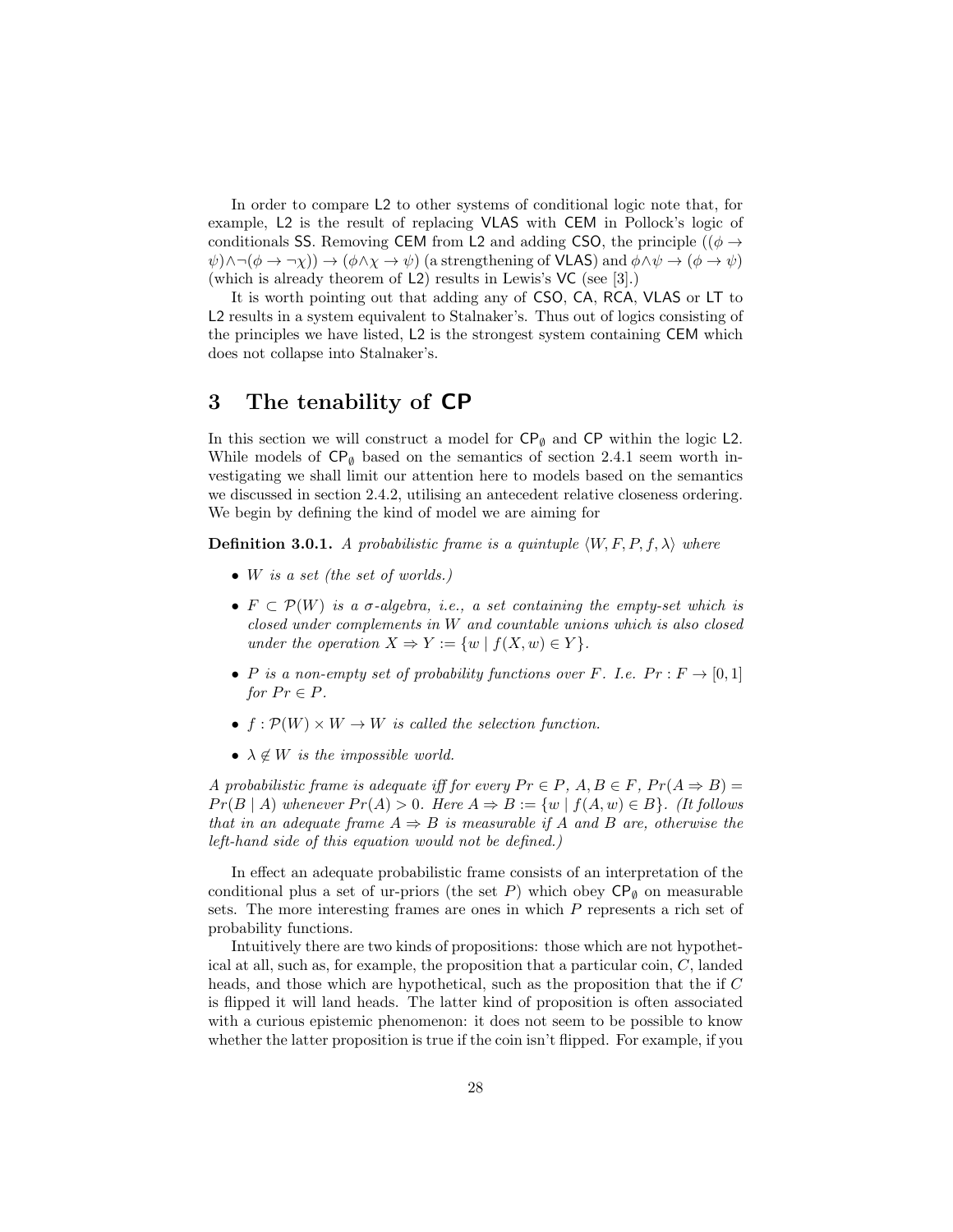accept conditional excluded middle then either  $C$  will land heads if it is flipped, or it will land tails, but in worlds where the coin is not flipped it is impossible to obtain further evidence to settle the question of which way it would land if flipped. Philosophers subscribing to the law of conditional excluded middle have conjectured that hypothetical propositions like this are a special source of indeterminacy (e.g. [34].) Whether or not this is so we can certainly agree that we must be ignorant in the scenario described, much as we would be in the face of vagueness or indeterminacy. In our model the non-hypothetical (completely determinate) propositions are represented by a Boolean algebra B, which is a subalgebra of a larger space of propositions,  $\mathbb{B}'$ , consisting of all propositions hypothetical or not. The basic intuition is that one can have any credence you like regarding the completely determinate non-hypothetical facts, but once you have fixed your credences in those propositions your credences over the rest of the space of propositions is fixed. For example, if you know that  $C$  is fair and will not be flipped, then you are forced to have a credence of a half in the proposition that  $C$  will land heads if flipped. The situation here is similar to the analogous situation with vague propositions. Once you know someone has a certain borderline number of hairs, N, you are forced to be uncertain, to some degree, in the proposition that that person is bald.

## 3.1 The construction

Despite the impossibility results there have been a number of results to the effect that, under certain restrictions, one can have Stalnaker's thesis (see for example, van Fraassen [38], McGee [22], Stalnaker and Jeffrey [30], Kaufmann [15], Bradley [5].) However, in general, these constructions fall short of the full generality of a principle like  $\mathsf{CP}_{\emptyset}$  as they do not deal with certain embedded conditionals. The closest thing to the project attempted here is found in van Fraassen's [38], where a model of  $\mathsf{CP}_{\emptyset}$  is presented. In this paper van Fraassen provides, for each probability function,  $Pr$ , a model of the logic L1 such that  $Pr(A \rightarrow B) = Pr(B \mid A)$  whenever  $Pr(A) > 0$ . Unfortunately this construction is not suitable for our purposes. Van Frassen constructs a different conditional for each choice of probability function  $Pr$ , so this construction is not a satisfactory model of  $\mathsf{CP}_{\emptyset}$  except in the limiting case in which there is only one 'Carnapian' ur-prior. Furthermore, it is not a model of the general principle CP. (There are also a number of technical limitations on the construction: (i) the construction only generates models where the number of measurable sets is countable (ii) the semantics is not based on selection functions and subsequently has an unnatural quantificational logic (for example the principle  $\forall x(\phi \to \psi) \supset (\phi \to \forall x\psi)$ , when x is not free in  $\phi$ , is invalid)<sup>34</sup> (iii) the conditional operator is not defined on unmeasurable propositions (thus given (i), the conditional is only defined on countably many propositions) (iv) as far as I can see van Fraassen shows that  $\mathsf{CP}_{\emptyset}$  holds over a field of sets, but not over the  $\sigma$ -algebra it generates.)

<sup>&</sup>lt;sup>34</sup>Although, since this is effectively the limit assumption, perhaps this isn't so bad.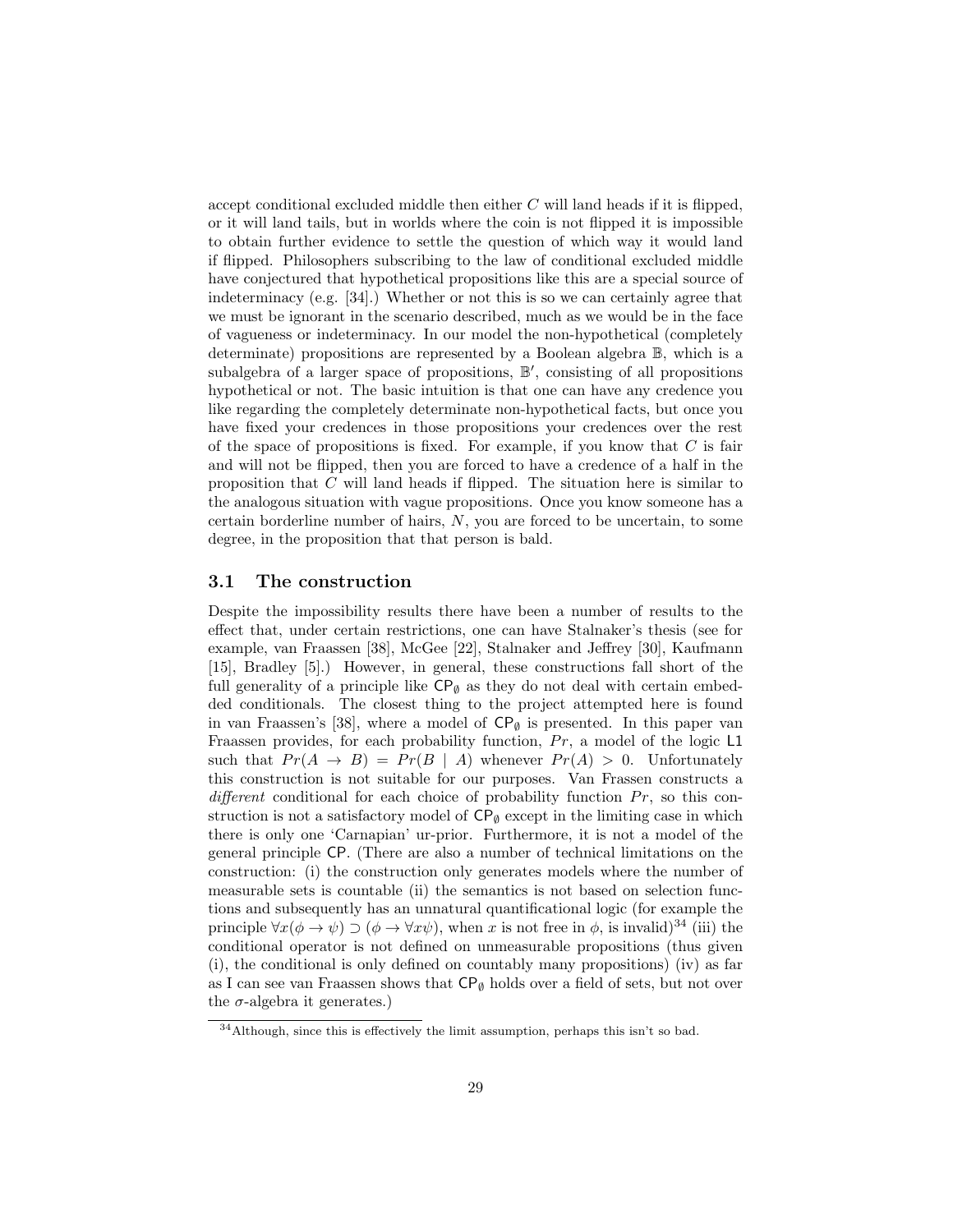In that same paper van Fraassen provides a distinct model for a restriction of  $\mathsf{CP}_{\emptyset}$  in which the antecedent and consequent, A and B, do not involve any conditionals themselves (see the 'Bernoulli-Stalnaker' models of [38].) However van Fraassen's construction does not allow iterated conditionals, and it validates the undesirable logic C2. The approach here extends the idea of the 'Bernoulli-Stalnaker' models to validate the full strength of CP, iterations and all.

The construction begins with an initial set of possible worlds  $W$ , which represent maximally specific things that can be said about the world without mentioning conditional facts – facts about what will happen if this or that happens. The set  $W_{\infty}$  then extends this set, dividing members of W into epistemic possibilities according to the kind of hypothetical distinctions you can make. In the Bernoulli-Stalnaker models of van Fraassen we can think of  $W_{\infty}$  as pairs of members of  $W$  and well-orderings of the universe  $W$ . The well-ordering represents the closeness facts at that possible world. Even if we know exactly which world obtains you might be ignorant about the hypothetical facts, encoded by which well orderings obtain at that world.

Note that the space of worlds just described gives a poor representation of the conditional facts at a world since it only well-orders the possible worlds, not the epistemically possible worlds. What we want, rather, is a space of worlds  $W_{\infty}$  such that each member of  $W_{\infty}$  determines a well-ordering of  $W_{\infty}$ , not W (actually, in our setting it's slightly more complicated because the ordering is antecedent dependent.) This is potentially problematic for cardinality reasons:  $W_{\infty}$  cannot be the same same size as the set of well-orderings over  $W_{\infty}$ . To solve this we restrict our attention to well-orderings of some fixed collection of order types. For simplicity this is just  $\omega$ .

Let us put this into practice. Assume that the initial set of states,  $W$ , that do not involve conditional facts is given. The set of worlds in our model will be the set  $W_{\infty} = W^{\omega_1} = {\pi \mid \pi : \omega_1 \to W}$ . Let  $\mathbb{B}_{\infty} = \mathcal{P}(W_{\infty})$ .

Given our initial space W, define the following sequence of sets for  $\alpha < \omega_1$ 

•  $W_{\alpha} = W^{\omega^{\alpha}}$ 

That is,  $W_{\alpha}$  represents the set of all  $\omega^{\alpha}$  sequences of members of W. Since  $\omega^{\alpha}$  <  $\omega_1$  whenever  $\alpha < \omega_1$  it follows that an element of  $W_\alpha$  will be an initial section of a member of  $W_{\infty}$ . Note also the following consequences of this definition:

- $W_0 = W$
- $W_{\alpha+1} \cong W_{\alpha}^{\omega}$

In what follows we shall adopt a practice of identifying products which are isomorphic to subsets of  $W_{\infty}$ , allowing us, for example, to identify  $A \times W_{\infty}$ with a subset of  $W_{\infty}$  whenever A is contained in some  $W_{\alpha}$ .

The sets  $W_{\alpha}$  for  $\alpha < \omega_1$  help us describe the measurable sets.

**Definition 3.0.2.** Suppose X is a set of subsets of  $W_{\infty}$ . Then  $cl(X)$  is the closure of X under the operations of countable unions and intersections, and complements relative to  $W_{\infty}$ .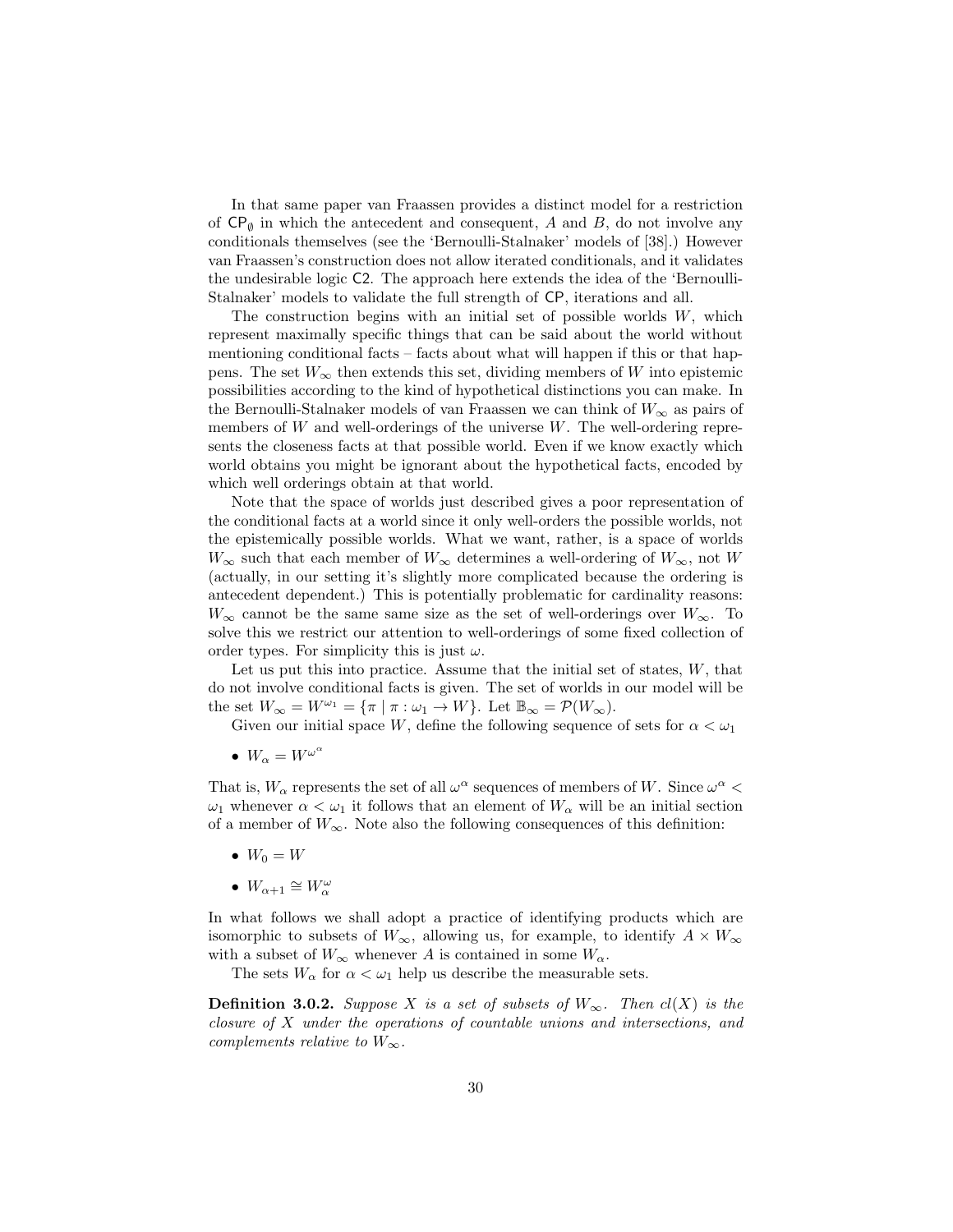The measurable sets, which we shall denote  $F_{\infty}$ , can be thought of as being approximated by an infinite sequence of  $\sigma$ -algebras,  $F_{\alpha} \subset \mathbb{B}_{\infty}$  for  $\alpha < \omega_1$ .

- $F_0 = \{A \times W_\infty \mid A \subseteq W\}$
- $F_{\alpha+1} = cl\{A_0 \times \ldots \times A_n \times W_\infty \mid A_i \times W_\infty \in F_\alpha \text{ for } 0 \leq i \leq n\}$
- $F_{\gamma} = cl(\bigcup_{\alpha < \gamma} F_{\alpha})$

Note that  $F_{\alpha+1}$  is generated by sets of the form  $A_0 \times \ldots \times A_n \times W_{\infty}$  where  $A_i \subseteq W_\alpha$ . Each of these generating sets consists of an  $\omega_1$  sequence such that an initial finite number of elements belong to  $W_{\alpha}$  and the rest belong to W. This is, of course, just equivalent to an  $\omega_1$  sequence of elements of W whenever  $\alpha < \omega_1$ : it is just equivalent to n successive  $\omega^{\alpha}$ -sequences of elements of W followed by an  $\omega_1$ -sequence of elements of W, which is itself an  $\omega_1$ -sequence of elements of W. Bearing this equivalence in mind we can see from the construction that an arbitrary member of  $F_{\alpha}$  will be of the form  $A \times W_{\infty}$  where  $A \subseteq W_{\alpha}$ . It is straightforward to show

#### **Proposition 3.1.**  $F_{\alpha} \subseteq F_{\beta}$  if  $\alpha \leq \beta$

Now we turn to our definition of  $F_{\infty}$ , the set of measurable sets.

**Definition 3.1.1.** A set  $A \in \mathbb{B}_{\infty}$  is measurable iff  $A \in F_{\alpha}$  for some  $\alpha$ . We denote the set of measurable sets  $F_{\infty} := \bigcup_{\alpha < \omega_1} F_{\alpha}$ .

It should now become apparent why we chose the ordinal  $\omega_1$  in our definitions: it is due to this choice that our measurable sets are closed under countable unions so that  $F_{\infty}$  is a  $\sigma$ -algebra.

**Definition 3.1.2.** If A is measurable then the rank of A is the smallest  $\alpha$  such that  $A \in F_{\alpha}$ . We shall write this: rank $(A) = \alpha$ . If A is not measurable then  $rank(A) = \infty$ .

For any ordinal  $\alpha < \omega_1$  let  $\pi[\alpha]$  be the  $\omega_1$  sequence starting from  $\pi$ 's  $\alpha$ th element. I.e.  $\pi[\alpha](\beta) = \pi(\alpha + \beta)$ . For each ordinal  $\alpha < \omega_1$  and element  $\pi \in W_\infty$ we can define a well-ordering of  $W_{\infty}$ .

 $\tau \leq_{\alpha,\pi} \sigma$  if and only if for some  $i, j \in \omega$   $\tau = \pi[\omega^{\alpha} \cdot i], \sigma = \pi[\omega^{\alpha} \cdot j]$  and  $i \leq j$ .

We identify  $\leq_{\infty,\pi}$  arbitrarily with  $\leq_{0,\pi}$ 

It is now time to define the selection function for a  $A \in \mathbb{B}_{\infty}$  of rank  $\alpha$ (possibly identical to  $\infty$ )

$$
f(A,\pi) = \begin{cases} \text{the 'smallest' } A \text{-world under the ordering } \leq_{\alpha,\pi} & \text{if such a world exists} \\ \lambda & \text{otherwise} \end{cases}
$$

By the 'smallest' A-world I just mean a world  $\tau$  such that  $\tau$  is in the domain of  $\leq_{\alpha,\pi}$ ,  $\tau \in A$  and for any other  $\sigma$  in the domain of  $\leq_{\alpha,\pi}$  and in  $A$ ,  $\tau \leq_{\alpha,\pi} \sigma$ . Note that, like in Stalnaker's semantics,  $f(A, \pi)$  represents the closest world to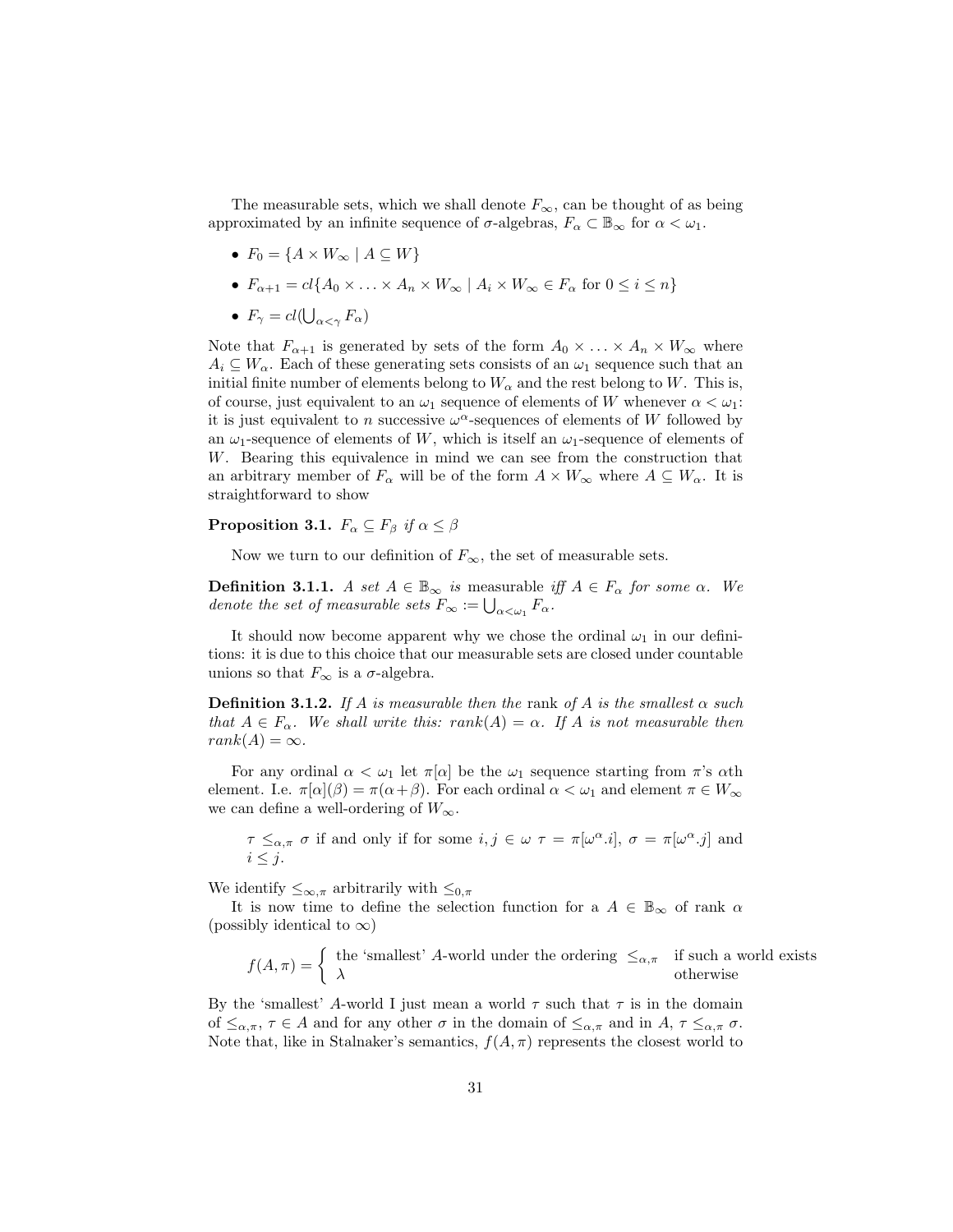$\pi$  which belongs to  $A$  – the crucial difference is that the notion of closeness at play here depends on the antecedent,  $A -$  this accords with the semantics of section 2.4.2. Note that  $f(A, \pi) \in A$  and  $f(A, \pi) = \pi$  whenever  $\pi \in A$ . Thus this frame validates the logic L1.

**Proposition 3.2.**  $\emptyset$  is measurable and if A, B and  $A_0, A_1, A_2, \ldots$  are measurable then so is  $W_{\infty} \setminus A$ ,  $A \Rightarrow B$  and  $\bigcup_n A_n$ .

We now define the set,  $P$ , of ur-priors. For simplicity we shall assume that  $W$  is countable so that every subset of  $W$  can be treated as a measurable set (although it would be simple enough to drop this assumption and work with an initial  $\sigma$ -algebra over W instead.) We shall show that every regular countably additive probability function  $Pr$  on the algebra  $\mathbb B$  extends to the measurable sets over  $\mathbb{B}_{\infty}$ . We then identify P with the set of all such probability functions generated this way.

Suppose that Pr is a regular countably additive probability function on  $\mathbb{B}$ . For  $\alpha \leq \omega_1$  we define  $Pr_{\alpha}$  over  $F_{\alpha}$  as follows.

- $Pr_0 = Pr$
- $Pr_{\alpha+1}(A_0 \times \ldots \times A_n \times W_\infty) = Pr_\alpha(A_0 \times W_\infty) \ldots Pr(A_n \times W_\infty); Pr_{\alpha+1}$ extends to the rest of  $F_{\alpha+1}$  via Carathéodory's extension theorem.
- $Pr_{\gamma}(A) = Pr_{\alpha}(A)$  when  $A \in F_{\alpha}$  for  $\alpha < \gamma$ . This extends to the rest of  $F_{\gamma}$ by Carathéodory's extension theorem.

Write  $Pr_{\infty}$  for  $Pr_{\omega_1}$ . Observe, from the construction of  $Pr_{\infty}$ , that for any  $\alpha$  <  $\omega_1$  and  $A_0, \ldots, A_k \subset W_\alpha$   $Pr_{\infty}(A_0 \times \ldots \times A_k \times W_\infty) = Pr_{\infty}(A_0 \times W_\infty) Pr_{\infty}(A_1 \times$  $W_{\infty}) \dots Pr_{\infty}(A_k \times W_{\infty})$ 

We are now in a position to prove our main theorem.

**Theorem 3.3.** The frame  $\langle W_{\infty}, F_{\infty}, P, f, \lambda \rangle$  is adequate.

In particular, if  $Pr$  is a countably additive regular probability function over W then  $Pr_{\infty} \in P$  and  $Pr_{\infty}(A \Rightarrow B) = Pr_{\infty}(B \mid A)$  whenever A and B are measurable.

*Proof.* Suppose that  $rank(A) = \alpha$  so that  $A = A' \times W_{\infty}$  for some  $A' \subseteq W_{\alpha}$ .

According to our definition  $\pi \in A \Rightarrow B$  if and only if the smallest A world in the sequence  $(\pi[\omega^{\alpha}.i])_i$  is a B world. In other words, if and only if  $\pi[\omega^{\alpha}.0] =$  $\pi \in A \cap B$  or  $\pi \notin A$  but  $\pi[\omega^{\alpha} \cdot 1] \in A \cap B$  or  $\pi[\omega^{\alpha} \cdot 0] \notin A$ ,  $\pi[\omega^{\alpha} \cdot 1] \notin A$  and  $\pi[\omega^{\alpha}.2] \in A \cap B$  or ... or  $\pi[\omega^{\alpha}.i] \notin A$  for any *i*.

Let R be the set of  $\pi$  with  $f(A, \pi) = \lambda$ . Thus  $A \Rightarrow B = (A \cap B) \cup (\overline{A'} \times$  $(A \cap B) \cup (\overline{A'} \times \overline{A'} \times (A \cap B)) \cup ... \cup R = \bigcup_n (\overline{A'}^n \times (A \cap B)) \cup R$ . Here I am using  $\overline{X}$  to denote the complement of X.

Note that  $R \subseteq (\overline{A'})^{\omega} \times W_{\infty}$  which has probability 0 whenever  $Pr_{\infty}(A) > 0$ . Since we are calculating a union of disjoint sets we have

$$
Pr_{\infty}(A \Rightarrow B) = \sum_{n < \omega} (Pr_{\infty}(\overline{A})^n \cdot Pr_{\infty}(A \cap B)) = \frac{Pr_{\infty}(A \cap B)}{1 - Pr_{\infty}(\overline{A})} = \frac{Pr_{\infty}(A \cap B)}{Pr_{\infty}(A)} = Pr_{\infty}(B \mid A)
$$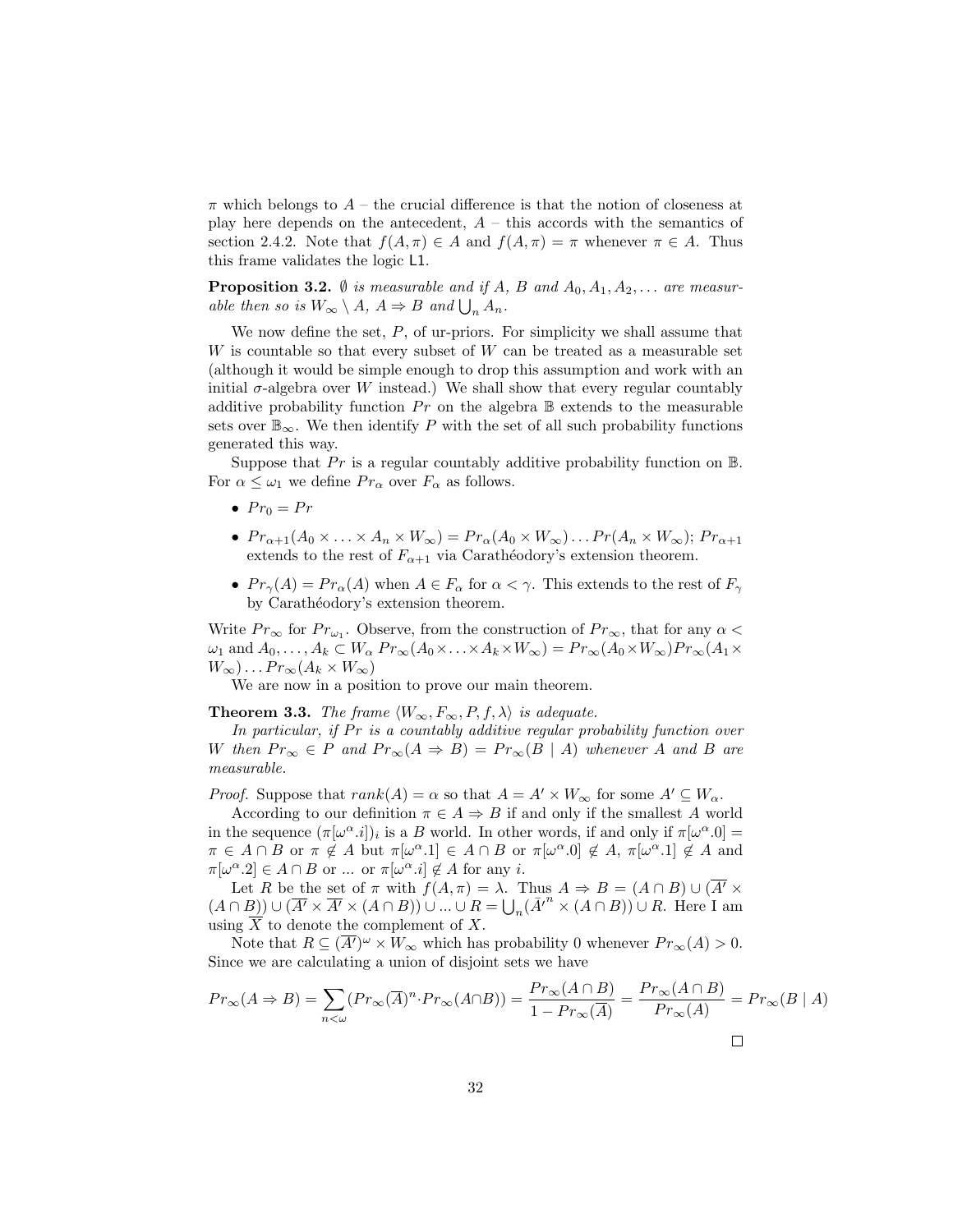It is fairly straightforward now to model CP. Let  $\Gamma$  be a set of propositions.

Then we now define the selection function,  $f_{\Gamma}$ , for the connective  $\rightarrow_{\Gamma}$  as follows. Firstly we define  $\leq_{\Gamma,\alpha,\pi}=\leq_{\alpha,\pi}\cap(\bigcap\Gamma\times\bigcap\Gamma)$ . Suppose that  $rank(\bigcap\Gamma\cap A)=$ 

α.

 $f_{\Gamma}(A,\pi) = \begin{cases}$  the 'smallest' A-world under the ordering  $\leq_{\Gamma,\alpha,\pi}$  if such a world exists  $\lambda$  otherwise

The next question we must settle is: what kind of proposition could be an agents total evidence? A natural answer is suggested by our model: propositions that correspond to a set of possible worlds in  $W$  (i.e. a proposition of the form  $A \times W_{\infty}$  for  $A \subset W$ .) A proposition that carves out finer distinctions than a set of possible worlds would is an essentially hypothetical proposition. For example, the proposition that a certain coin will land heads if flipped is a hypothetical proposition. It can certainly be entailed or ruled out by our evidence (for example, if we knew that the coin was flipped and landed heads or if we knew that the coin was flipped and landed tails.) In these cases, however, the proposition would not be our total (i.e. our strongest) evidence; it is simply impossible, I have argued, for our strongest evidence to be a hypothetical proposition.

If we let E be the conjunction of the evidence in  $\Gamma$  then our definition of  $A \Rightarrow_{\Gamma} B$  above effectively amounts to:  $A \cap E \Rightarrow B$ . We shall now demonstrate that CP holds in this model.

**Theorem 3.4.** If  $E \in \mathcal{F}_0$  then  $Pr_E(A \Rightarrow B) = Pr(AB | E) + Pr(\overline{A} | E)Pr(B | E)$ A) where  $Pr_E(\cdot) = Pr(\cdot | E)$ .

*Proof.* Suppose that  $E = E' \times W_{\infty}$  where  $E' \subseteq W$ . Then in general, for any  $\alpha$ , and  $A_0 \dots A_k \subseteq W_\alpha$ ,  $(A_0 \times \dots \times A_k \times W_\infty) \cap E = (A_0 \cap (E' \times W_\alpha)) \times A_1 \times$  $\ldots \times A_k \times W_\infty.$ 

From theorem 3.3 we know that  $Pr_E(A \Rightarrow B) = \sum_n Pr_E(\overline{(A')}^n \times AB) = \frac{1}{Pr(E)} \sum_n Pr((\overline{A})^n \times AB) \cap E$ .

Expanding this sum and applying the observation above we get  $= \frac{1}{Pr(E)}(Pr(ABE)) +$  $Pr(\bar{A}E)\Sigma_n(Pr(\bar{A})^n Pr(AB)) = \frac{1}{Pr(E)}Pr(ABE) + \frac{1}{Pr(E)}Pr(\bar{A}E)Pr(B|A)) =$  $Pr(AB | E) + Pr(\overline{A} | E)Pr(B | A)$  $\Box$ 

Now since  $A \Rightarrow_{\Gamma} B = AE \Rightarrow B$  where E is the conjunction of Γ, we get  $Pr(A \Rightarrow_{\Gamma} B) = Pr(ABE \mid E) + Pr(\overline{AE} \mid E)Pr(B \mid AE) = Pr(B \mid AE)$  $Pr(B | \{A\} \cup \Gamma).$ 

Finally we must address the matter of the principle C1 which is not validated in this current construction, but is highly desirable. It is a simple matter, in fact, to modify the construction to validate C1. It is sufficient merely to ensure that the domain of  $\leq_{\alpha,\pi}$ , which we shall write  $dom(\leq_{\alpha,\pi})$ , is the same as the domain of  $\leq_{\beta,\pi}$  for any  $\alpha$  and  $\beta$ . For each world,  $\pi$ , let  $D_{\pi}$  be the union  $\bigcup_{\alpha} dom(\leq_{\alpha,\pi})$ . Then, for each  $\alpha$  simply add all the elements of  $D_{\pi} \setminus dom(\leq_{\alpha,\pi})$  on to the end of the ordering  $\leq_{\alpha,\pi}$  in some order or other, it does not matter which, to make a longer ordering whose domain is  $D_{\pi}$ . The probability calculation goes through as in theorem 3.3 except in this case R denotes the set of worlds,  $\pi$ , where none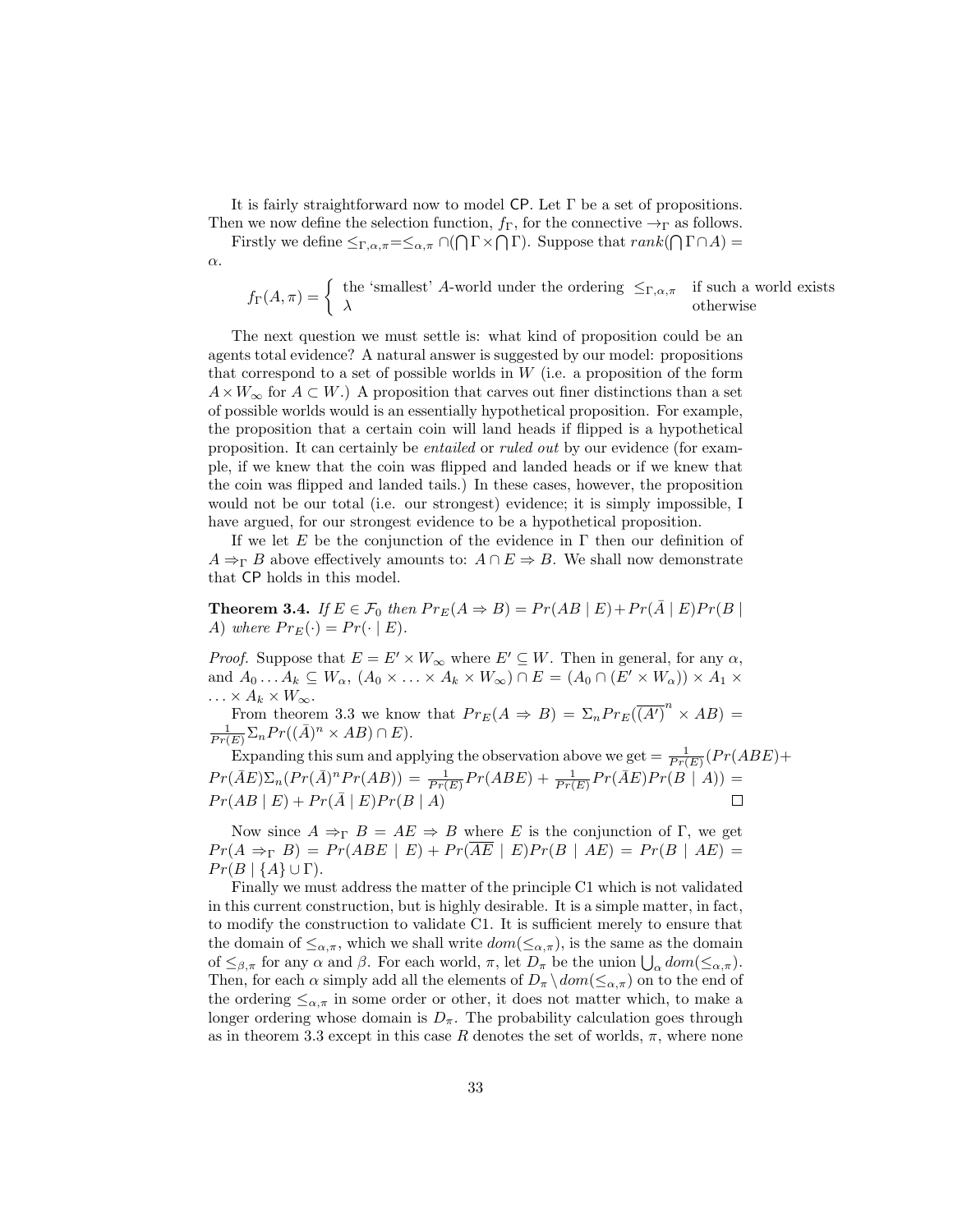of the first  $\omega$  worlds (in the  $\leq_{\alpha,\pi}$  ordering) is an antecedent world; as before this set has measure zero.

### 3.2 A small refinement of Hajek and Hall's theorem

Here we weaken the assumption CSO of [12] to VLAS. While VLAS and CSO are equivalent in L2, VLAS is strictly weaker in L1. Note that in the other direction CSO entails VLAS given CC, ID and CK.

To see that VLAS is strictly weaker in L1, here is a frame validating  $L1+VLAS$ but which does not validate L1+CSO. Let  $W = N$ . If A contains primes then  $f(A, i) = \{j\}$  where j is the smallest number  $\geq i$  with  $j \in A$ , and  $= \emptyset$  if there is no such number. If A does not contain i or any primes then  $f(A, i) = \emptyset$ , and if A contains i then  $f(A, i) = \{i\}$ . It's simple to verify that if  $f(A, x) \subseteq B$  then  $f(A \cap B, x) \subseteq f(A, x)$ , ensuring the validity of VLAS. However, let  $A = \{2\}$  and  $B = \{2, 3\}$ , so  $f(A, 1) = \emptyset$  and  $f(B, 1) = \{2\}$ . So  $f(A, 1) \neq f(B, 1)$  even though  $f(A, 1) \subseteq B$  and  $f(B, 1) \subseteq A$ .

**Theorem 3.5.** Suppose that  $\mathsf{CP}_{\emptyset}$  holds for at least one ur-prior, Pr, and that the following facts are true of the model

MP  $A \cap (A \rightarrow B) \subseteq B$ 

$$
CC \ (A \to B) \cap (A \to C) \subseteq (A \to (B \cap C)
$$

VLAS  $((A \rightarrow B) \cap (A \rightarrow C)) \subseteq ((A \cap B) \rightarrow C)$ 

Then there are no more than two disjoint consistent propositions.

*Proof.* Suppose  $AB$ ,  $\overline{AB}$  and  $\overline{A}$  are three disjoint consistent propositions. They therefore all have positive probability by the regularity assumption. Let  $C =$  $A \cup (A \rightarrow B)$ . Now note that the following chain of entailments hold (i.e. each proposition is a subset of the next):

- 1.  $C \rightarrow AB$
- 2.  $\subset$   $(C \rightarrow AB) \cap (C \rightarrow A) \cap (C \rightarrow B)$  by CC
- 3.  $\subseteq$   $(C \rightarrow AB) \cap (CA \rightarrow B)$  by VLAS
- 4. ⊆  $(C \rightarrow AB) \cap (A \rightarrow B)$  since  $CA = A$
- 5.  $\subseteq$   $(C \rightarrow AB) \cap C$  since  $(A \rightarrow B) \subseteq C$
- 6.  $\subset$  *ABC* by MP

So  $C \rightarrow AB \subseteq ABC$  and thus  $Pr(C \rightarrow AB) \leq Pr(ABC)$ . Now the argument proceeds as in [12]:

- 1.  $Pr(AB | C) \leq Pr(ABC)$ , by  $\mathsf{CP}_{\emptyset}$
- 2. So  $Pr(C) = 1$  by probability theory.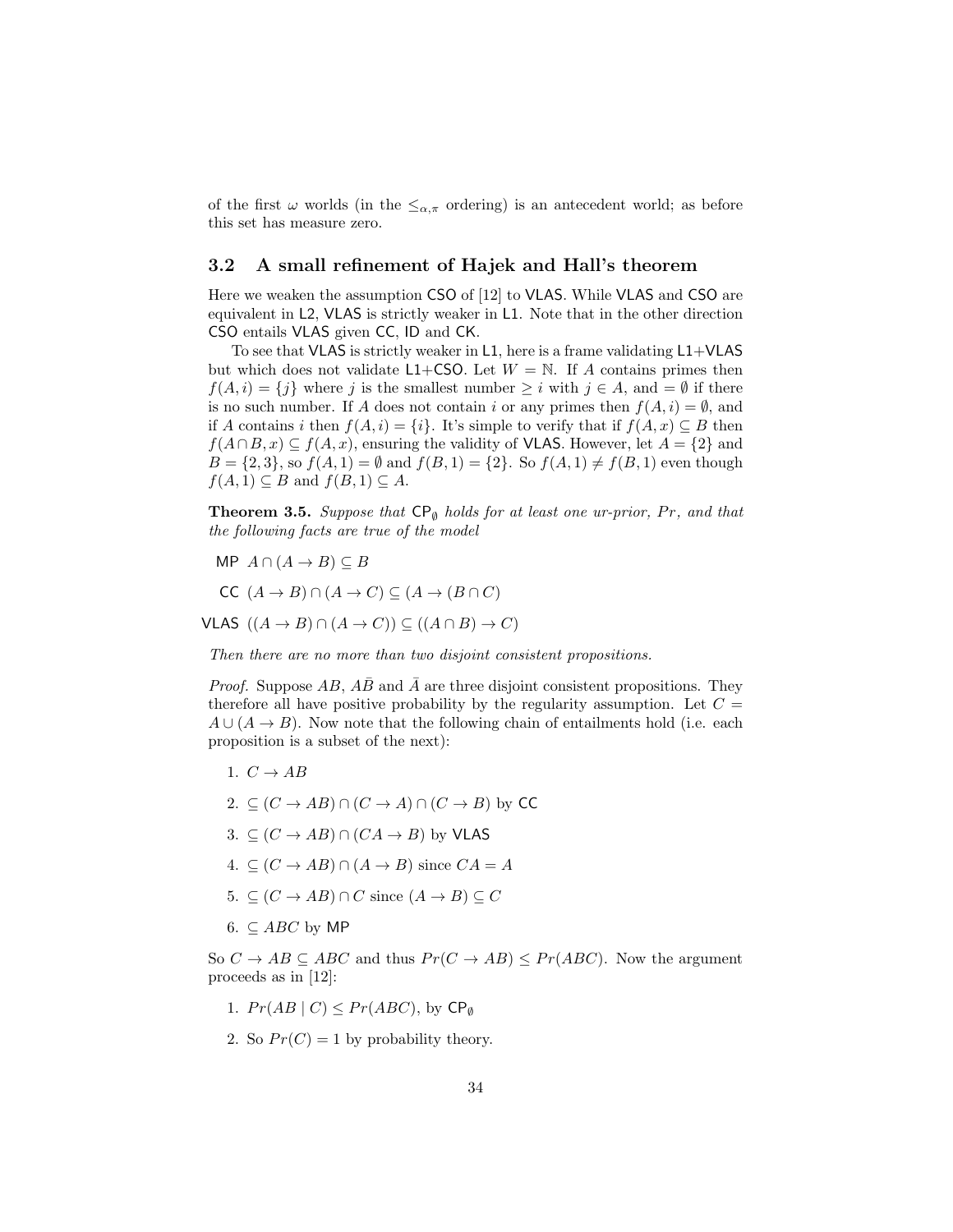3.  $Pr(\bar{A} \cap (A \rightarrow \bar{B})) = 0$  by some fiddling (see P5 in [12].)

4. 
$$
Pr(A\overline{B}) = Pr(A \cap (A \rightarrow \overline{B}) = Pr(A \rightarrow \overline{B})
$$
 by 3 and MP.

5.  $Pr(\bar{B} | A) = Pr(\bar{A}B)$ , i.e.  $Pr(A\bar{B}) = Pr(A)(A\bar{B})$  which is impossible since  $Pr(A) < 1$  and  $Pr(A\overline{B}) > 0$ .

 $\Box$ 

In fact, both the Hajek and Hall result, Stalnaker's and the above can be seen as a special instance of an observation Stalnaker makes in [33].

Consider the following rule of proof:

RS If  $\vdash (\phi \rightarrow \psi) \supset \phi$  then  $\vdash \phi$ .

If L is conditional logic that is, in a sense, not only sound but 'complete' for  $\mathsf{CP}_\emptyset$ then SR must be an admissible rule in the sense of Lorenzen: i.e. the result of closing L under RS leaves you with L again, (or, in other words, RS is a derived rule of the logic.)

Theorem 3.6. Assuming MP, RS is probabilistically valid in the sense that it preserves probability 1 in any model where  $Pr(A \rightarrow B) = Pr(B \mid A)$ , stipulating that  $Pr(B | A) = 1$  when  $Pr(A) = 0$ .

*Proof.* Suppose that  $Pr((A \rightarrow B) \supset A) = 1$ . Then  $Pr(A \rightarrow B) \leq Pr(A \cap (A \rightarrow B))$ B)) by probability theory, which is  $\leq Pr(A \cap B)$  by MP.

Since  $Pr(A \rightarrow B) = Pr(B \mid A)$ ,  $Pr(B \mid A) \leq Pr(A \cap B)$  so that  $Pr(A) =$ 1  $\Box$ 

However, RS is not admissible in C2, nor MP+CC+CSO, nor MP+CC+VLAS. In the former case the system you get by closing under  $RS$  collapses  $\rightarrow$  into the material conditional (which is incompatible with  $\mathsf{CP}_{\emptyset}$  and the existence of three disjoint consistent propositions), and similarly for the latter two systems if we add CEM or  $(\phi \land \psi) \supset (\phi \to \psi)$  to either (which are both guaranteed by CP<sub>Ø</sub> anyway. $)^{35}$ 

## References

- [1] E.W. Adams. The logic of conditionals: An application of probability to deductive logic, volume 86. Springer, 1975.
- [2] A. Ahmed. Walters on conjunction conditionalization. In Proceedings of the Aristotelian Society (Hardback), volume 111, pages 115–122. Wiley Online Library, 2011.
- [3] H. Arlo-Costa. The logic of conditionals. 2007.

<sup>&</sup>lt;sup>35</sup>Since we can prove  $(C \to A \land B) \supset C$ , where  $C = A \lor (A \to B)$ , it follows that  $A \lor (A \to B)$ is a theorem for arbitrary A and B. Since  $A \supset B$ ,  $\neg A \vdash A \rightarrow B$ , and  $A \supset B$ ,  $A \vdash A \rightarrow B$  we have  $A \supset B \vdash A \rightarrow B$  (the converse is MP.)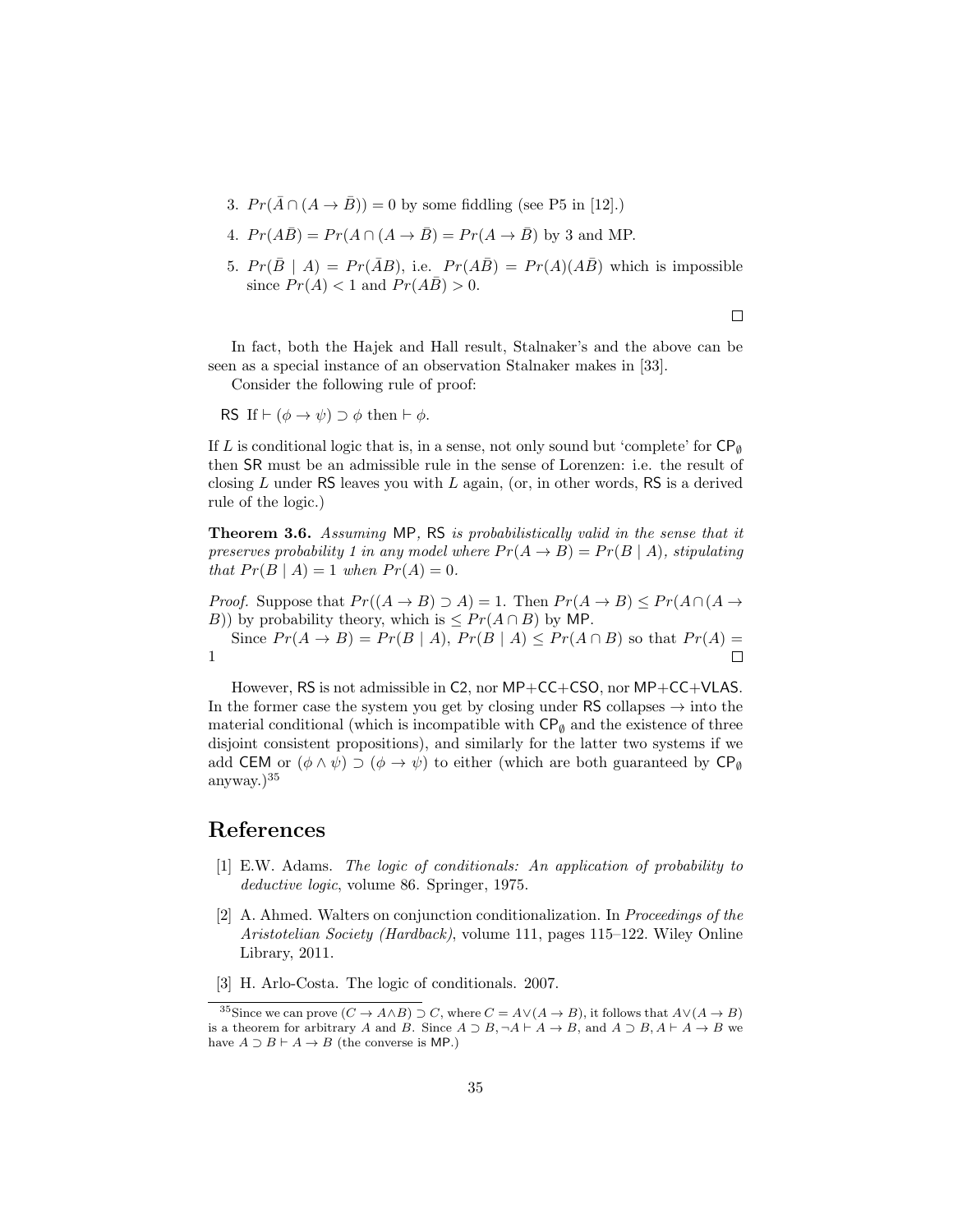- [4] J.F. Bennett. A philosophical guide to conditionals. Oxford University Press, 2003.
- [5] R. Bradley. Multidimensional possible-world semantics for conditionals. Philosophical Review, 121(4), 2011.
- [6] B.F. Chellas. Basic conditional logic. Journal of philosophical logic, 4(2):133–153, 1975.
- [7] C.B. Cross. Antecedent-relative comparative world similarity. Journal of Philosophical Logic, 37(2):101–120, 2008.
- [8] V.H. Dudman. Conditional interpretations of if-sentences. Australian Journal of Linguistics, 4(2):143–204, 1984.
- [9] D. Edgington. Counterfactuals and the benefit of hindsight. Causation and Counterfactuals. London: Routledge, pages 12–27, 2004.
- [10] A. Gibbard. Two recent theories of conditionals. Ifs: Conditionals, Belief, Decision, Chance and Time, WL Harper, R. Stalnaker & G Pearce (eds.). D. Reidel Publ. Co., Dordrecht, pages 211–248, 1981.
- [11] A. Hájek. *Most counterfactuals are false*. MS.
- [12] A. Hájek and N. Hall. The hypothesis of the conditional construitle of conditional probability. Probability and conditionals: belief revision and rational decision, page 75, 1994.
- [13] J. Hawthorne. Chance and counterfactuals1. Philosophy and Phenomenological Research, 70(2):396–405, 2005.
- [14] L. Humberstone. The connectives. MIT Press, 2011.
- [15] S. Kaufmann. Conditional predictions. Linguistics and Philosophy, 28(2):181–231, 2005.
- [16] I. Kvart. A theory of counterfactuals. Hackett Publishing Company, 1986.
- [17] D. Lewis. Counterfactuals oxford, 1973.
- [18] D. Lewis. Probabilities of conditionals and conditional probabilities. The philosophical review, 85(3):297–315, 1976.
- [19] D. Lewis. Counterfactual dependence and time's arrow. No $\hat{u}$ s, pages 455– 476, 1979.
- [20] J. Mårtensson. Subjunctive conditionals and time: A defense of the classical approach, 1999.
- [21] V. McGee. A counterexample to modus ponens. The Journal of Philosophy, 82(9):462–471, 1985.